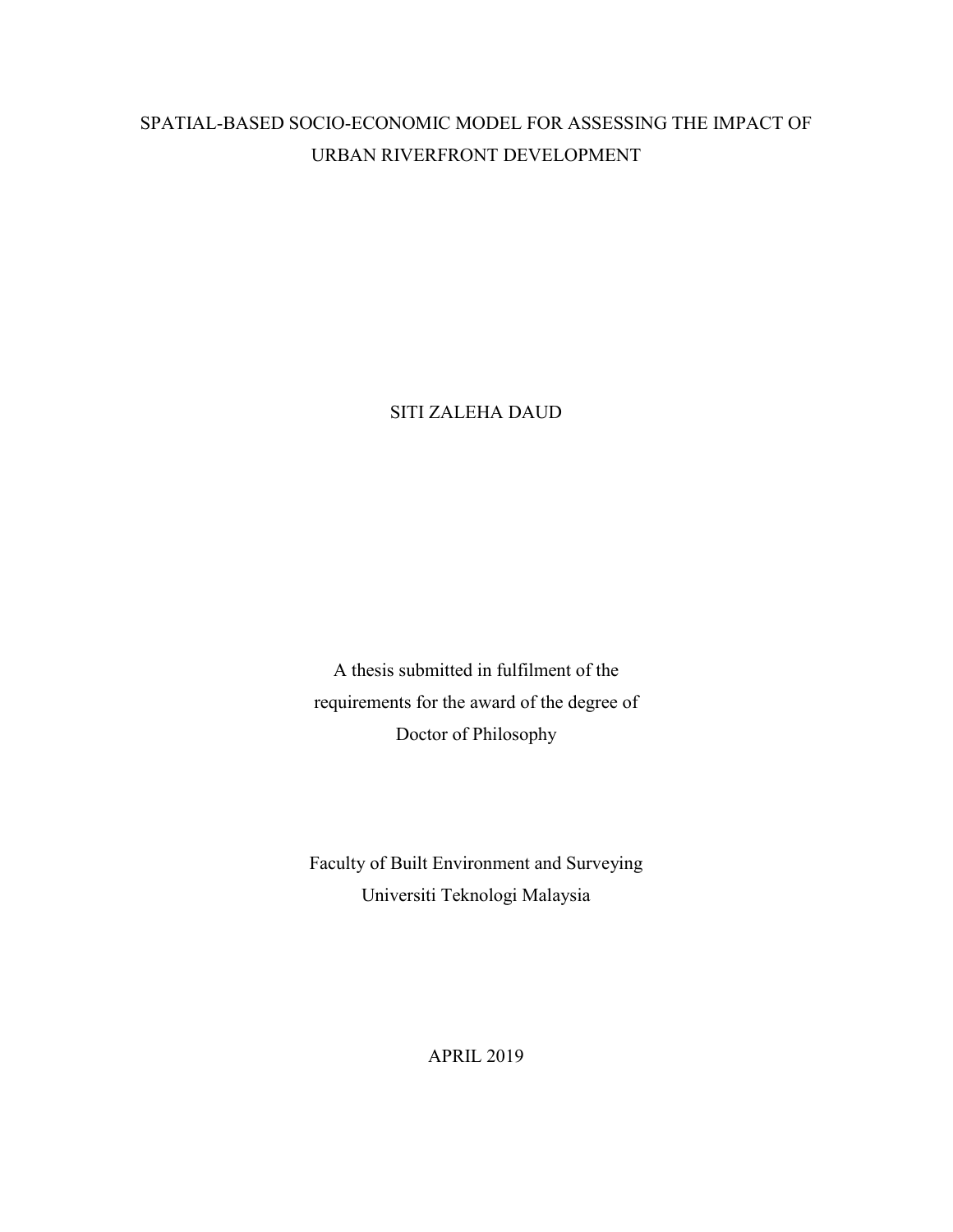### **DEDICATION**

*This thesis is dedicated to My late father and mother (Haji Daud Said and Hajjah Jamilah Muhammad), My lovely siblings, My love husband, and My beloved Iffah Zinnirah and Irfan Zafri*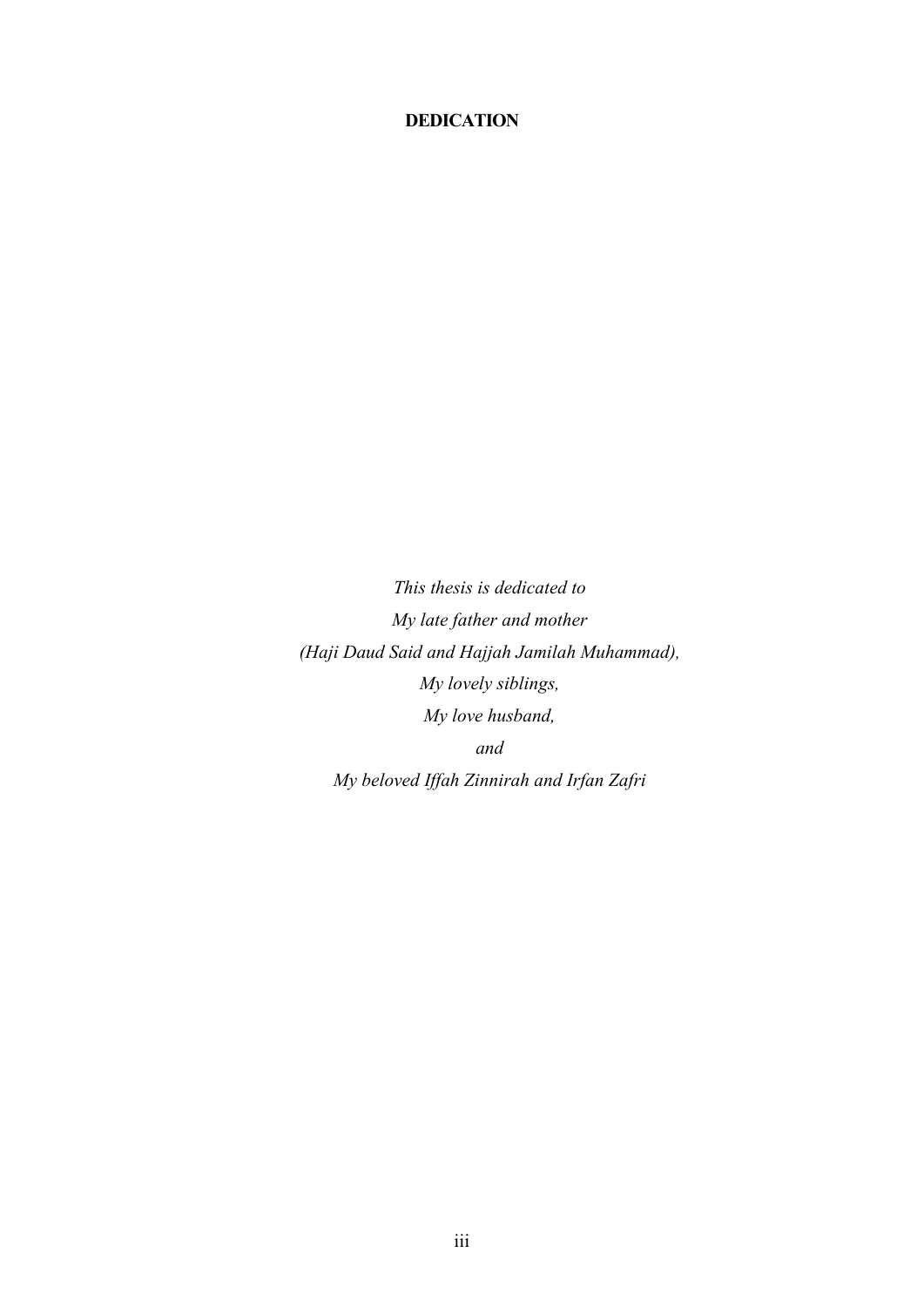#### **ACKNOWLEDGEMENT**

#### *In the name of Allah, the Most Gracious, the Most Merciful. All the praisesand thanks are to Allah for the precious opportunity to finish my Ph.D journey. Alhamdulillah.*

I would like to thank all those who participated, assisted and gave me encouragement and support throughout this study. Specially, I would like to express my sincere appreciation to my main supervisor and co-supervisor Assoc. Prof. Dr. Ibrahim @ Atan bin Sipan and Prof. Sr. Dr. Hishamuddin bin Mohd Ali for generously sharing their time and expertise, valuable input, critics, guidance,continuoussupport, advices and motivation throughout my Ph.Djourney. I would also like to thank all lecturers and postgraduate staffs of Real Estate Department, Faculty of Built Environment and Surveying, Universiti Teknologi Malaysia (UTM). I am also indebted to Ministry of Higher Education Malaysia for the scholarship (My-Brain15) and Fundamental Research Grant Scheme (FRGS) Vote- 4F838 for funding my Ph.D study.

Additional thanks to those who involved in this research including staffs at Perbadanan Pembangunan Sungai dan Pantai Melaka (PPSPM), Majlis Bandaraya Melaka Bersejarah (MBMB), Malaysian Centre for Geospatial Data Infrastructure (MaCGDI), Universiti Teknikal Malaysia Melaka (UTEM) as well as my exclassmates who currently working as practitioners. Thank you for your assistance in supplying the relevant data and information.

My special thank goes to my late father and mother (Haji Daud bin Said and Hajjah Jamilah binti Muhammad). Even though you both had passed away but your spirit, advices and motivation were still alive in my heart until now. It really worked for me during this challenging journey. Thank you my dearest parents. My deepest appreciation also goes to my mother in law who always prayed for me. I would also express my appreciation to my siblings, family and in law's family. Thank you for your moral support and always believed in me.

My absolute thanks to my husband for the love, tears and joy, constant encouragement, assistance and patiencethat have taught me so much about sacrifice and always standing by me. I also deserve special thanks to my daughter, Iffah Zinnirah and my son, Irfan Zafri who made me stronger throughout the completion of this journey.

Finally, my sincere appreciation also extends to all my friends and Ph.D colleagues who have provided assistance at various occasions. Your assistance, views and tips are useful indeed. Thank you so much everyone. This accomplishment would not have been possible without you.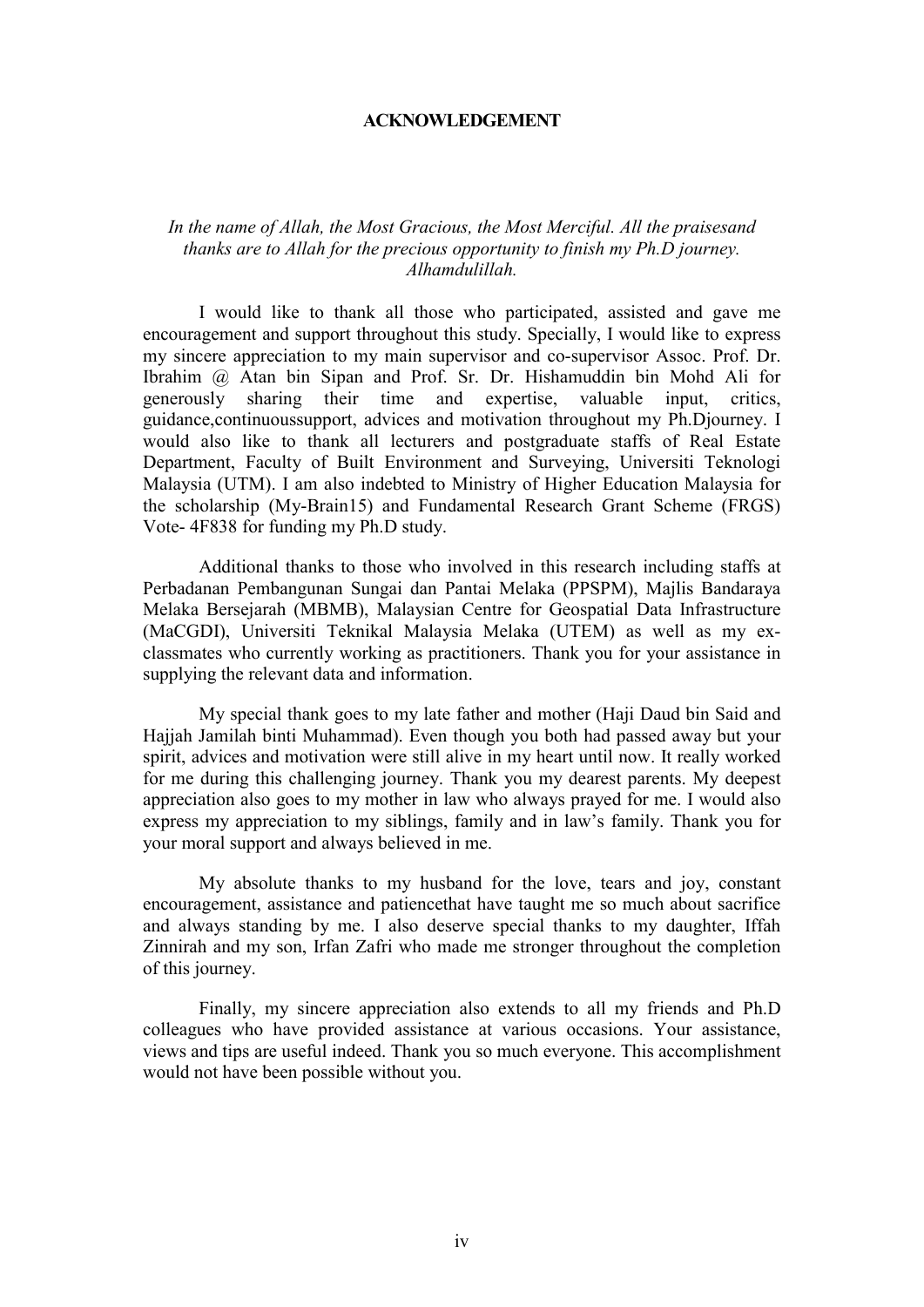#### **ABSTRACT**

Urban Riverfront Development (URD) is an urban infrastructure that provides tremendous socio-economic impacts within riverfront area. However, the URD assessment practice in Malaysia have predominantly focused on social and environmental aspects, leaving behind socio-economic aspects of property market as a driver for economic growth. Due to lack of academic research, the socio-economic indicators that are linked to URD property market remain ambiguous. Apart from the qualitative nature of assessing the impacts, spatial-based impact assessment is also not extensively practised in Malaysia despite the evidential visual impacts. Hence, there is a need to develop an impact assessment model which can spatially display the socio-economic impacts of URD. These issues have motivated a quantitative study with the following four objectives:1) to ascertain socio-economic indicators of URD; 2) to determine the spatial measurements of socio-economic indicators for URD; 3) to develop spatial-based socio-economic model for URD; and 4) to assess socio-economic impacts of URD using the developed spatial-based socio-economic model. From the piloted questionnaires, eight socio-economic indicators and fortythree parameters were identified to form the basis for a large-scale survey in which questionnaires were distributed to property building owners along the URD area to assess the socio-economic impacts of URD. Melaka River in Melaka was selected as a case study for this research. Descriptive analysis and Relative Importance Index (RII) were used to rank the socio-economic indicators and parameters as well as spatial measurements. Findings were also analysed via PLS-SEM which revealed seven socio-economic indicators and seventeen parameters which were then accepted for the model development. Using the Importance-Performance Matrix Analysis (IPMA), the identified spatial-based parameters were examined using spatial data analysis and Spatial Multi-criteria Analysis (SMCA) which generated the non-spatial and spatial weights. URD was also assessed using the developed model to observe spatial distribution of the socio-economic impacts. Finally, transaction data were utilised to analyse property market within riverfront properties to reveal the socioeconomic impacts. The results show that there is market value increment for residential, commercial and industrial properties within a 300-meter radius from the URD which indicates a positive socio-economic impact. Hence, this model could assist real estate practitioners and enhance the impact assessment practice for URD in Malaysia.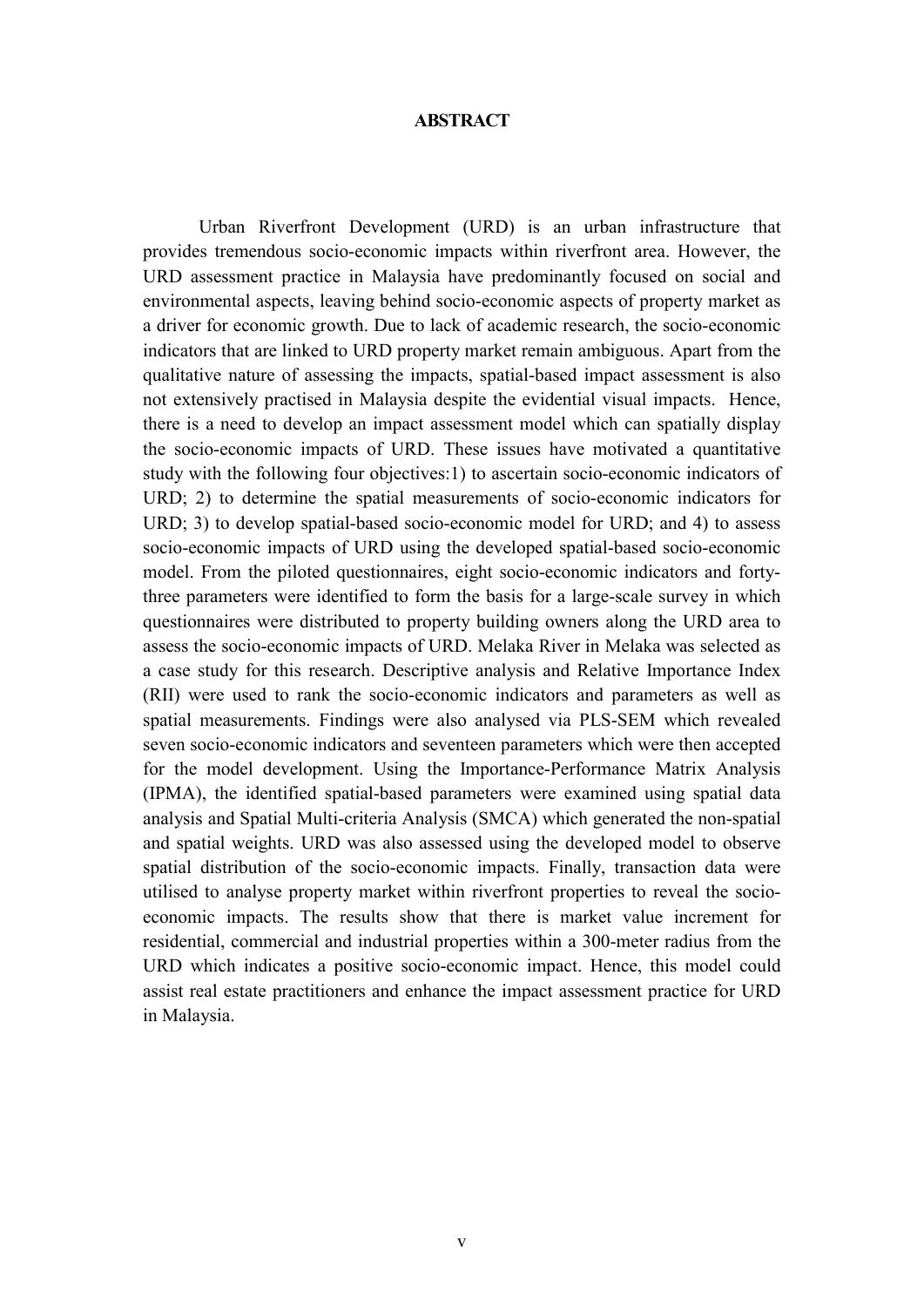#### **ABSTRAK**

*Urban Riverfront Development* (URD) adalah infrastruktur bandar yang memberi kesan sosio-ekonomi yang luar biasa di sekitar sungai. Walau bagaimanapun, amalan penilaian URD di Malaysia lebih memberi tumpuan terutama kepada aspek sosial dan alam sekitar, mengenepikan aspek sosio-ekonomi pasaran harta tanah sebagai pemacu untuk pertumbuhan ekonomi. Oleh kerana kekurangan kajian akademik, penunjuk sosio-ekonomi yang dikaitkan dengan pasaran harta tanah URD adalah samar. Selain dari segi kualitatif menilai kesan, amalan penilaian kesan secara spatial juga tidak banyak dilaksanakan di Malaysia walaupun terdapat kesan visual yang jelas. Oleh itu, terdapat keperluan untuk membangunkan model penilaian impak yang boleh memaparkan kesan sosio-ekonomi URD berasaskan spatial. Isuisu ini telah menzahirkan kajian kuantitatif dengan empat objektif iaitu: 1) untuk menentukan petunjuk sosio-ekonomi berkaitan URD; 2) untuk menentukan ukuran spatial penunjuk sosio-ekonomi bagi URD; 3) untuk membangunkan model sosioekonomi berasaskan spatial untuk URD; dan 4) untuk menilai kesan sosio-ekonomi bagi URD menggunakan model sosio-ekonomi berasaskan spatial yang dibangunkan. Dari soal selidik yang dihasilkan, lapan petunjuk sosio-ekonomi dan empat puluh tiga parameter telah dikenal pasti untuk membentuk asas dalam membangunkan soal selidik berskala besar di mana soal selidik diedarkan kepada pemilik bangunan harta tanah di sepanjang kawasan URD untuk menilai kesan sosio-ekonomi URD. Sungai Melaka di Melaka dipilih sebagai kajian kes bagi kajian ini. Analisis diskriptif dan Indeks Kepentingan Relatif (RII) digunakan untuk menilai petunjuk dan parameter sosio-ekonomi serta ukuran spatial. Penemuan juga dianalisis melalui PLS-SEM yang menjelaskan tujuh petunjuk sosio-ekonomi dan tujuh belas parameter yang kemudian diterima untuk pembangunan model. Dengan menggunakan Analisis Matriks Kepentingan Prestasi (IPMA), parameter berasaskan spatial yang telah dikenal pasti dikaji menggunakan analisis spatial dan Analisis Multi-kriteria Spatial (SMCA) yang menghasilkan pemberat bukan spatial dan spatial dijana. URD juga dinilai berdasarkan model yang dibangunkan untuk meneliti pengedaran spatial bagi kesan sosio-ekonomi. Akhir sekali data transaksi digunakan untuk menganalisis pasaran harta tanah di dalam kawasan tepi sungai bagi mencerminkan kesan sosioekonomi. Dapatan kajian mendapati bahawa terdapat kenaikan nilai pasaran bagi harta tanah kediaman, komersil dan perindustrian dalam radius 300 meter dari URD yang menunjukkan kesan sosio-ekonomi yang positif. Oleh itu, model ini dapat membantu para pengamal harta tanah dan meningkatkan amalan penilaian kesan untuk URD di Malaysia.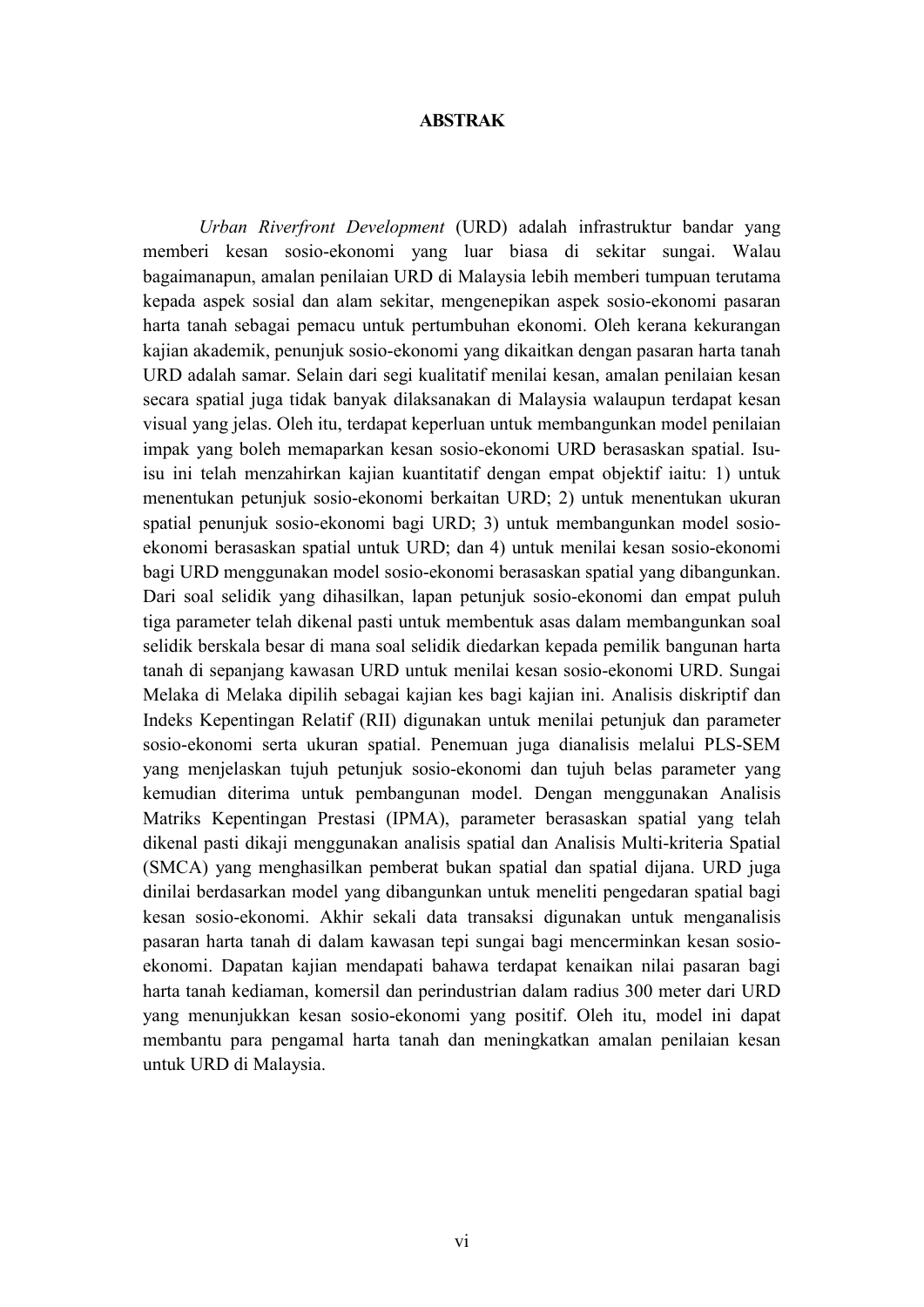### **TABLE OF CONTENTS**

#### **TITLE PAGE**

|                  |     | <b>DECLARATION</b> |                              |                                                                                  | ii             |  |  |  |
|------------------|-----|--------------------|------------------------------|----------------------------------------------------------------------------------|----------------|--|--|--|
|                  |     | <b>DEDICATION</b>  |                              |                                                                                  | iii            |  |  |  |
|                  |     |                    | <b>ACKNOWLEDGEMENT</b>       |                                                                                  | iv             |  |  |  |
|                  |     | <b>ABSTRACT</b>    |                              |                                                                                  | $\mathbf{V}$   |  |  |  |
|                  |     | <b>ABSTRAK</b>     |                              |                                                                                  | vi             |  |  |  |
|                  |     |                    | <b>TABLE OF CONTENTS</b>     |                                                                                  | vii            |  |  |  |
|                  |     |                    | <b>LIST OF TABLES</b>        |                                                                                  |                |  |  |  |
|                  |     |                    | <b>LIST OF ABBREVIATIONS</b> |                                                                                  | xxii           |  |  |  |
|                  |     |                    | <b>LIST OF SYMBOLS</b>       |                                                                                  | xxiv           |  |  |  |
|                  |     |                    | <b>LIST OF APPENDICES</b>    |                                                                                  | <b>XXV</b>     |  |  |  |
| <b>CHAPTER 1</b> |     |                    | <b>INTRODUCTION</b>          |                                                                                  | $\mathbf{1}$   |  |  |  |
|                  | 1.1 | Introduction       |                              |                                                                                  | $\mathbf{1}$   |  |  |  |
|                  | 1.2 |                    | <b>Research Background</b>   |                                                                                  | $\overline{2}$ |  |  |  |
|                  | 1.3 |                    | Problem Statement            |                                                                                  | $\overline{4}$ |  |  |  |
|                  | 1.4 |                    | Research Gaps                |                                                                                  | $\tau$         |  |  |  |
|                  |     | 1.4.1              |                              | Assessment tool in Malaysia                                                      | $\overline{7}$ |  |  |  |
|                  |     | 1.4.2              | Socio-economic               | indicators<br>in<br>impact<br>assessment practice                                | 8              |  |  |  |
|                  |     | 1.4.3              |                              | Method of Analysis                                                               | 8              |  |  |  |
|                  |     | 1.4.4              |                              | Information from preliminary study                                               | 9              |  |  |  |
|                  |     |                    | 1.4.4.1                      | Regional<br>Development<br>Iskandar<br>Authority (IRDA)                          | 9              |  |  |  |
|                  |     |                    | 1.4.4.2                      | Federal Department of Town and<br>Country Planning (Malaysian Urban<br>Planning) | 10             |  |  |  |
|                  | 1.5 |                    |                              |                                                                                  | 10             |  |  |  |
|                  |     |                    | <b>Research Questions</b>    |                                                                                  |                |  |  |  |
|                  | 1.6 |                    | Research Aim                 |                                                                                  | 11             |  |  |  |
|                  | 1.7 |                    | Research objectives          |                                                                                  | 11             |  |  |  |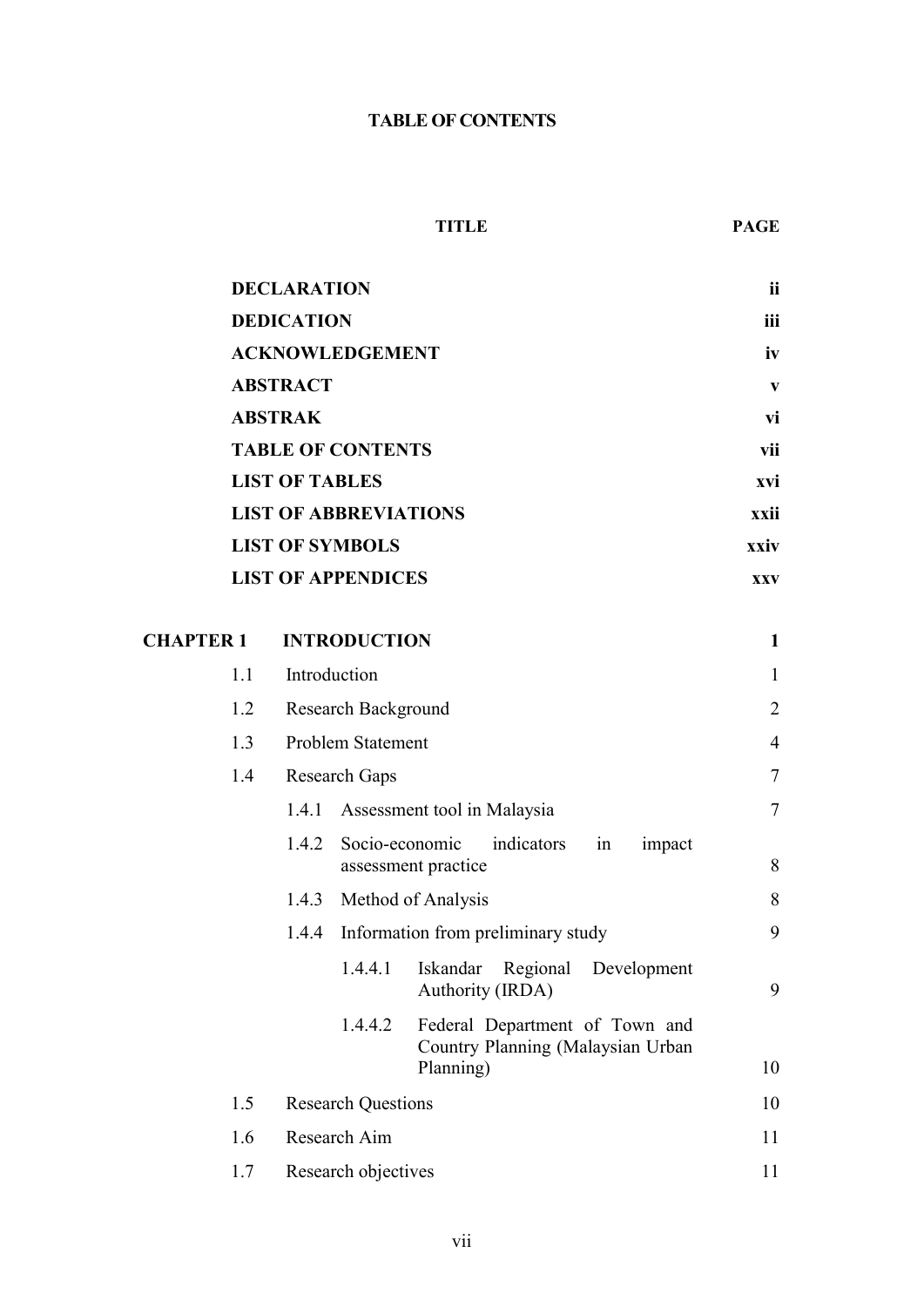|                  | 1.8  | Significant of the Research                                                 | 11 |
|------------------|------|-----------------------------------------------------------------------------|----|
|                  | 1.9  | Scopes and Limitation of Research                                           | 12 |
|                  | 1.10 | <b>Research Methodology</b>                                                 | 13 |
|                  |      | 1.10.1 Phase One                                                            | 13 |
|                  |      | 1.10.2 Phase Two                                                            | 13 |
|                  |      | 1.10.3 Phase Three                                                          | 13 |
|                  |      | 1.10.4 Phase Four                                                           | 14 |
|                  | 1.11 | <b>Chapter Layout</b>                                                       | 16 |
| <b>CHAPTER 2</b> |      | <b>SOCIO-ECONOMIC INDICATORS FOR</b><br><b>URBAN RIVERFRONT DEVELOPMENT</b> | 19 |
|                  | 2.1  | Introduction                                                                | 19 |
|                  | 2.2  | River within Urban Area                                                     | 19 |
|                  | 2.3  | Riverfront Development: A Part of Waterfront<br>Development                 | 21 |
|                  | 2.4  | Urban Riverfront Development (URD)                                          | 23 |
|                  | 2.5  | <b>URD Supports Sustainable Urban Development</b>                           | 24 |
|                  | 2.6  | URD Impacts Social, Economic and Environmental<br>Improvement               | 25 |
|                  |      | Downtown Revitalization<br>2.6.1                                            | 26 |
|                  |      | 2.6.2 River Beautification                                                  | 26 |
|                  |      | Preserve Social and Cultural Heritage<br>2.6.3                              | 27 |
|                  |      | 2.6.4 Optimize Economic Vitality                                            | 27 |
|                  |      | 2.6.5<br><b>Rehabilitate Rivers' Ecology</b>                                | 28 |
|                  |      | 2.6.6<br><b>Enhance Water Quality</b>                                       | 28 |
|                  |      | Establish A Lively Environment<br>2.6.7                                     | 29 |
|                  |      | 2.6.8<br>Stimulate Miscellaneous Healthy Events and<br>Activities           | 29 |
|                  |      | Encourage Property Development Along The<br>2.6.9<br>River                  | 29 |
|                  |      | 2.6.10 Integrate Public Space                                               | 30 |
|                  |      | 2.6.11 Establish A Unique<br>Identity<br>The<br>on<br>Downtown              | 30 |
|                  |      | 2.6.12 Increase Property Value                                              | 31 |
|                  |      | 2.6.13 Summary of URD Impacts                                               | 32 |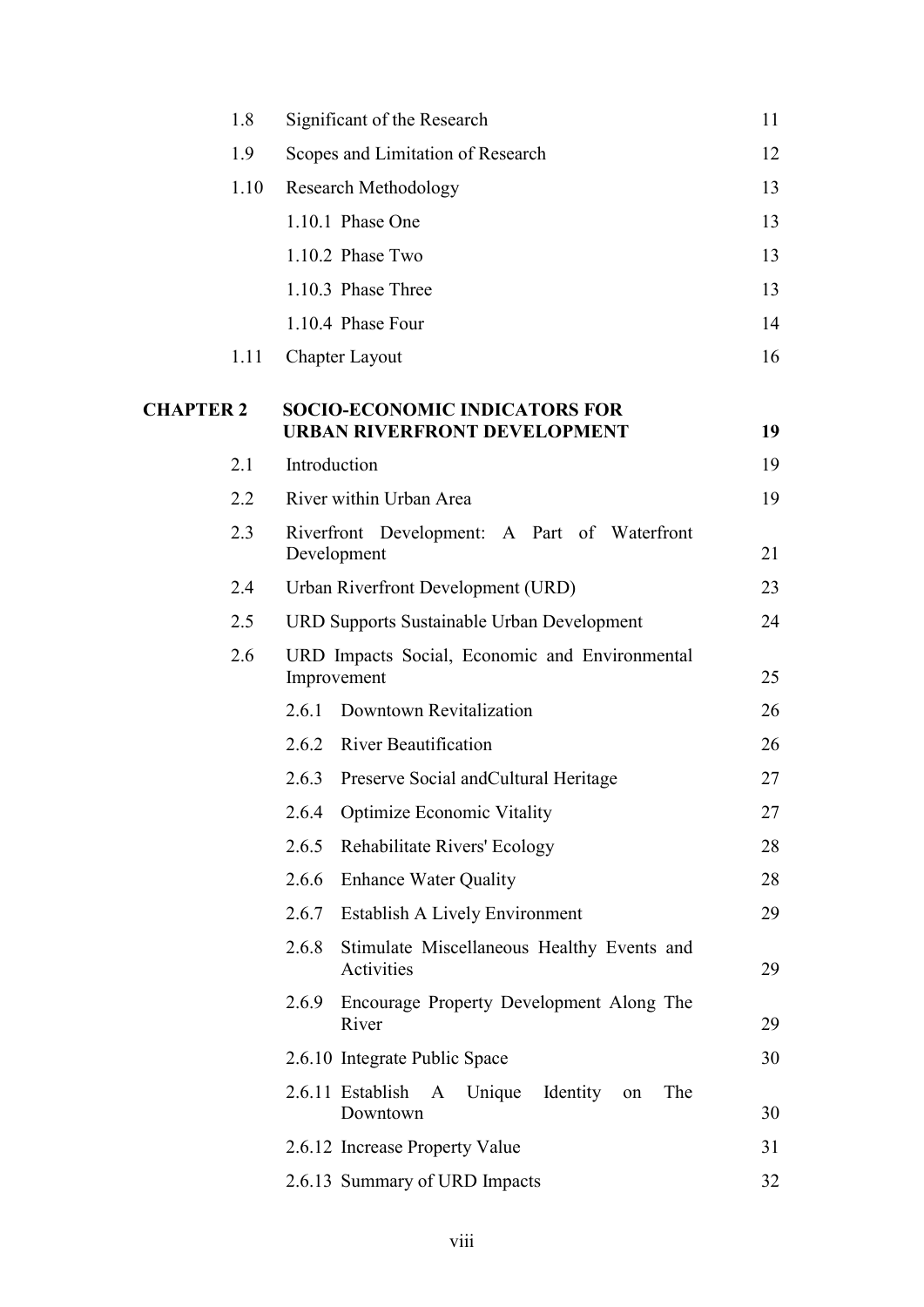| 2.7              | <b>Impact Assessment Theories, Practices and Issues</b>                                                                    | 32 |
|------------------|----------------------------------------------------------------------------------------------------------------------------|----|
|                  | 2.7.1<br>Current Practice of Impact Assessment for<br><b>URD</b> in Outside Countries                                      | 34 |
|                  | 2.7.2<br>Current Practice of Impact Assessment for<br>URD in Asian countries                                               | 38 |
|                  | Current Practice of Impact Assessment for<br>2.7.3<br>URD in Malaysia                                                      | 38 |
| 2.8              | Theoretical Framework Based on Research Issues                                                                             | 39 |
|                  | Urban Economic Theory<br>2.8.1                                                                                             | 40 |
|                  | 2.8.2<br>Socio-economic Theory                                                                                             | 40 |
|                  | <b>Sustainability Theory</b><br>2.8.3                                                                                      | 41 |
| 2.9              | Socio-economic Indicators of URD                                                                                           | 43 |
|                  | 2.9.1<br><b>Property Market</b>                                                                                            | 44 |
|                  | 2.9.2<br><b>Property Development</b>                                                                                       | 46 |
|                  | 2.9.3<br><b>Economic Development</b>                                                                                       | 46 |
|                  | 2.9.4<br>Social Development                                                                                                | 47 |
|                  | 2.9.5<br>Demographic Attributes                                                                                            | 48 |
|                  | 2.9.6<br>Government Policy                                                                                                 | 48 |
|                  | Neighborhood and Location Attributes<br>2.9.7                                                                              | 49 |
|                  | <b>Environmental Attributes</b><br>2.9.8                                                                                   | 50 |
|                  | Criteria for Variable Selection<br>2.9.9                                                                                   | 51 |
|                  | 2.9.10 Hypotheses and Conceptual Model for Socio-<br>economic Indicators of URD                                            | 51 |
| 2.10             | Summary of Chapter                                                                                                         | 53 |
| <b>CHAPTER 3</b> | <b>APPLICATION</b><br>OF<br><b>GEOGRAPHIC</b><br><b>INFORMATION SYSTEM IN SPATIAL-BASED</b><br><b>SOCIO-ECONOMIC MODEL</b> | 55 |
| 3.1              | Introduction                                                                                                               | 55 |
| 3.2              | Geographical Information System                                                                                            | 55 |
| 3.3              | The Use of GIS in Impact Assessment Studies                                                                                | 56 |
| 3.4              | Techniques<br>Used<br>Measurement<br>for<br>Impact<br>Assessment of Variables Related To Socio-economic<br>Indicators      | 57 |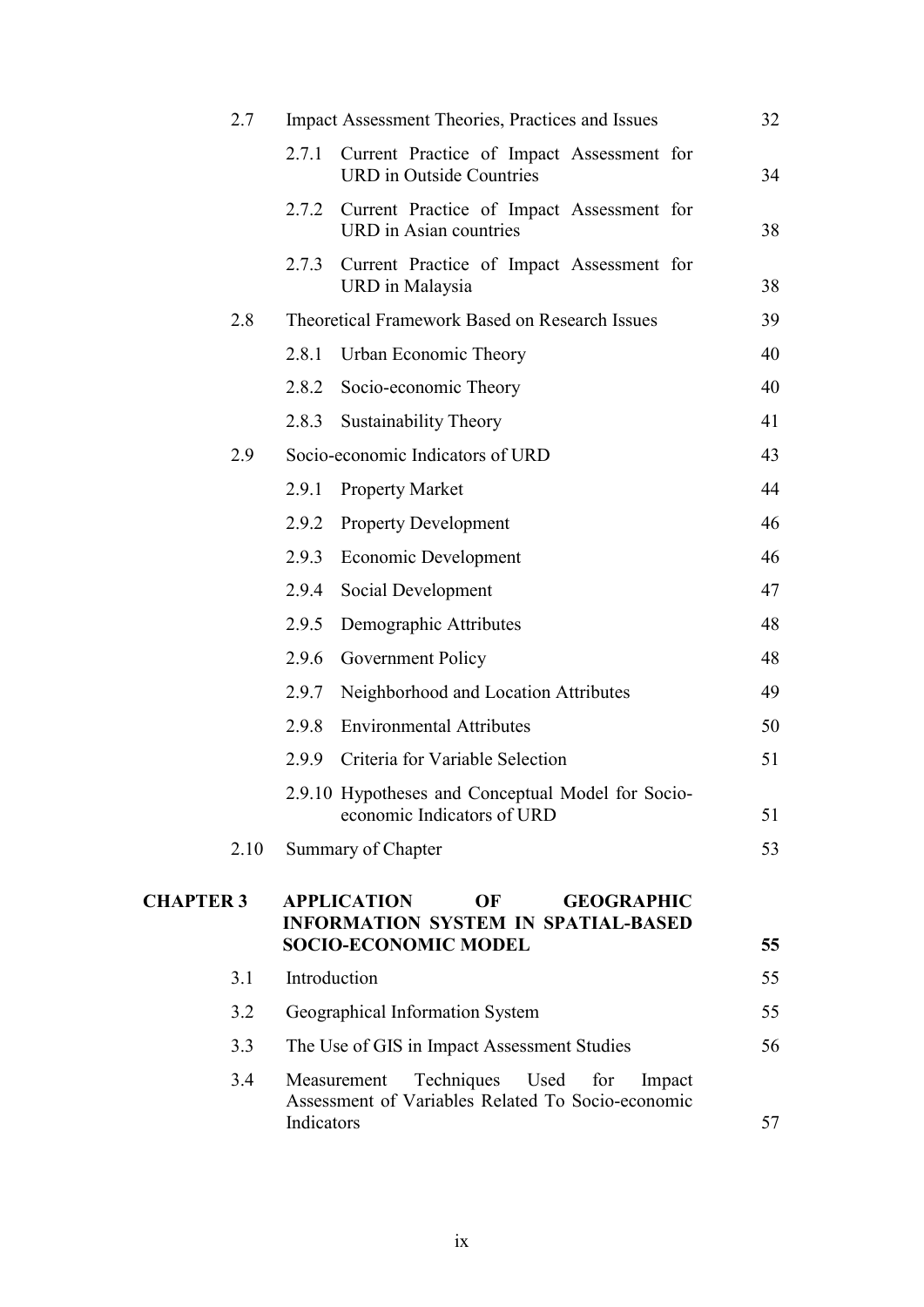|                  | 3.5  | Parameters     | Classification<br>Measurements | and<br>for Socio-economic Indicators and                                                                         | Determination                                    | of   | Spatial | 59 |
|------------------|------|----------------|--------------------------------|------------------------------------------------------------------------------------------------------------------|--------------------------------------------------|------|---------|----|
|                  |      | 3.5.1          |                                | Accessibility Attributes Related to URD and<br>Appropriate Measurement's Technique                               |                                                  |      |         | 63 |
|                  |      | 3.5.2          |                                | Neighborhood Attributes Related to URD and<br>Appropriate Measurement's Technique                                |                                                  |      |         | 67 |
|                  |      | 3.5.3          |                                | Environmental Attributes Related to URD and<br>Appropriate Measurement's Technique                               |                                                  |      |         | 68 |
|                  | 3.6  |                |                                | Measuring Geographic Proximity                                                                                   |                                                  |      |         | 70 |
|                  |      | 3.6.1          | Overlay                        |                                                                                                                  |                                                  |      |         | 71 |
|                  |      | 3.6.2          | <b>Buffer</b>                  |                                                                                                                  |                                                  |      |         | 71 |
|                  |      |                | 3.6.2.1                        | Buffer Size or Zone                                                                                              |                                                  |      |         | 72 |
|                  |      |                | 3.6.2.2                        | Specific                                                                                                         | <b>Buffer</b><br><b>Accessibility Attributes</b> | Size | for     | 73 |
|                  |      |                | 3.6.2.3                        | Specific                                                                                                         | <b>Buffer</b><br>Neighbourhood Attributes        | Size | for     | 75 |
|                  |      |                | 3.6.2.4                        | Specific                                                                                                         | <b>Buffer</b><br><b>Environmental Attributes</b> | Size | for     | 81 |
|                  |      | 3.6.3          | Union                          |                                                                                                                  |                                                  |      |         | 83 |
|                  | 3.7  | <b>Studies</b> |                                | The Use of Spatial Statistics in Impact Assessment                                                               |                                                  |      |         | 83 |
|                  |      | 3.7.1          | Study                          | Requirements of Spatial Statistics for This                                                                      |                                                  |      |         | 85 |
|                  |      | 3.7.2          |                                | Spatial Multicriteria Analysis (SMCA) of<br>Spatial-based Socio-economic Indicators and<br>its Parameters of URD |                                                  |      |         | 86 |
|                  | 3.8  |                | <b>Spatial Data Modelling</b>  |                                                                                                                  |                                                  |      |         | 90 |
|                  | 3.9  |                |                                | Conceptual Framework of Spatial-based Socio-                                                                     |                                                  |      |         |    |
|                  |      |                |                                | economic Modelling for URD                                                                                       |                                                  |      |         | 91 |
|                  | 3.10 |                | Summary of Chapter             |                                                                                                                  |                                                  |      |         | 92 |
| <b>CHAPTER 4</b> |      |                |                                | <b>RESEARCH METHODOLOGY</b>                                                                                      |                                                  |      |         | 93 |
|                  | 4.1  | Introduction   |                                |                                                                                                                  |                                                  |      |         | 93 |
|                  | 4.2  |                | Research Paradigm              |                                                                                                                  |                                                  |      |         | 93 |
|                  | 4.3  |                | Research Design                |                                                                                                                  |                                                  |      |         | 95 |
|                  |      | 4.3.1          |                                | Research Approach                                                                                                |                                                  |      |         | 96 |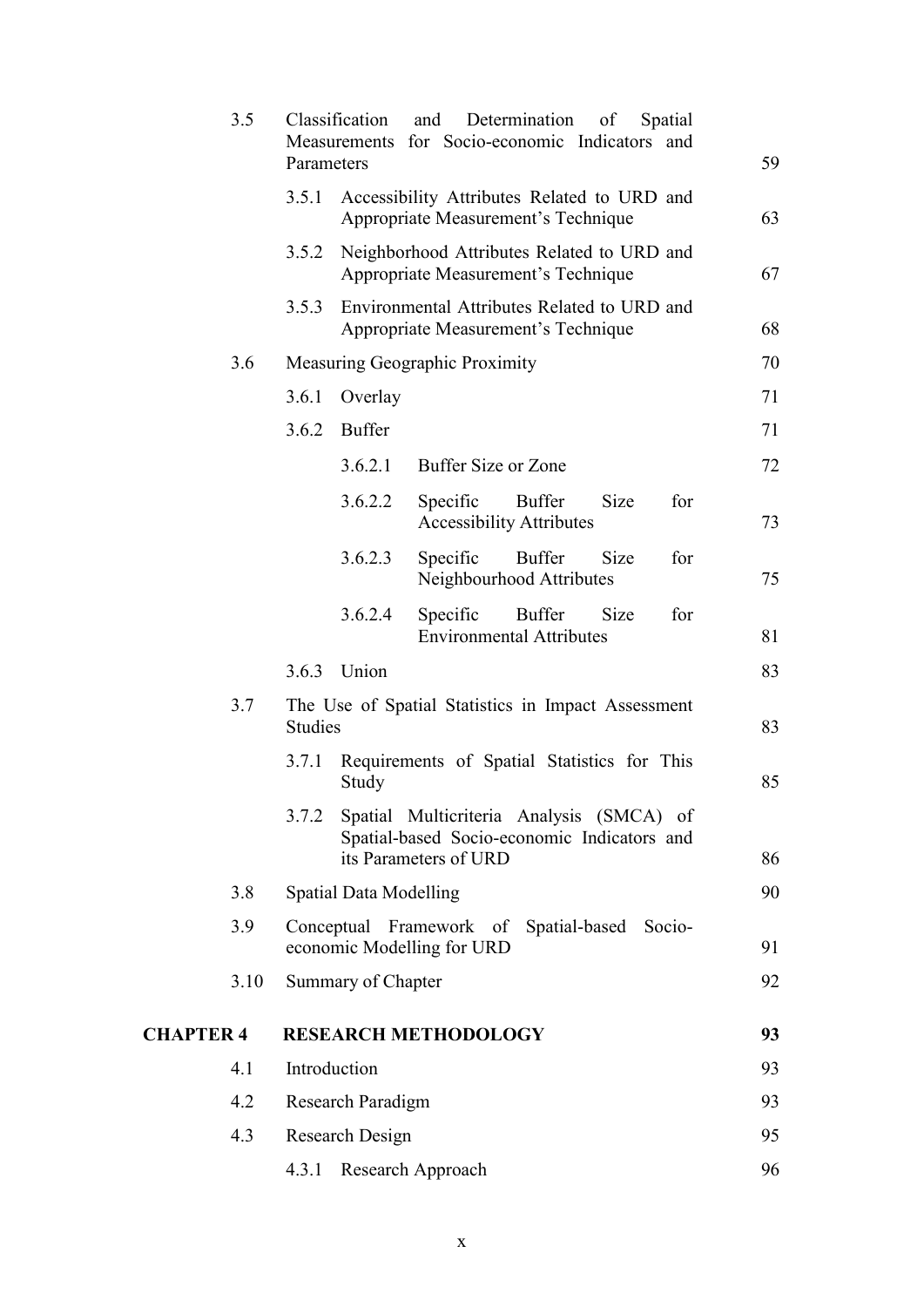|                  |       | 4.3.1.1                   | General<br><b>Views</b><br>Approach<br>on<br>Undertaken in Previous Study | 96  |
|------------------|-------|---------------------------|---------------------------------------------------------------------------|-----|
|                  |       | 4.3.1.2                   | Approach Undertaken in Present<br>Study                                   | 98  |
| 4.4              |       | <b>Research Process</b>   |                                                                           | 98  |
|                  | 4.4.1 | Two                       | Stage 1: Achievement of Objective One $\&$                                | 100 |
|                  |       | 4.4.1.1                   | <b>Literature Review</b>                                                  | 100 |
|                  |       | 4.4.1.2                   | <b>Content Validity</b>                                                   | 101 |
|                  |       | 4.4.1.3                   | Questionnaire<br>Pilot<br>Study<br>Preparation                            | 101 |
|                  |       | 4.4.1.4                   | <b>Reliability Test</b>                                                   | 104 |
|                  |       | 4.4.1.5                   | Questionnaire<br>Case<br>Study<br>Preparation                             | 109 |
|                  |       | 4.4.1.6                   | <b>Research Sampling</b>                                                  | 111 |
|                  |       | 4.4.1.7                   | Questionnaire Distribution                                                | 115 |
|                  |       | 4.4.1.8                   | Data Analysis for Stage 1                                                 | 116 |
|                  |       | 4.4.1.9                   | Output of Stage 1                                                         | 119 |
|                  | 4.4.2 |                           | Stage 2: Achievement of Objective Three                                   | 119 |
|                  |       | 4.4.2.1                   | Research Data                                                             | 120 |
|                  |       | 4.4.2.2                   | Data Analysis for Stage 2                                                 | 121 |
|                  |       | 4.4.2.3                   | Output of Stage Two                                                       | 135 |
|                  | 4.4.3 |                           | Stage 3: Achievement of Objective Four                                    | 135 |
|                  |       | 4.4.3.1                   | Model Validation                                                          | 136 |
|                  |       | 4.4.3.2                   | <b>Output of Stage Three</b>                                              | 138 |
| 4.5              |       | <b>Summary of Chapter</b> |                                                                           | 138 |
| <b>CHAPTER 5</b> |       | <b>CASE STUDY</b>         |                                                                           | 141 |
| 5.1              |       | Introduction              |                                                                           | 141 |
| 5.2              |       | Case Study Area           |                                                                           | 141 |
| 5.3              |       |                           | Melaka River Upgrading Project Aims and Objectives                        | 143 |
| 5.4              |       |                           | Decision to Select Melaka River                                           | 144 |
| 5.5              |       |                           | Demographic Characteristics within Case Study Area                        | 144 |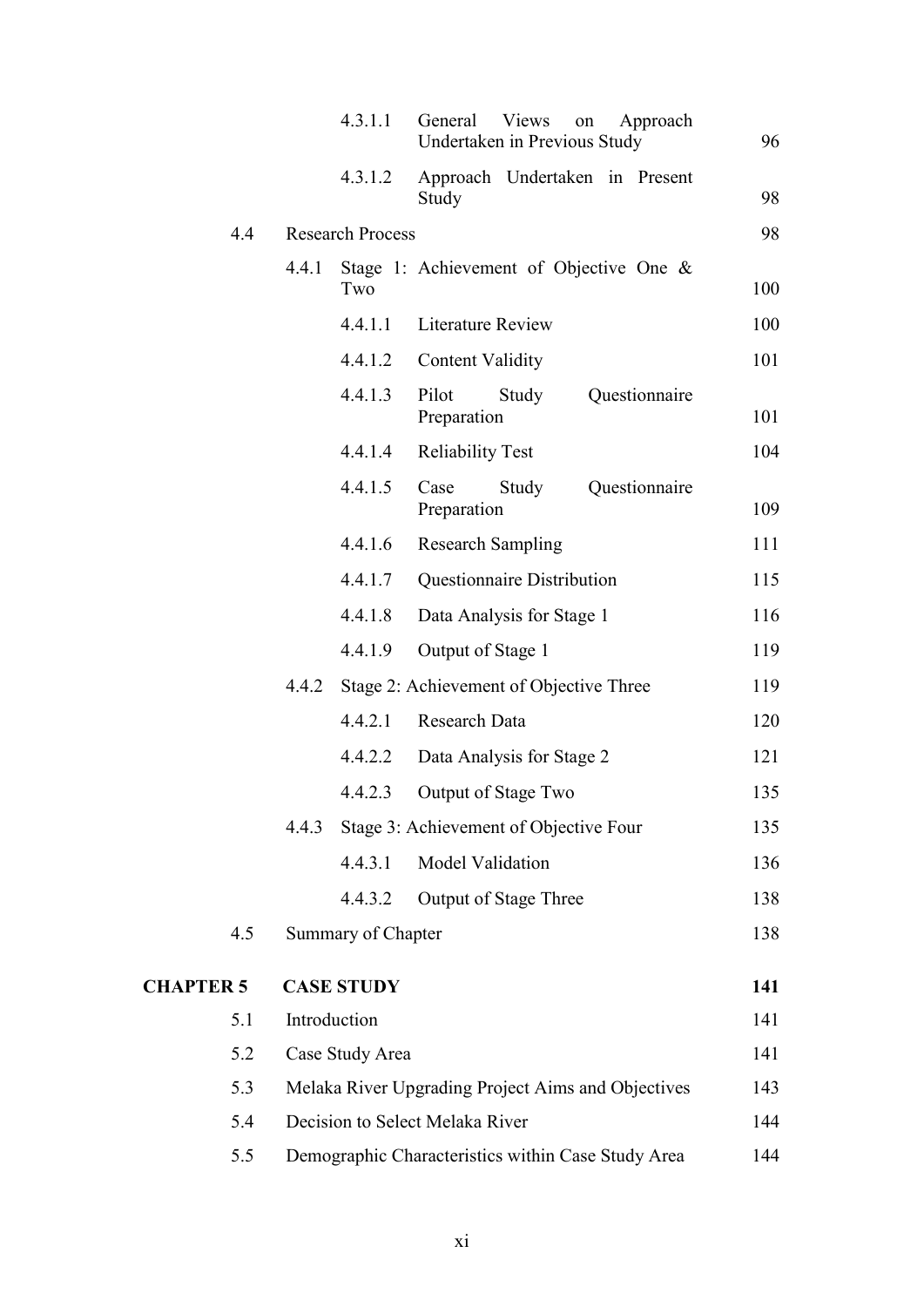| 5.6              | Summary of Chapter                                                                                              | 145 |
|------------------|-----------------------------------------------------------------------------------------------------------------|-----|
| <b>CHAPTER 6</b> | <b>DATA ANALYSIS AND RESULT</b>                                                                                 | 147 |
| 6.1              | Introduction                                                                                                    | 147 |
| 6.2              | <b>Statistical Analysis</b>                                                                                     | 147 |
|                  | 6.2.1<br>Statistics of<br>Respondents'<br>Frequency<br>Background                                               | 148 |
|                  | of<br>6.2.2<br><b>Statistics</b><br>Frequency<br>Property/PremiseBackground                                     | 150 |
|                  | Descriptive Statistics of URD impacts<br>6.2.3                                                                  | 153 |
|                  | 6.2.4<br>Descriptive Statistics of Socio-economic<br>Indicators of URD                                          | 153 |
|                  | 6.2.5<br>Descriptive Statistics of Socio-economic<br>Parameters of URD                                          | 154 |
|                  | 6.2.6<br>Relative Importance Index (RII) of URD<br>Impacts                                                      | 156 |
|                  | 6.2.7<br>Relative Importance Index (RII) of Socio-<br>economic Indicators of URD                                | 157 |
|                  | Relative Importance Index (RII) of Socio-<br>6.2.8<br>economic Parameters of URD                                | 158 |
|                  | 6.2.8.1<br>Relative Importance Index (RII) of<br><b>Property Market Parameters</b>                              | 158 |
|                  | 6.2.8.2<br>Relative Importance Index (RII) of<br><b>Property DevelopmentParameters</b>                          | 159 |
|                  | 6.2.8.3<br>Relative Importance Index (RII) of<br><b>Economic DevelopmentParameters</b>                          | 160 |
|                  | 6.2.8.4<br>Relative Importance Index (RII) of<br><b>Social Development Parameters</b>                           | 161 |
|                  | Relative Importance Index (RII) of<br>6.2.8.5<br>Government PoliciesParameters                                  | 162 |
|                  | 6.2.8.6<br>Relative Importance Index (RII) of<br>Demographic Attributes Parameters                              | 163 |
|                  | 6.2.8.7<br>Relative Importance Index (RII) of<br>Neighbourhood<br>Location<br>&<br><b>Attributes Parameters</b> | 164 |
|                  | 6.2.8.8<br>Relative Importance Index (RII) of<br>EnvironmentAttributesParameters                                | 165 |
| 6.3              | <b>Inferential Statistics</b>                                                                                   | 166 |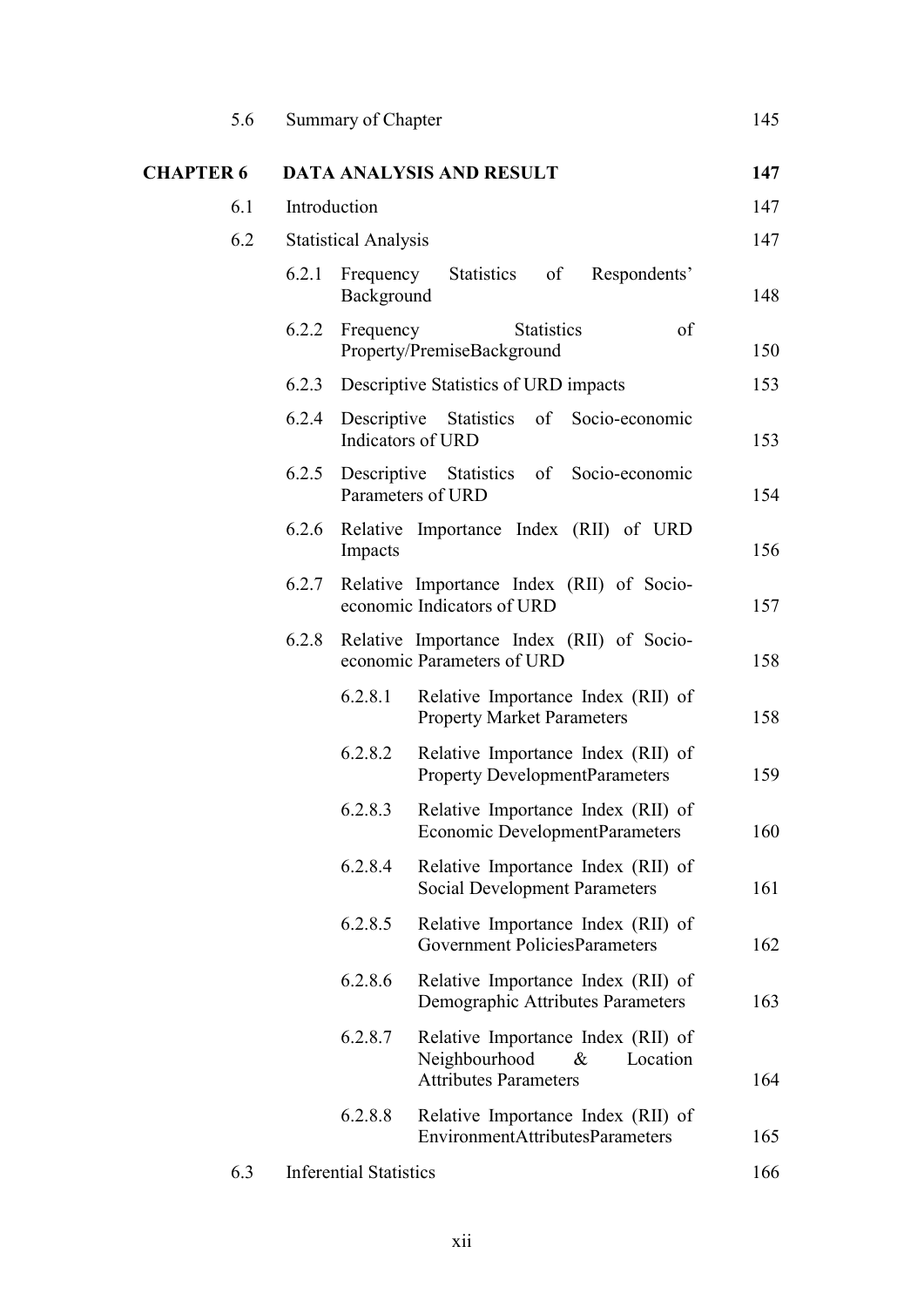|     | 6.3.1 |                        | Conceptual Socio-economic Model for URD                                                           | 167 |
|-----|-------|------------------------|---------------------------------------------------------------------------------------------------|-----|
|     | 6.3.2 |                        | <b>Evaluation of Measurement Model</b>                                                            | 167 |
|     |       | 6.3.2.1                | <b>Internal Consistency</b>                                                                       | 168 |
|     |       | 6.3.2.2                | <b>Indicator Reliability</b>                                                                      | 169 |
|     |       | 6.3.2.3                | Convergent<br>Validity:<br>Average<br>Variance Extracted (AVE)                                    | 169 |
|     |       | 6.3.2.4                | Discriminant Validity                                                                             | 170 |
|     |       | 6.3.2.5                | Summary of Measurement Model                                                                      | 171 |
|     | 6.3.3 |                        | <b>Evaluation of Structural Model</b>                                                             | 172 |
|     |       | 6.3.3.1                | Coefficient of Determination $(R^2)$                                                              | 173 |
|     |       | 6.3.3.2                | Path Coefficient $(\beta)$                                                                        | 174 |
|     |       | 6.3.3.3                | <b>Effect Size</b>                                                                                | 177 |
|     | 6.3.4 |                        | Summary of Socio-economic Model for URD                                                           | 178 |
| 6.4 |       |                        | Importance-Performance Map Analysis (IPMA) for<br>Socio-economic Indicators and Parameters of URD | 180 |
|     | 6.4.1 |                        | Summary of ROW for Socio-economic<br>Indicators and Parameters of URD                             | 183 |
| 6.5 |       |                        | Spatial Data Analysis for Spatial-based<br>Socio-<br>economic Indicators and Parameters of URD    | 184 |
|     | 6.5.1 | Overlay Analysis       |                                                                                                   | 187 |
|     |       | 6.5.1.1                | of<br>Overlaying<br>Result<br>of<br><b>Accessibility Attributes</b>                               | 187 |
|     |       | 6.5.1.2                | Result<br>$\sigma$<br>Overlaying<br>of<br>Neighborhood Attributes                                 | 189 |
|     |       | 6.5.1.3                | Result<br>$\sigma$<br>Overlaying<br>of<br><b>Environmental Attributes</b>                         | 194 |
|     | 6.5.2 | <b>Buffer Analysis</b> |                                                                                                   | 195 |
|     |       | 6.5.2.1                | Result of Buffering of NL Access<br>Parameter                                                     | 195 |
|     |       | 6.5.2.2                | Result of Buffering of NL Facilities<br>Parameters                                                | 197 |
|     |       | 6.5.2.3                | Result<br>of<br><b>Buffering</b><br>of<br><b>NL</b> Transport Parameter                           | 203 |
|     |       | 6.5.2.4                | Result of Buffering of EA Odor<br>Parameter                                                       | 204 |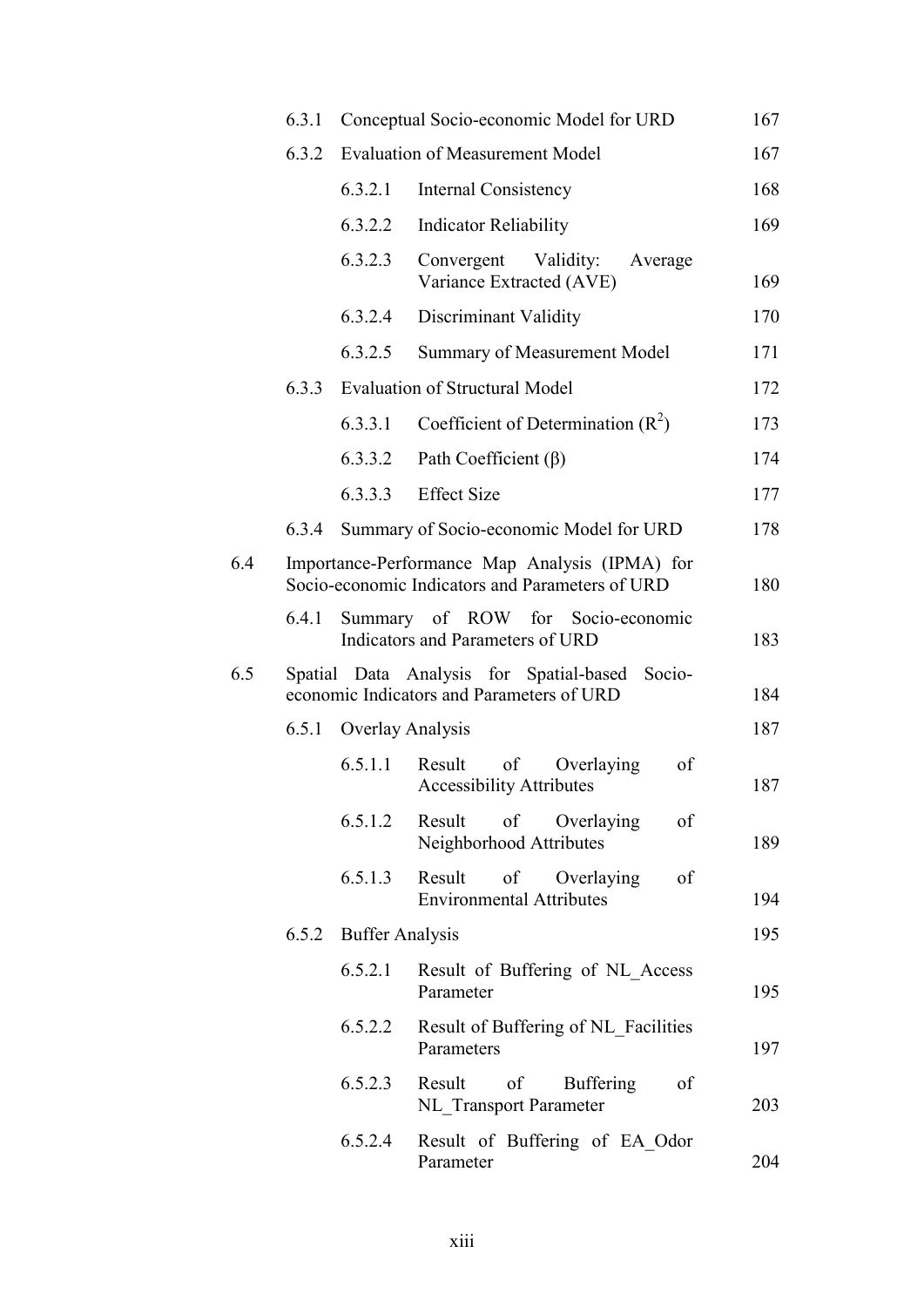|                  | 6.5.3<br><b>Union Analysis</b>                                     |                                                                                                         | 205 |
|------------------|--------------------------------------------------------------------|---------------------------------------------------------------------------------------------------------|-----|
|                  | 6.5.3.1                                                            | Result of Union Analysis<br>for<br>AccessibilityAttributes                                              | 205 |
|                  | 6.5.3.2                                                            | Result of Union Analysis<br>for<br>Neighbourhood Attributes                                             | 206 |
|                  | <b>Viewshed Analysis</b><br>6.5.4                                  |                                                                                                         | 207 |
|                  | 6.5.4.1                                                            | Result of Viewshed of EA View<br>(Point1, Point2 and Point3)                                            | 207 |
| 6.6              |                                                                    | Spatial Statistical Analysis for Spatial-based Socio-<br>economic Indicators and its parameters for URD | 208 |
| 6.7              | Summary of Chapter                                                 |                                                                                                         | 211 |
| <b>CHAPTER 7</b> | <b>SPATIAL-BASED</b><br><b>MODELLING FOR</b><br><b>DEVELOPMENT</b> | <b>SOCIO-ECONOMIC</b><br><b>URBAN RIVERFRONT</b>                                                        | 213 |
| 7.1              | Introduction                                                       |                                                                                                         | 213 |
| 7.2              |                                                                    | Development of Socio-economic Model for URD                                                             | 213 |
| 7.3              | for URD                                                            | Development of Spatial-based Socio-economic Model                                                       | 215 |
|                  | 7.3.1                                                              | Discussion of the Spatial-based<br>Socio-<br>economic Model for URD                                     | 215 |
| 7.4              | for URD                                                            | Development of Spatial-based Socio-economic Index                                                       | 218 |
|                  | 7.4.1                                                              | Calculation of Socio-economic Index for URD                                                             | 220 |
|                  | System for URD                                                     | 7.4.2 Proposed Socio-economic Scoring and Rating                                                        | 226 |
| 7.5              | economic Model for URD                                             | Model Validation of Developed Spatial-based Socio-                                                      | 227 |
|                  | 7.5.1                                                              | <b>Statistical-based Assessment</b>                                                                     | 228 |
|                  | 7.5.2                                                              | Spatial-based Assessment                                                                                | 229 |
|                  | 7.5.2.1                                                            | Measurement<br>of<br>Accessibility<br>Attributes of URD                                                 | 231 |
|                  | 7.5.2.2                                                            | Neighbourhood<br>Measurement of<br>Attributes of URD                                                    | 232 |
|                  | 7.5.2.3                                                            | Environmental<br>Measurement of<br>Attributes of URD                                                    | 234 |
| 7.6              | Socio-economic<br><b>Property Market</b>                           | Impacts of URD Linked with                                                                              | 240 |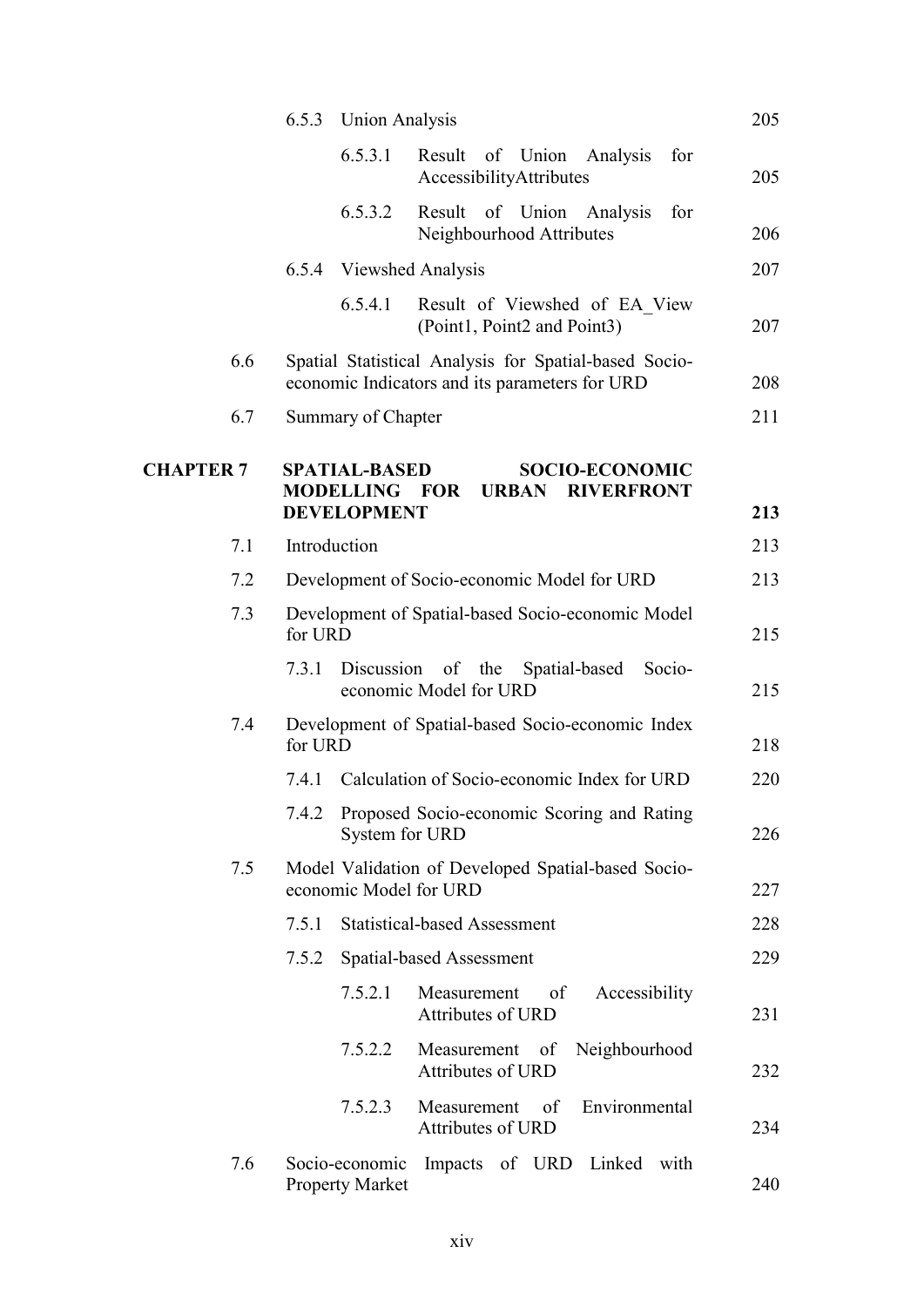| 7.7                         |              | Summary of Chapter                                                                                                                                                                                             | 244 |
|-----------------------------|--------------|----------------------------------------------------------------------------------------------------------------------------------------------------------------------------------------------------------------|-----|
| <b>CHAPTER 8</b>            |              | <b>CONCLUSION AND RECOMMENDATION</b>                                                                                                                                                                           | 245 |
| 8.1                         | Introduction |                                                                                                                                                                                                                | 245 |
| 8.2                         |              | Summary of Research Findings                                                                                                                                                                                   | 245 |
|                             | 8.2.1        | Achievement of Research Objective 1 and 2:<br>To ascertain the socio-economic indicators for<br><b>URD</b><br>determine<br>and<br>to<br>the<br>spatial<br>measurements of socio-economic indicators of<br>URD. | 246 |
|                             | 8.2.2        | Achievement of Research Objective 3: To<br>develop a spatial-based socio-economic model<br>for URD in Malaysia.                                                                                                | 247 |
|                             | 8.2.3        | Achievement of Research Objective 4: To<br>assess significant socio-economic impacts of<br>URD using the developed spatial-based socio-<br>economic model.                                                     | 248 |
| 8.3                         |              | Final Conclusion of the Spatial-based Socio-economic<br>Model for URD                                                                                                                                          | 251 |
| 8.4                         | Findings     | Contribution and Application of the Research                                                                                                                                                                   | 252 |
|                             | 8.4.1        | Contribution to the Body of Knowledge                                                                                                                                                                          | 253 |
|                             | 8.4.2        | Contribution to the Industry                                                                                                                                                                                   | 255 |
| 8.5                         |              | Recommendation for Future Research                                                                                                                                                                             | 255 |
|                             | 8.5.1        | Simulating in saveral case study areas                                                                                                                                                                         | 255 |
|                             | 8.5.2        | Using variety of spatial analysis include<br>emphasizing of 3D visualization                                                                                                                                   | 256 |
|                             | 8.5.3        | Focusing on socio-economic impacts that<br>linked with property market trends through<br>evaluation of spatial patterns                                                                                        | 256 |
|                             | 8.5.4        | Emphasizing on scoring and rating system for<br>socio-economic impacts of URD                                                                                                                                  | 257 |
| 8.6                         |              | Limitation of Research                                                                                                                                                                                         | 257 |
| 8.7                         |              | <b>Concluding Remarks</b>                                                                                                                                                                                      | 258 |
| <b>REFERENCES</b>           |              |                                                                                                                                                                                                                | 259 |
| <b>LIST OF PUBLICATIONS</b> |              |                                                                                                                                                                                                                | 307 |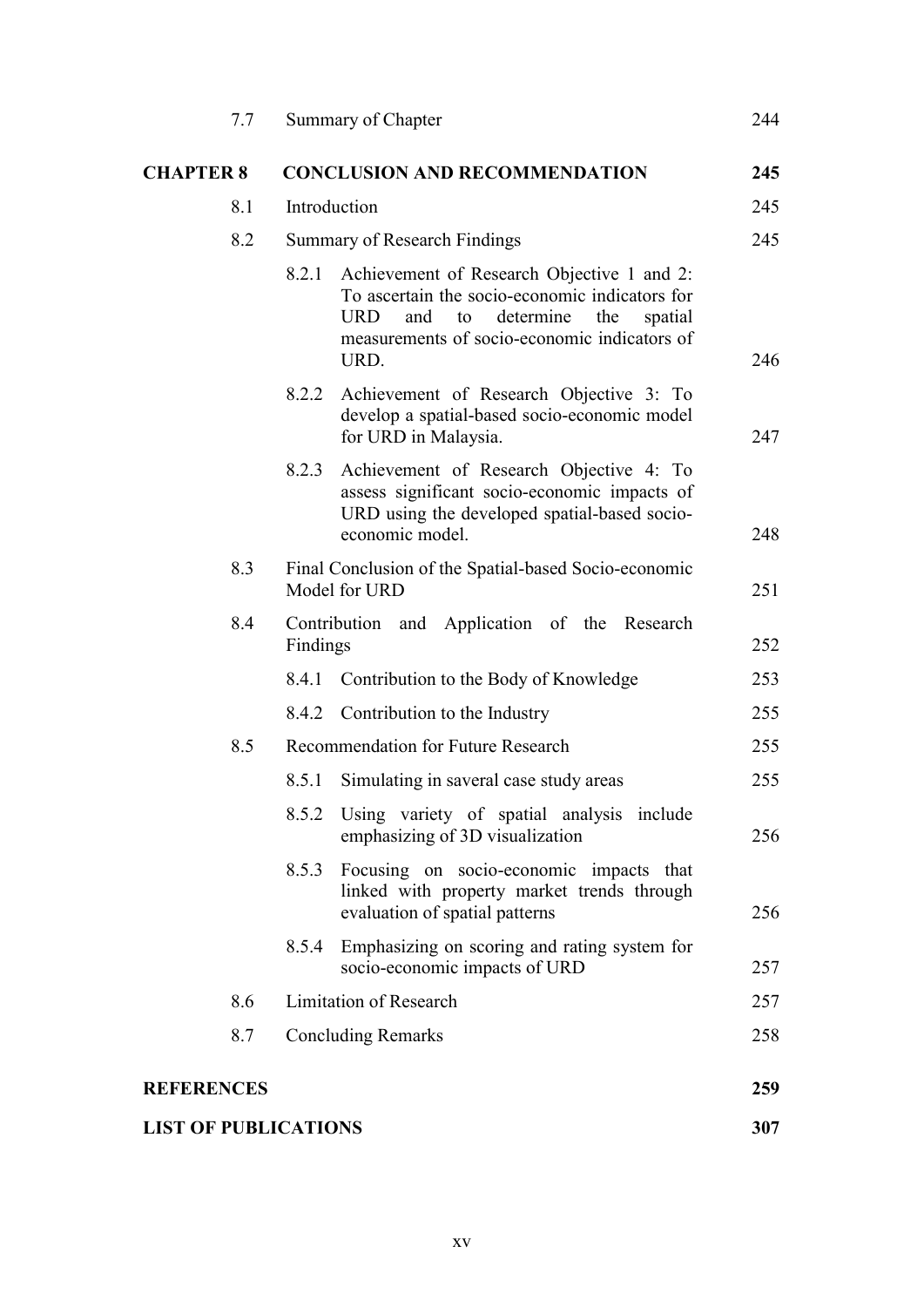### **LIST OF TABLES**

| <b>TABLE NO.</b> | <b>TITLE</b>                                                                                                                 | <b>PAGE</b> |
|------------------|------------------------------------------------------------------------------------------------------------------------------|-------------|
| Table 2.1:       | Theoretical Foundation of Impact Assessment Tools                                                                            | 33          |
| Table 2.2:       | <b>Improvements of Property Market Value</b>                                                                                 | 45          |
| Table 3.1:       | Measurement Techniques Used for Impact Assessment<br>Variables Related To Socio-economic Indicators                          | 57          |
| Table 3.2:       | Determination of Spatial Measurements for Spatial-based<br>Socio-economic Parameters                                         | 61          |
| Table 3.3:       | <b>Techniques for Measuring Accessibility</b>                                                                                | 64          |
| Table 3.4:       | Socio-economic<br>indicators<br>Spatial-based<br>its<br>and<br>parameters                                                    | 86          |
| Table 3.5:       | Decision Problems in Different Application Fields                                                                            | 87          |
| Table 3.6:       | Technique Used in Different EIA Application Fields                                                                           | 88          |
| Table 3.7:       | Scoring System for Distance-based Spatial Measurement<br>of Selected Attributes of Socio-economic Parameters                 | 89          |
| Table 3.8:       | <b>Spatial data Modelling Process</b>                                                                                        | 90          |
| Table 4.1:       | Previous Researches correlated to impact assessment<br>studies with vary of research approach undertaken                     | 97          |
| Table 4.2:       | Questionnaire Design for Pilot Study                                                                                         | 102         |
| Table 4.3:       | Reliability Statistics for Socio-economic Indicators                                                                         | 105         |
| Table 4.4:       | Reliability Statistics for Each Socio-economic Indicator                                                                     | 105         |
| Table 4.5:       | Reliability Statistics for Socio-economic Parameters                                                                         | 106         |
| Table 4.6:       | Reliability Statisticsfor Each Socio-economic Parameter                                                                      | 106         |
| Table 4.7:       | Reliability Statistics for Distances That Possibly Affect<br>Socio-economic Development Which Reflects on Property<br>Market | 107         |
| Table 4.8:       | Reliability Statistics for Each Distance-based Spatial<br>Measurement                                                        | 107         |
| Table 4.9:       | Reliability<br><b>Statistics</b><br>for<br>Distance-based<br>Spatial<br>Measurements of Location and Sub-location Attributes | 108         |
| Table 4.10:      | Questionnaire Design for Empirical Study                                                                                     | 110         |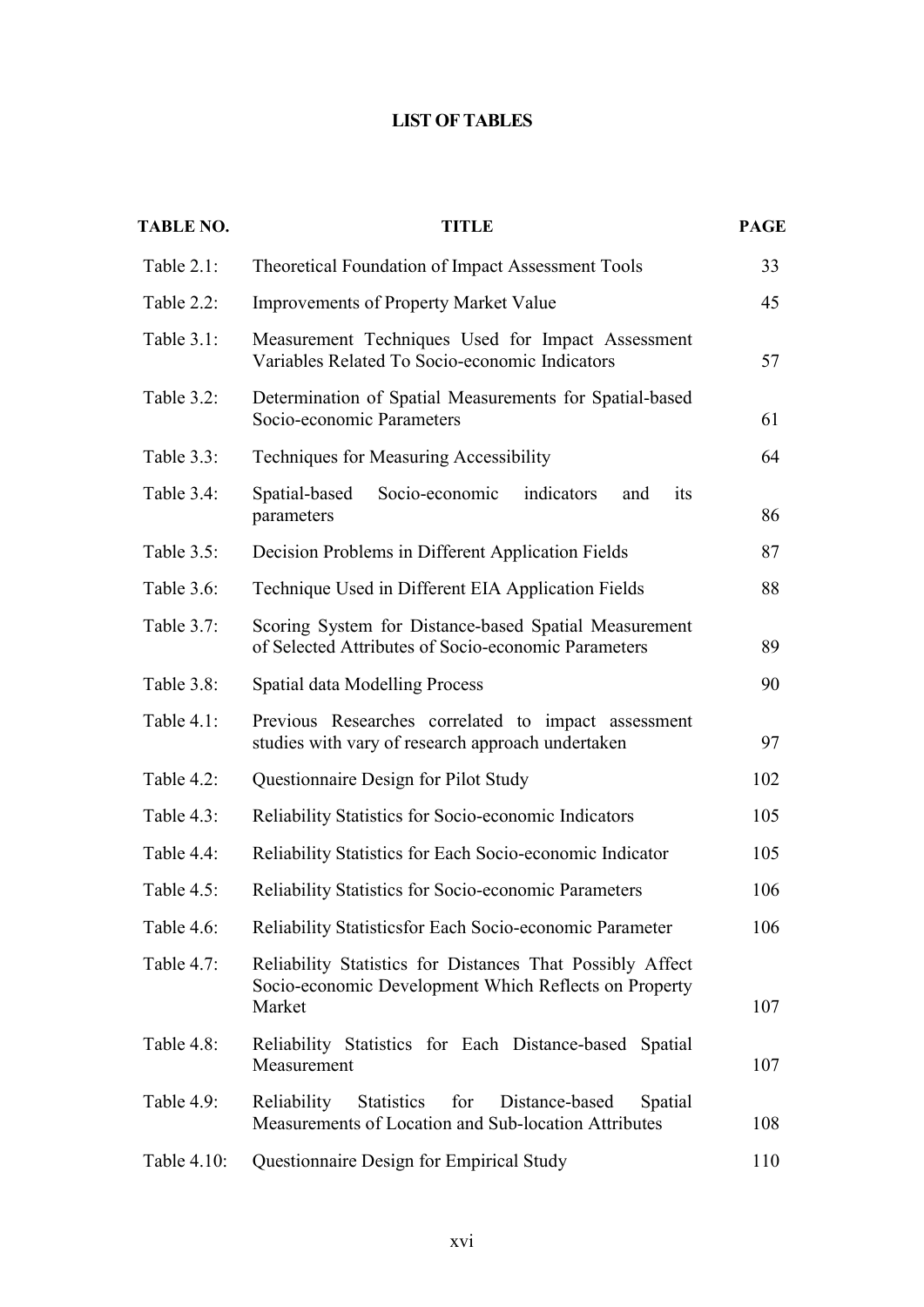| Table 4.11: | Published Sample Size Table                                                                    | 115 |
|-------------|------------------------------------------------------------------------------------------------|-----|
| Table 4.12: | Response Rate in Questionnaire Survey                                                          | 116 |
| Table 4.13: | Types, Data, Sources and Data Collection Methods                                               | 120 |
| Table 4.14: | Multivariate Analysis                                                                          | 122 |
| Table 4.15: | <b>Basic Terms in SEM</b>                                                                      | 123 |
| Table 4.16: | Approaches of SEM                                                                              | 123 |
| Table 4.17: | <b>Model Evaluation Analysis</b>                                                               | 125 |
| Table 4.18: | <b>Model Validation Techniques</b>                                                             | 137 |
| Table 5.1:  | Melaka River Upgrading Project Area                                                            | 142 |
| Table 6.1:  | Frequency Statistics of Respondents' Background                                                | 148 |
| Table 6.2:  | Frequency Statistics of Property/Premise Background                                            | 150 |
| Table 6.3:  | Descriptive Statistics of URD impacts                                                          | 153 |
| Table 6.4:  | Descriptive Statistics of Socio-economic Indicators of<br><b>URD</b>                           | 153 |
| Table 6.5:  | Descriptive Statistics of Socio-economic Parameters of<br><b>URD</b>                           | 154 |
| Table 6.6:  | Relative Importance Index (RII) of URD Impacts                                                 | 156 |
| Table 6.7:  | Relative Importance Index (RII) of Socio-economic<br>Indicators                                | 157 |
| Table 6.8:  | Relative Importance Index (RII) of Property Market<br>Parameters                               | 158 |
| Table 6.9:  | Relative Importance Index (RII) of Property Development<br>Parameters                          | 159 |
| Table 6.10: | Relative<br>Index<br>(RII)<br>Importance<br>of<br>economic<br><b>Development Parameters</b>    | 160 |
| Table 6.11: | Relative Importance Index (RII) of Social Development<br>Parameters                            | 161 |
| Table 6.12: | Relative Importance Index (RII) of Government Policies<br>Parameters                           | 162 |
| Table 6.13: | Importance Index (RII) of Demographic<br>Relative<br><b>Attributes Parameters</b>              | 163 |
| Table 6.14: | Relative Importance Index (RII) of Neighbourhood $\&$<br><b>Location Attributes Parameters</b> | 164 |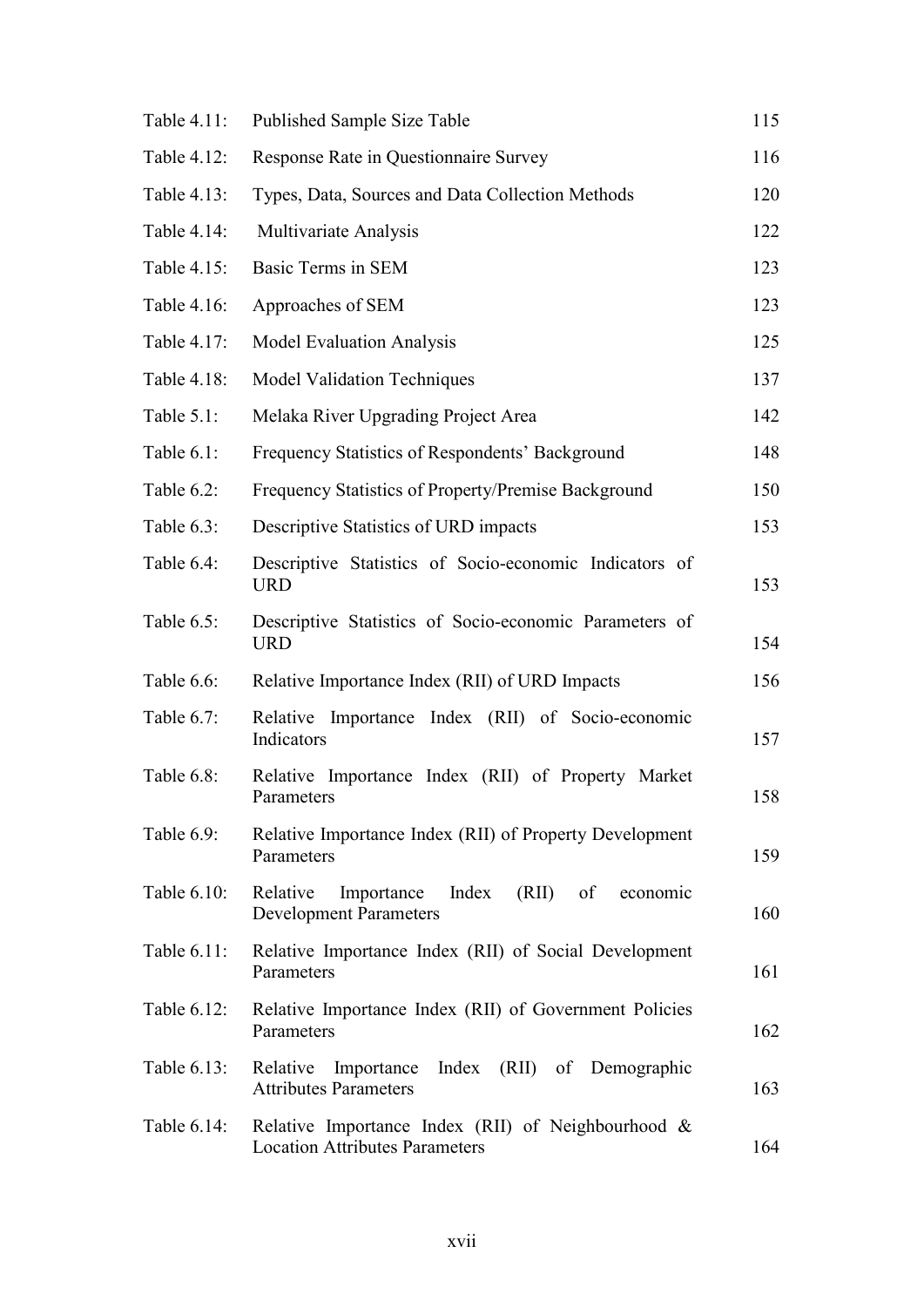| Table 6.15:   | Index (RII)<br>Relative<br>Importance<br>of Environment<br><b>Attributes Parameters</b>                                                                     | 165 |
|---------------|-------------------------------------------------------------------------------------------------------------------------------------------------------------|-----|
| Table 6.16:   | Rules of thumb for evaluating reflective measurement<br>model                                                                                               | 168 |
| Table 6.17:   | Composite Reliability before eliminate unnecessary socio-<br>economic parameters                                                                            | 168 |
| Table 6.18:   | AVE values before eliminate unnecessary socio-economic<br>parameters                                                                                        | 169 |
| Table 6.19:   | CR and AVE value after eliminate unnecessary variables                                                                                                      | 170 |
| Table 6.20:   | Fornell-Larcker Criterion                                                                                                                                   | 171 |
| Table 6.21:   | Rules of thumb for evaluating structural model                                                                                                              | 172 |
| Table 6.22:   | The hypothesis testing result                                                                                                                               | 175 |
| Table 6.23:   | The result of effect size $(f^2)$                                                                                                                           | 177 |
| Table 6.24:   | Hypotheses and output summary of Socio-economic<br>model for URD                                                                                            | 179 |
| Table 6.25:   | Output summary of ROW of socio-economic indicators<br>and its parameters of URD                                                                             | 183 |
| Table 6.26:   | Classification of identified spatial-based Socio-economic<br>parameters                                                                                     | 185 |
| Table 6.27:   | Spatial weights calculation for each spatial-based Socio-<br>economic parameters                                                                            | 209 |
| Table 7.1:    | The maximum values of socio-economic indicators and it<br>parameters                                                                                        | 221 |
| Table 7.2:    | Final socio-economic indicators and its parameters'<br>maximum values                                                                                       | 222 |
| Table 7.3:    | Socio-economic indexing developed for URD                                                                                                                   | 223 |
| Table 7.4:    | Spatial-based socio-economic indexing developed for<br><b>URD</b>                                                                                           | 224 |
| Table 7.5:    | Socio-economic Index Scoring and Rating System for<br><b>URD</b>                                                                                            | 227 |
| Table 7.6:    | Validation Result of Socio-economic of URD Model<br>using Holdout Samples                                                                                   | 229 |
| Table 7.7:    | Full Validation Result of Socio-economic of URD using<br>Spatial-based Socio-economic Model for URD based on<br>both holdout samples and on-site assessment | 236 |
| Table $8.1$ : | <b>Result of Property Market Analysis</b>                                                                                                                   | 250 |
|               |                                                                                                                                                             |     |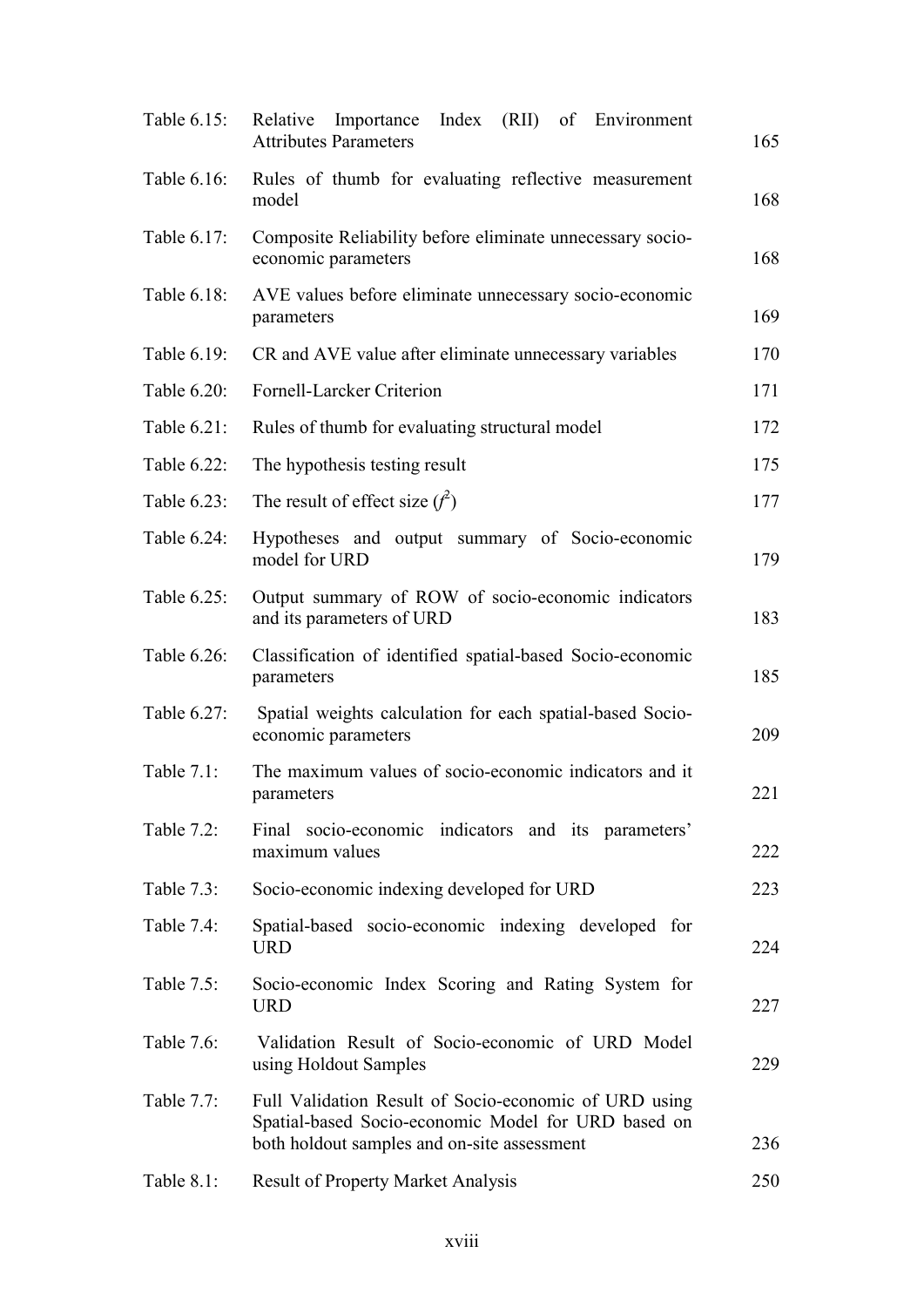#### **LIST OF FIGURES**

| <b>FIGURE NO.</b> | <b>TITLE</b>                                                                | <b>PAGE</b> |
|-------------------|-----------------------------------------------------------------------------|-------------|
| Figure 1.1        | Research Design                                                             | 15          |
| Figure 2.1        | <b>Waterfront Development Concept</b>                                       | 22          |
| Figure 2.2        | Drivers of URD                                                              | 24          |
| Figure 2.3        | Sustainability and connectivity                                             | 37          |
| Figure 2.4        | Sustainability approach                                                     | 41          |
| Figure 2.5        | <b>Theoretical Framework</b>                                                | 42          |
| Figure 2.6        | Conceptual Model for Socio-economic Indicators and its<br>Parameters of URD | 53          |
| Figure 3.1        | <b>Buffer Methods</b>                                                       | 74          |
| Figure 3.2        | Conceptual framework of spatial-based socio-economic<br>modelling for URD   | 92          |
| Figure 4.1        | Questions in regards research process                                       | 94          |
| Figure 4.2        | Perspectives undertaken in the research paradigm                            | 95          |
| Figure 4.3        | <b>Research Methodology Diagram</b>                                         | 99          |
| Figure 4.4        | Sample SelectionProcedures                                                  | 112         |
| Figure 4.5        | Geographical Zones                                                          | 113         |
| Figure 4.6        | Input and Output Features Using Buffer Tool                                 | 131         |
| Figure 4.7        | Input and Output Features Using Union Tool                                  | 132         |
| Figure 4.8        | Input Surface and Output Viewshed Using DEM Tool                            | 133         |
| Figure 4.9        | Scoring and Spatial Weighting Process                                       | 134         |
| Figure 4.10       | <b>Observation and Evaluation Procedure</b>                                 | 138         |
| Figure 5.1        | Case Study Area                                                             | 142         |
| Figure 6.1        | The conceptual socio-economic model of URD before<br>analyze using PLS-SEM  | 167         |
| Figure 6.2        | Model after eliminate the unnecessary variables                             | 172         |
| Figure 6.3        | The $R^2$ value                                                             | 174         |
| Figure 6.4        | Path Coefficient $(\beta)$ after eliminate the variables                    | 175         |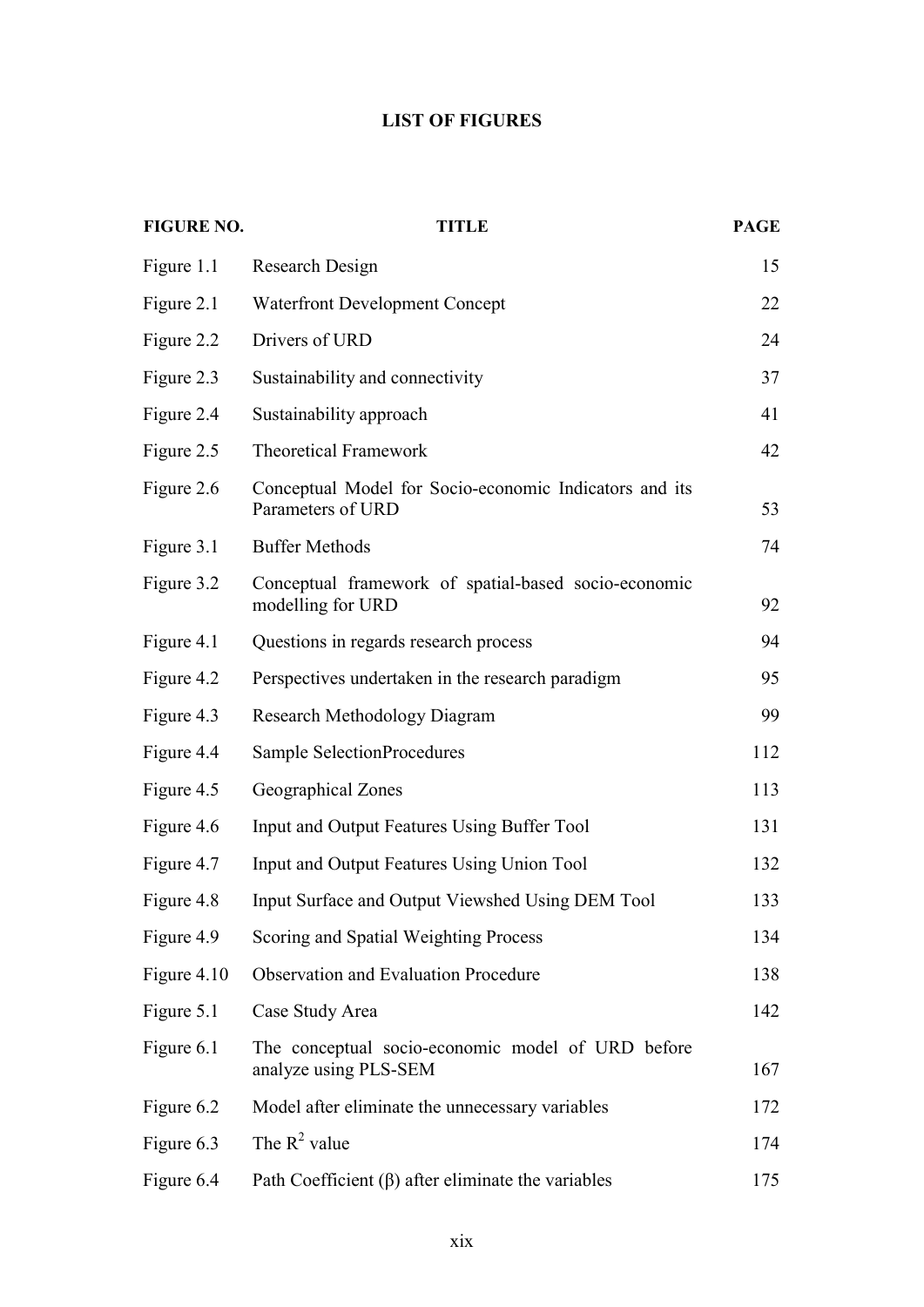|             | Figure 6.5 Output Summary of Socio-economic Model for URD                        | 178 |
|-------------|----------------------------------------------------------------------------------|-----|
| Figure 6.6  | for<br>Socio-economic<br>Importance-Performance<br>Map<br>Indicators of URD      | 181 |
| Figure 6.7  | IPMA Outputs for Socio-economic of URD Model                                     | 182 |
| Figure 6.8  | Identified spatial-based Socio-economic indicators and its<br>parameters for URD | 185 |
| Figure 6.9  | Conceptual design of spatial-based Socio-economic model<br>for URD               | 186 |
| Figure 6.10 | Result of Overlaying of NL Access (Highways)                                     | 187 |
| Figure 6.11 | Result of Overlaying of NL Access (Streets)                                      | 188 |
| Figure 6.12 | Result of Overlaying of NL Facilities (Schools)                                  | 189 |
| Figure 6.13 | Result of Overlaying of NL Facilities (Hospitals)                                | 190 |
| Figure 6.14 | Result of Overlaying of NL Facilities (Police Stations)                          | 191 |
| Figure 6.15 | Result of Overlaying of NL Facilities (Worships)                                 | 192 |
| Figure 6.16 | Result of Overlaying of NL Transports (Bus and Taxi<br>Stations)                 | 193 |
| Figure 6.17 | Result of Overlaying of EA Odor (Drainage1, Drainaige2,<br>Drainage3)            | 194 |
| Figure 6.18 | Buffer zones of Highways                                                         | 195 |
| Figure 6.19 | <b>Buffer zones of Streets</b>                                                   | 196 |
| Figure 6.20 | Buffer zones of Schools                                                          | 198 |
| Figure 6.21 | Buffer zones of Hospitals                                                        | 199 |
| Figure 6.22 | Buffer zones of Police Stations                                                  | 200 |
| Figure 6.23 | Buffer zones of Worships                                                         | 202 |
| Figure 6.24 | Buffer zones of Bus and Taxi Stations                                            | 203 |
| Figure 6.25 | Buffer zones of Odor Spots                                                       | 204 |
| Figure 6.26 | Union zones of Accessibility Attributes                                          | 205 |
| Figure 6.27 | Union zones of Neighborhood Attributes                                           | 206 |
| Figure 6.28 | <b>Viewshed Points</b>                                                           | 207 |
| Figure 7.1  | Former Socio-economic Model for URD                                              | 214 |
| Figure 7.2  | Spatial-based Socio-economic model for URD                                       | 216 |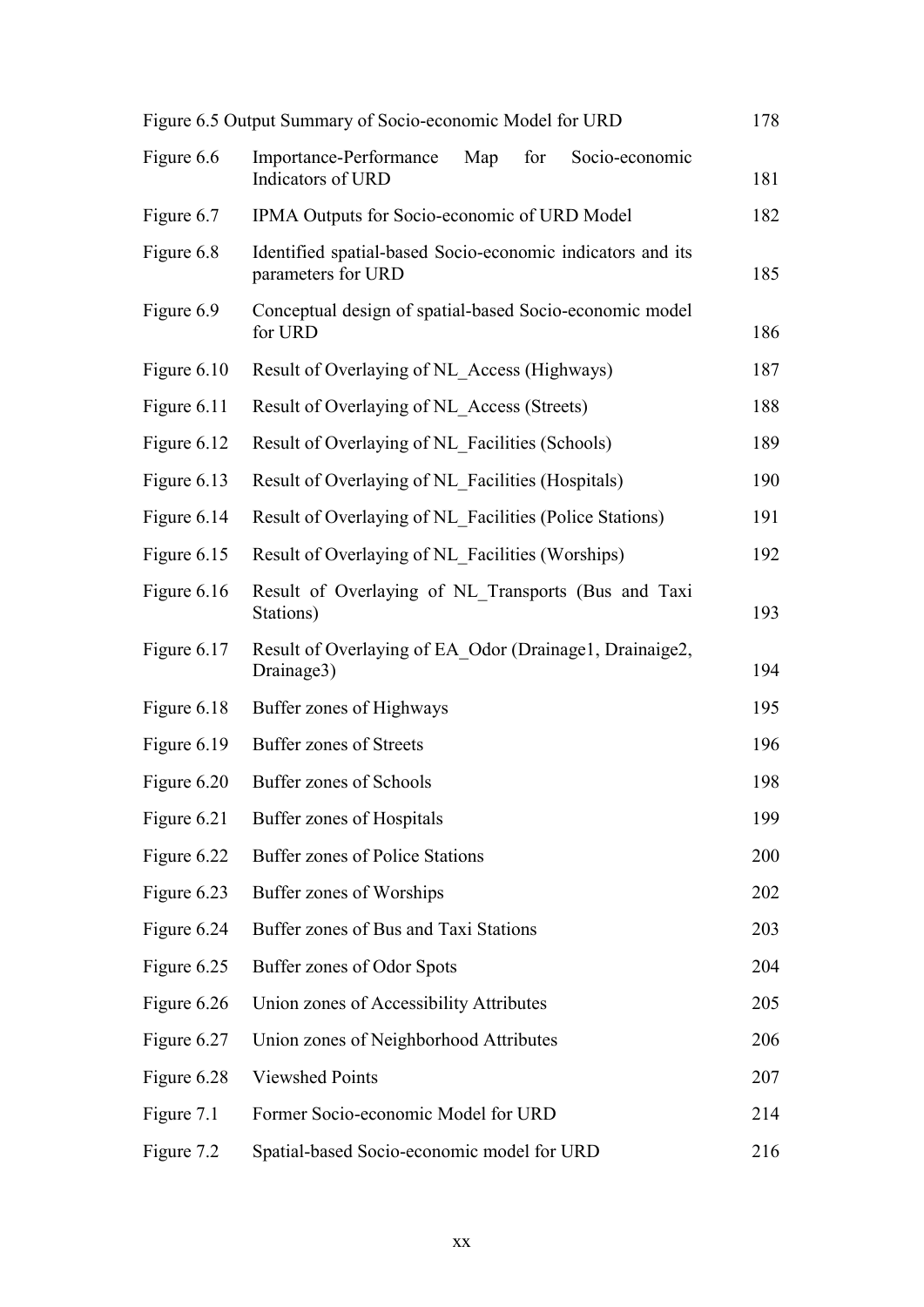| Figure 7.3  | Buffer Zone for URD with Different River Segments                      | 231 |
|-------------|------------------------------------------------------------------------|-----|
| Figure 7.4  | Measuring Accessibility<br>Results<br>of<br>Attributes<br>(NL Access)  | 231 |
| Figure 7.5  | Results of Measuring<br>Neighbourhood<br>Attributes<br>(NL Facilities) | 233 |
| Figure 7.6  | Results of Measuring Environmental Attributes (EA View<br>and EA Odor) | 234 |
| Figure 7.7  | Spatial Distribution of Socio-economic Impacts of URD                  | 239 |
| Figure 7.8  | Result of Property Market Analysis for Residential<br>Properties       | 241 |
| Figure 7.9  | Result of Property Market Analysis for Commercial<br>Properties        | 242 |
| Figure 7.10 | Result of Property Market Analysis for Industrial<br>Properties        | 243 |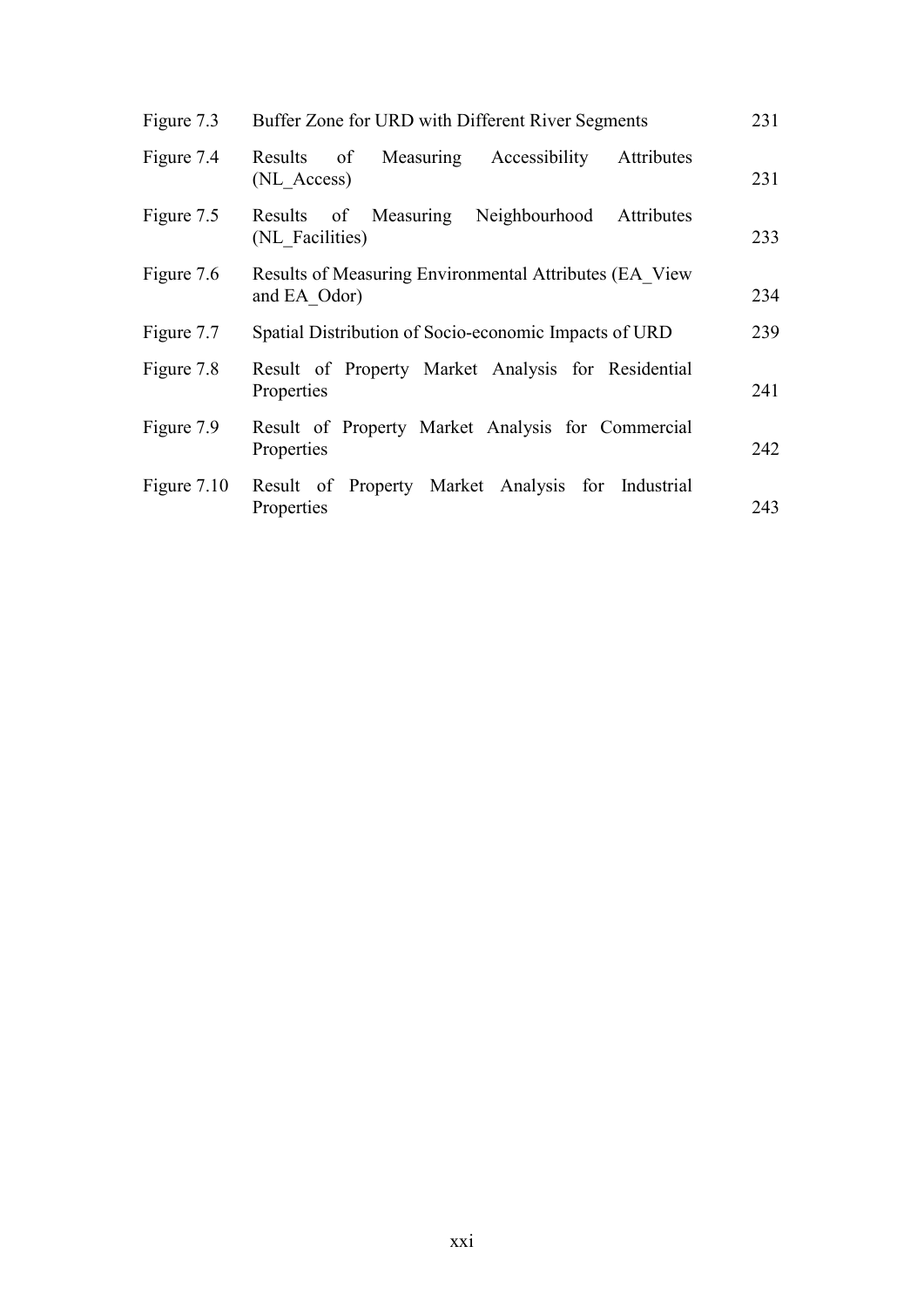## **LIST OF ABBREVIATIONS**

| <b>URD</b>     | <b>Urban Riverfront Development</b>                   |
|----------------|-------------------------------------------------------|
| <b>SIA</b>     | Social Impact Assessment                              |
| <b>EIA</b>     | <b>Environmental Impact Assessment</b>                |
| <b>SEIA</b>    | Socio-economic Impact Assessment                      |
| <b>US</b>      | <b>United State</b>                                   |
| <b>UK</b>      | United Kingdom                                        |
| <b>GIS</b>     | Geographic Information System                         |
| <b>IRDA</b>    | <b>Iskandar Regional Development Authority</b>        |
| <b>DPR</b>     | Development Proposal Report                           |
| <b>SEM-PLS</b> | <b>Structural Equation Model-Partial Least Square</b> |
| <b>NLC</b>     | National Land Code                                    |
| <b>NEPA</b>    | National Environmental Policy Act                     |
| <b>SEA</b>     | <b>Strategic Environmental Assessment</b>             |
| <b>HIA</b>     | <b>Health Impact Assessment</b>                       |
| <b>GNP</b>     | <b>Gross National Product</b>                         |
| <b>GDP</b>     | <b>Gross Domestic Product</b>                         |
| QOL            | Quality Of Life                                       |
| HDI            | Human Development Index                               |
| <b>NGRBA</b>   | National Ganga River Basin Authority                  |
| <b>MWD</b>     | Monodo Waterfront Development                         |
| PM             | Property Market variable                              |
| PD             | Property Development variable                         |
| ED             | Economic Development variable                         |
| <b>SD</b>      | Social Development variable                           |
| <b>GP</b>      | Government Policy variable                            |
| DA             | Demographic Attributes variable                       |
| NL             | Neighbourhood and Location variable                   |
| EA             | Environmental Attributes variable                     |
| <b>PIA</b>     | Participatory Impact Assessment                       |
| <b>POS</b>     | Public OPen Space                                     |
| <b>ESRI</b>    | <b>Environmental Systems Research Institute</b>       |
| <b>CBA</b>     | Cost-Benefit Analysis                                 |
| IO             | Input-Output                                          |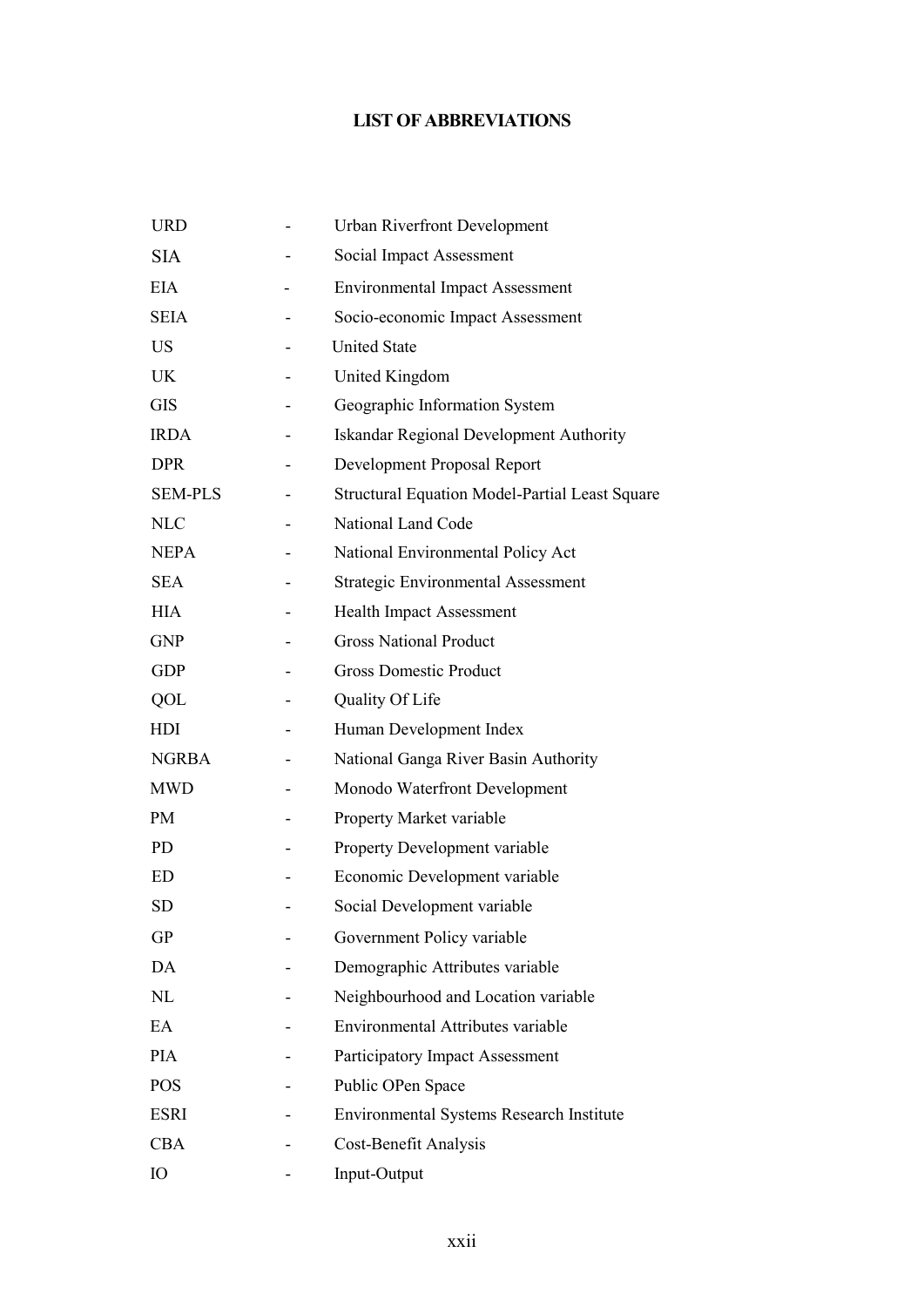| <b>SMCA</b>   |   | Spatial Multi-criteria Analysis                                  |
|---------------|---|------------------------------------------------------------------|
| <b>MCDA</b>   |   | Multi-criteria Decision Analysis                                 |
| <b>SMCE</b>   |   | Spatial Multi-criteria Evaluation                                |
| <b>IPMA</b>   |   | Importance-Performance Matrix Analysis                           |
| <b>GLM</b>    |   | <b>General Linear Model</b>                                      |
| CB-SEM        |   | Co-variance Based Structural Equation Model                      |
| <b>CR</b>     |   | <b>Composite Reliability</b>                                     |
| <b>AVE</b>    |   | Average Variance Extracted                                       |
| <b>DEM</b>    |   | <b>Digital Elevation Model</b>                                   |
| URD IMPACTS   |   | <b>URD</b> impacts                                               |
| PROP_MAR      |   | Property Market indicator                                        |
| PROP DEV      |   | Property Development indicator                                   |
| ECO DEV       | - | Economic Development indicator                                   |
| SOC DEV       |   | Social Development indicator                                     |
| GOV POL       |   | Government Policy indicator                                      |
| <b>DEMOG</b>  |   | Demographic Attributes indicator                                 |
| NEIGH LOC     |   | Neighbourhood and Location indicator                             |
| <b>ENV</b>    |   | Environmental Attributes indicator                               |
| <b>PPSPM</b>  |   | Perbadanan Pembangunan Sungai Ddan Pantai Melaka                 |
| <b>SAM</b>    |   | Syarikat Air Melaka                                              |
| <b>MBMB</b>   |   | Majlis Bandaraya Melaka Bersejarah                               |
| <b>MPHTJ</b>  |   | Majlis Perbandaran Hang Tuah Jaya                                |
| <b>UNESCO</b> |   | United Nations Educational, Scientific and Cultural Organization |
| iEco          |   | Impact Economic variable                                         |
| iSoc          |   | Impact Social variable                                           |
| iEnv          |   | Impact Environment variable                                      |
| <b>RII</b>    |   | Relative Importance Index                                        |
| <b>ROW</b>    |   | <b>Rescaled Outer Weights</b>                                    |
| <b>UPEN</b>   |   | Unit Perancang Ekonomi Negeri                                    |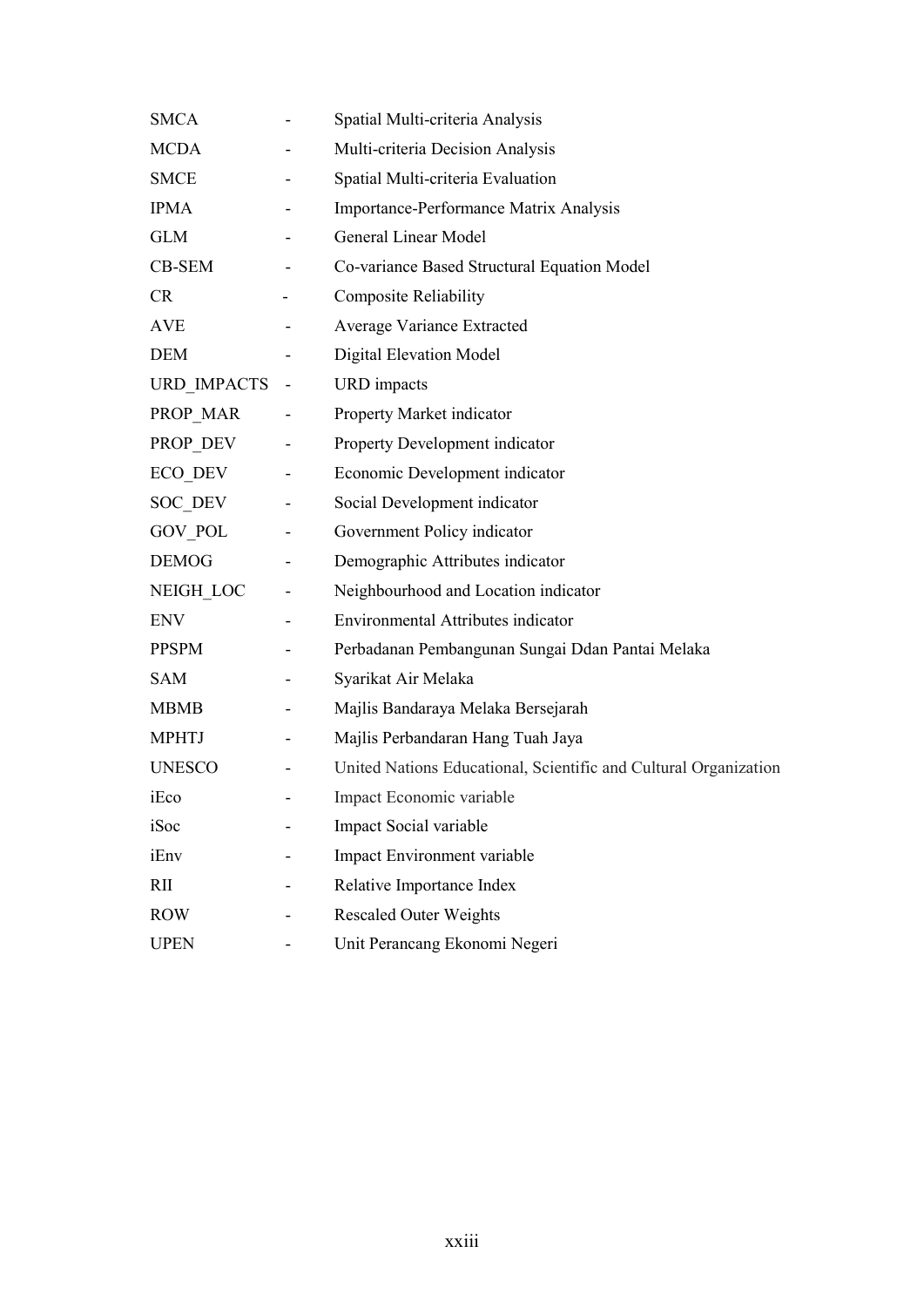## **LIST OF SYMBOLS**

| n                       | Sample Size                                                   |
|-------------------------|---------------------------------------------------------------|
| $\boldsymbol{N}$        | Population                                                    |
| e                       | Precision Level                                               |
| w                       | Weight given to each factor by the respondents                |
| 5                       | Very strongly effected                                        |
| 1                       | Not effected                                                  |
| A                       | Highest weight                                                |
| N                       | Total number of respondent responded                          |
| w                       | Spatial weight                                                |
| ij                      | Unit of variable                                              |
| $\boldsymbol{d}$        | Threshold distance beyond                                     |
| j                       | Observation                                                   |
| i                       | Observed variable                                             |
| $p_{Y,X_i}$             | Value of path coefficient for individual latent variable      |
| k                       | Percentage distributions                                      |
| i                       | Sub-item                                                      |
| $f_{ij}$                | Frequency of each scale of observed sub-item                  |
| $\boldsymbol{N}$        | number of the observations/results<br>Total                   |
| $\Sigma X_i$            | Summation of number of sub-item for each observed<br>variable |
| $k_{i1}$                | Percentage distribution of the measured scale/item            |
| $max(k_{i0})$           | Highest percentage of the individual sub-item's scale/item    |
| $\boldsymbol{y}$        | Constant denominator for each individual sub-item             |
| $\boldsymbol{A}$        | SEIA of URD index                                             |
| $\sum_{i=1}^n z_i$      | Summation of all the sub-item $z_i$                           |
| $\mathbf{R}^2$          | R-square                                                      |
| $\textbf{\textit{f}}^2$ | <b>Effect</b> size                                            |
| $\boldsymbol{Q}^2$      | Predictive relevance                                          |
| $q^2$                   | Relative impact                                               |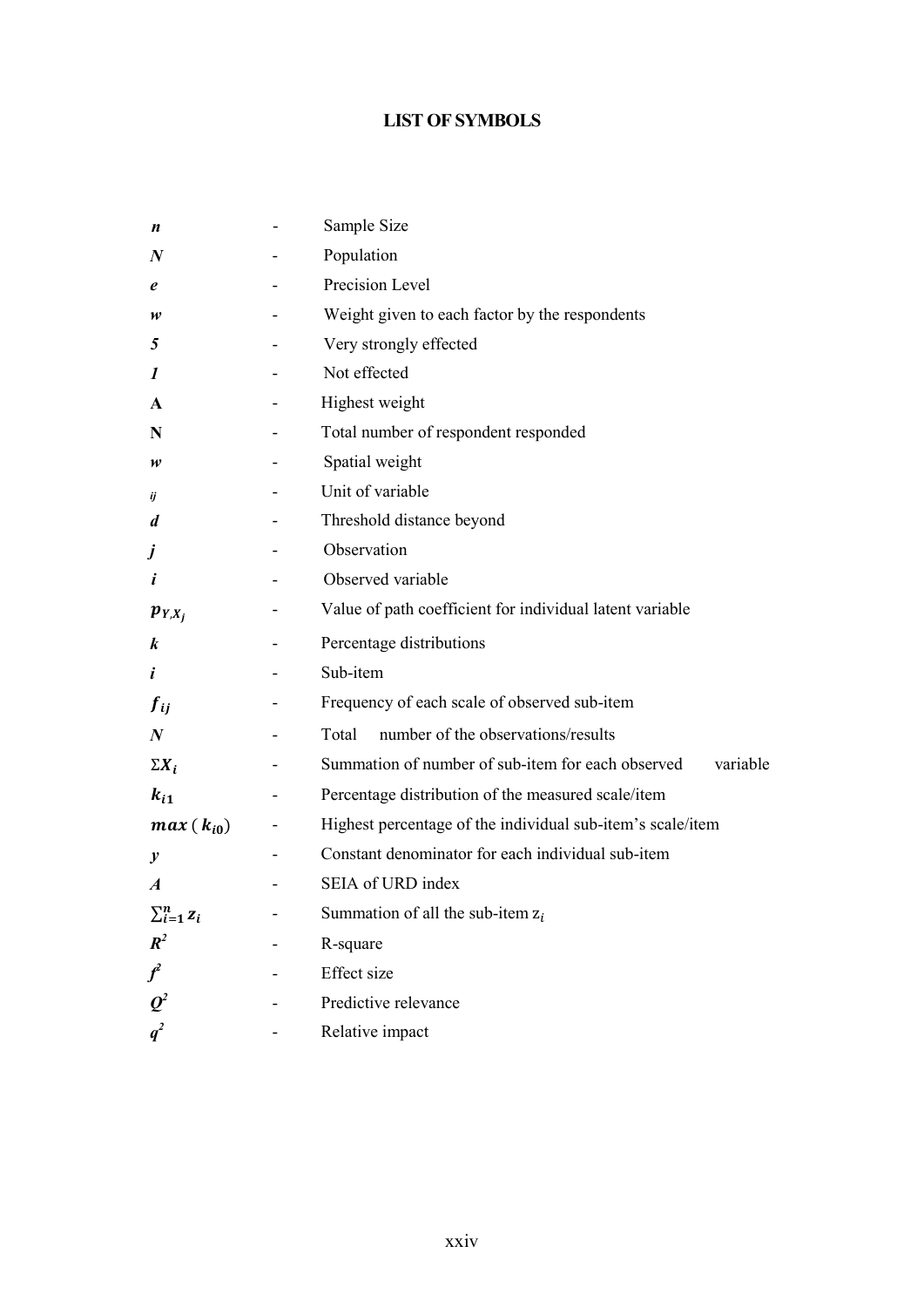#### **LIST OF APPENDICES**

#### **APPENDIX TITLE PAGE**

| A             | Questionnaire (Practitioners)                                             | 291 |
|---------------|---------------------------------------------------------------------------|-----|
| B             | Questionnaire (Property Buildings' Owner)-English                         | 292 |
| $\mathcal{C}$ | Questionnaire (Property Buildings' Owner)-Malay                           | 293 |
| D             | CR and AVE Values Before and After Eliminate<br>Socio-economic Parameters | 294 |
| E             | <b>Impact Assessment Scoring and Rating System</b>                        | 297 |
| F             | Socio-economic Indicators From Previous Studies                           | 301 |
| G             | List of Variable Used in The Conceptual Socio-<br>economic Model of URD   | 304 |
| H             | <b>Outer Loadings</b>                                                     | 306 |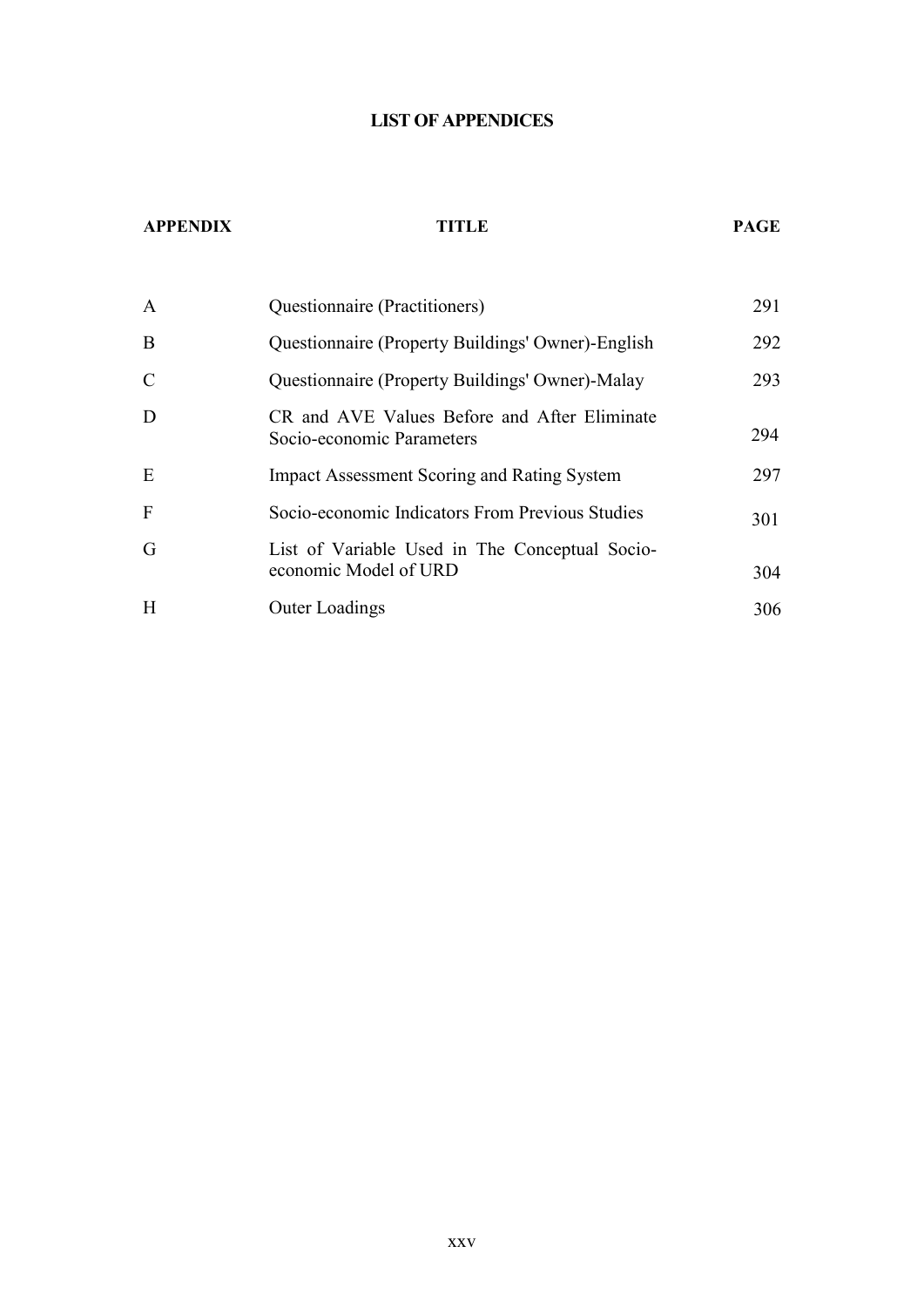#### **CHAPTER 1**

#### **INTRODUCTION**

#### **1.1 Introduction**

In moving towards achieving sustainable urban development, urban infrastructures especially related to natural resources have been protected to ensure that it could be valuable for future generations. Due to that reason, infrastructures developments within urban areas have been emphasized by many countries over the world (Economic Planning Unit, 2015b). Nowadays, economic and social infrastructures are keys to attract stakeholders' attention due to both having tremendous impact to social and economic growth (Ansar *et al.*, 2016). Generally, economic infrastructure is the facilities that directly affect the economy in terms of distribution and transportation such as roads, highways, railways, waterways, airways, telecommunication systems, electricity and water supplies; social infrastructure refers to amenities that indirectly affect the economy such as education, healthcare and recreation grounds (i.e. parks, gardens, open spaces, green spaces, etc.) (Esfahani and Ramírez, 2003). Ideally, the synergy between the two infrastructures can influence and support social, economic and environmental activities of urban sustainability.

Urban Riverfront Development (URD) is a nature-based social infrastructure development within the urban area which has the capability to spur socio-economic growth of a cities and regions, and is essential in encouraging growth and sustainability of local economies. According to Gross *et al.* (1981) and Hjerpe & Kim (2007), river recreation and beautification (i.e. URD) is a part of urban recreation that having significant positive impacts on social and economic development of the respective areas. Apart from that, URD has also been postulated to improve the environmental basis of urban development (Cordell *et al.*, 1990; Douglas & Harpman, 1995; Bowker *et al.,* 1999). Thus, it proved that the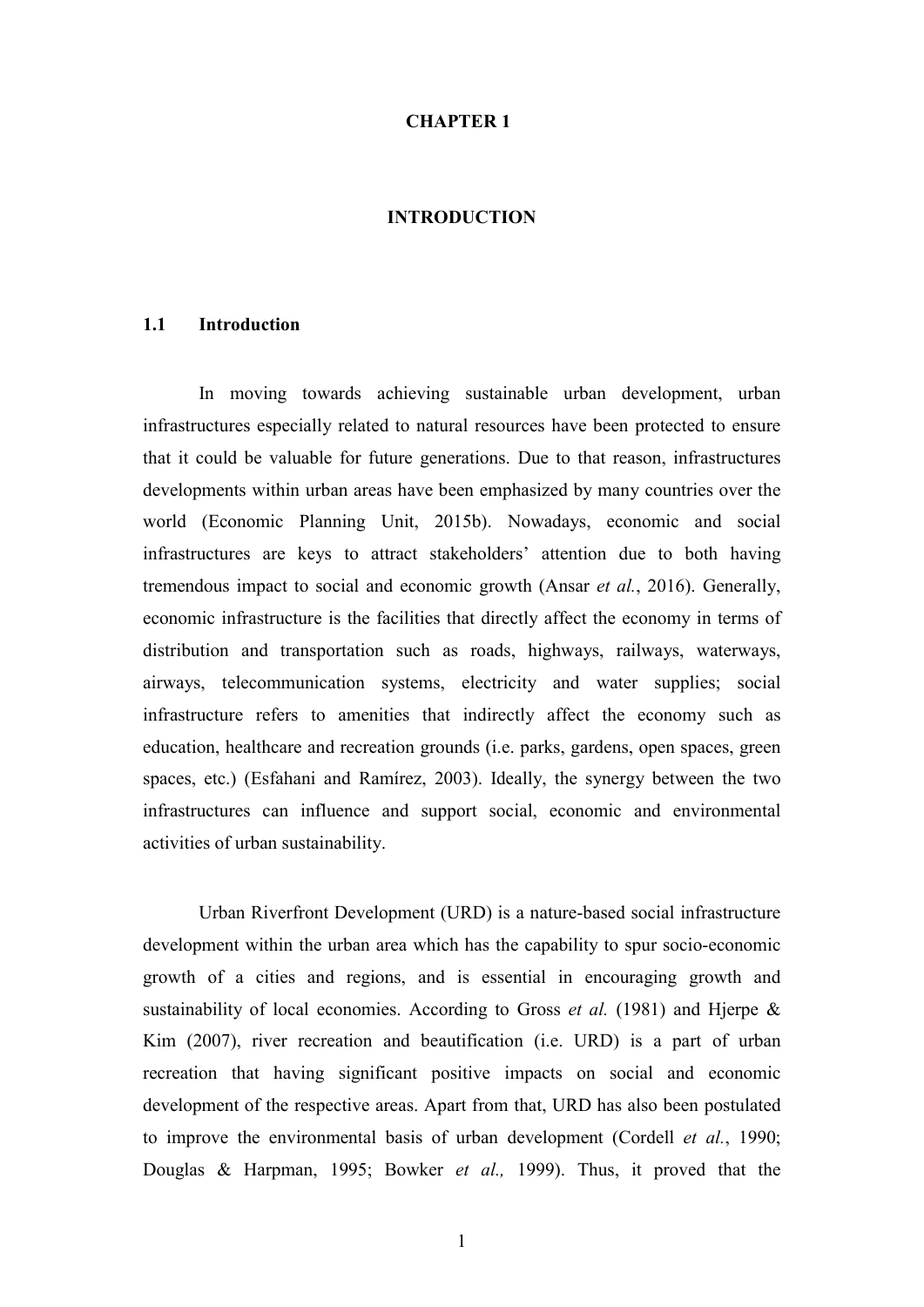development of URD within the urban area affects on social and economy not only directly but also indirectly.

In this regard, these effects of URD in influencing social and economic growth have promoted its practice and awareness in Malaysia. This can be seen in the increasing numbers of URD projects, where more positive impacts can be observed in nearby neighbourhood areas, rather than the negative effects of urban development. However, the implementation of the projects requires a strategic assessment to support efforts towards developing sustainable urban development in Malaysia; either it's affected positively or negatively. Hence, this implementation has demanded a tactical assessment model to assess the impact of URD in Malaysia; yet, little attention has been given to this subject.

#### **1.2 Research Background**

The significance of assessing the impact of infrastructure developments including URD is appreciable as practicing by numerous practitioners throughout the world. According to previous literature, the impacts of other infrastructure developments are assessed in a good manner that has a great deal of focus on sustainability. It is underpinning of social, economic and environment. For example, road or highway project (Huang and Yeh, 2008; John and Sharma, 2014); transportation or railways project (Amiril *et al.*, 2014; Simionescu and Silvius, 2016); electricity or hydropower project (Keskinen and Kummu, 2010;Yu and Halog, 2015; Sahimi *et al.*, 2017); airways (Lenzen *et al.*, 2003); etc. However, within impact assessment of URD in real-world practices, these aspects are often not thoroughly evaluated. It has identified that, the assessment focuses either on only one aspect or multiple aspects, but incomprehensive manner. For example, Millennium Ecosystem Assessment (2005), Desai (2012), and Che *et al.* (2012) focused on ecological and social benefits; Bryson (2013) and Ahn *et al.* (2016) concentrated on environmental attributes; and Gross *et al.* (1981), Stein (2001), Development (2002), Levine (2003), Spörri *et al.* (2007), Hjerpe and Kim (2007), Nelson (2013) addressed only on economic benefits. Thus, these inadequate assessments have led to poor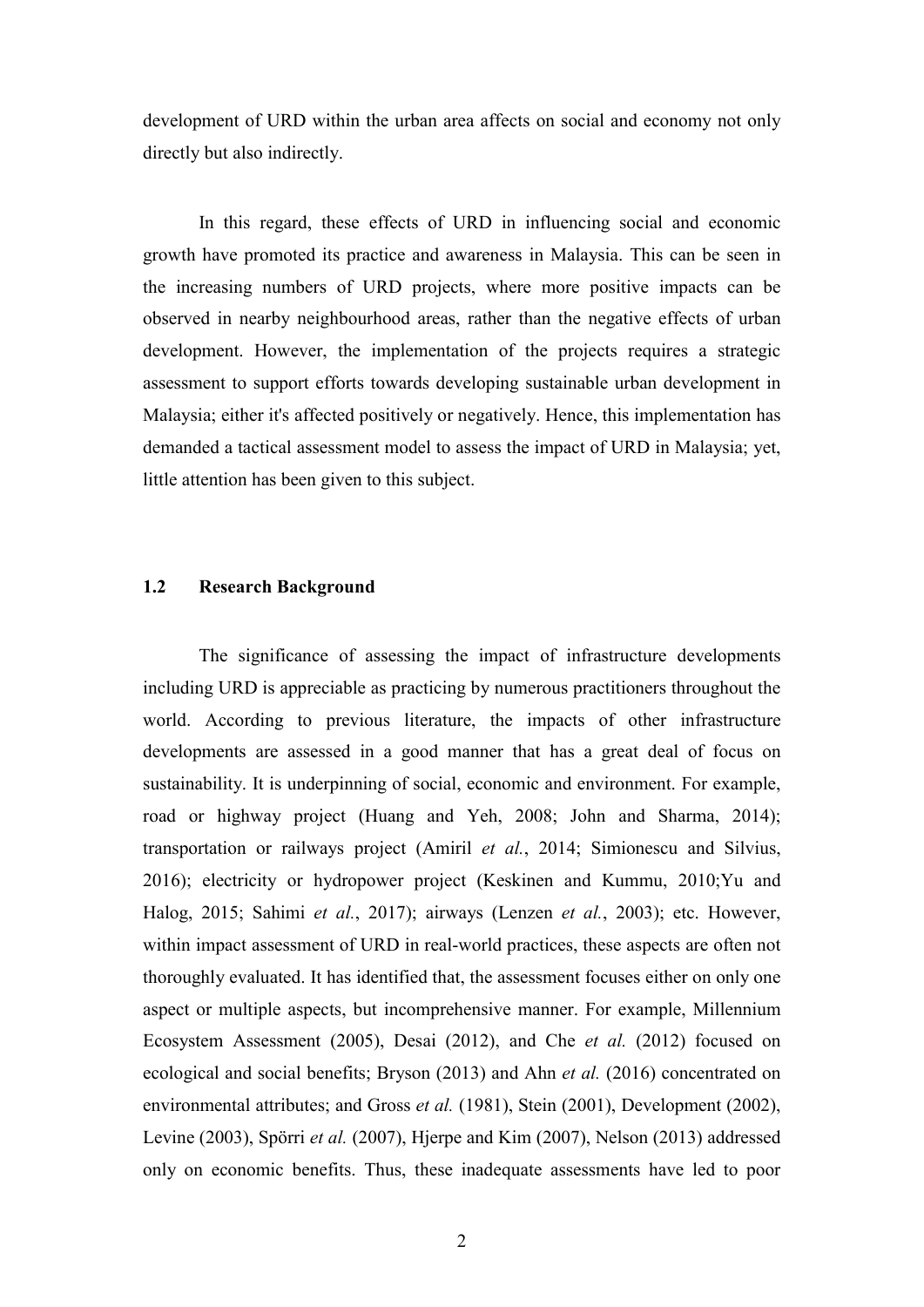standards of urban sustainability especially in URD projects (Satterthwaite, 1997; Dixon and Eames, 2014).

Difficulty in achieving sustainability standards has not only occured in outside countries but yet become an issue in Malaysia (Yassin and Bond, 2011; Yassin and Meryam, 2012;Yassin *et al.*, 2012). Reviews of past literature have identified that current status of URD in Malaysia have difficulties in attaining sustainability, further impairing efforts to achieve sustainable urban development in Malaysia. This is due to a few factors that impede URD in Malaysia which are: 1) difficulty in balancing various social, economic and environmental needs of many stakeholders, 2) insufficient financial resources, 3) lack of human expertise, and 4) difficulty in obtaining planning permission (Yassin and Eves, 2010; Yassin and Bond, 2011; Yassin *et al.*, 2012).

On top of that, there is no specific assessment tool that could be used to specifically assess the impacts of URD. Even though, most of stakeholders and practitioners used SIA: Social Impact Assessment and EIA: Environmental Impact Assessment as assessment tools practiced in Malaysia, but it has identified that they tend to focus more on social and environmental aspects in actual impact assessment practices. Moreover, it has also acknowledged that there is still lacking of specific emphasis on socio-economic aspect especially related to property market, which is a driver of economic growth within real estate industry; and an essential in contributing towards sustainable urban development. It perceived was left behind even though it significantly important. It is in line with Shen *et al.* (2011) who revealed that the economic contribution is poorly highlighted in impact assessment practices and therefore, needs to be uplifted.

Hence, this study seeks to propose a strategic assessment model for assessing URD through investigation issues regarding the current impact assessment practices for URD throughout the world including Malaysia and then, finds out the indicators that could be used for assessing URD in Malaysia. Apart from that, this study considered as an effort of improving the impact assessment practice in Malaysia as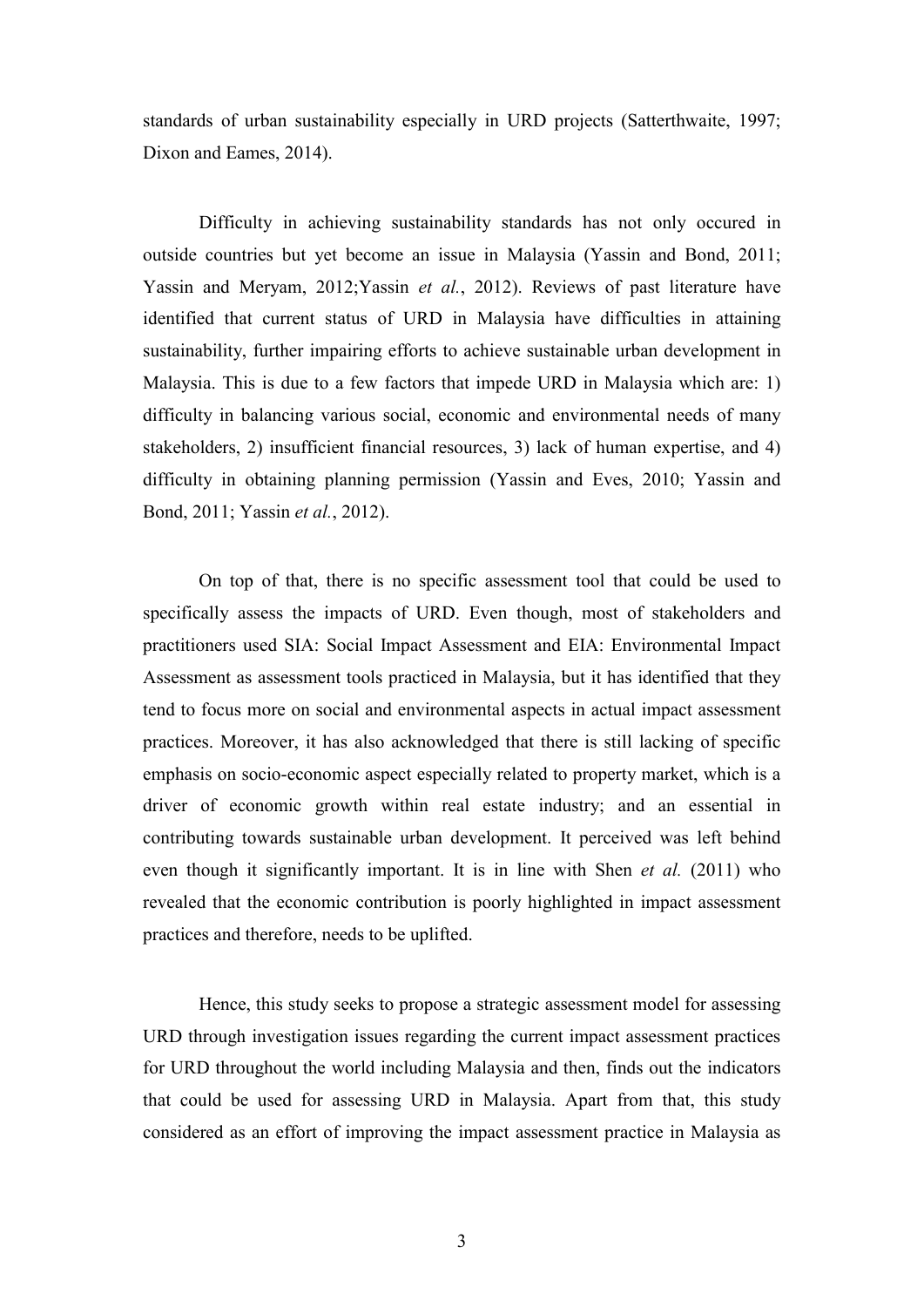pointed out by few researchers that there is still have weaknessess and lack of standardization in impact assessment practice in Malaysia.

#### **1.3 Problem Statement**

Urban vibrancy, and with the growth of various social and economic activities including river infrastructure development (i.e. URD) within the urban areas, positively impact the respective state and country. The tangible benefits of URD also extend to the riverfront area as well as surrounding communities. In addition, URD affects the social and economic aspects of human well-being (Abdullah, 2002; Bogena, 2015). But, the impact assessment practices on URD in Malaysia focus more on the environmental and social aspects, and lacks emphasis on the socio-economic aspect especially on property market dimension. This however, differs from other countries throughout the world such as US, UK, Japan, China and Singapore where socio-economic aspects including property market has long been explored by researchers (Florida, 2000; Zimmerman, 2008; Huang and Kao, 2014; Dauffenbach *et al.,*2016).

As for the impact assessment practice of URD in Malaysia, it has been identified that there are only two assessment tools used to evaluate urban infrastructure development projects; EIA and SIA. In this regards, the Department of Environment, Ministry of Natural Resources and Environment, has declared the EIA as a well-established tool to assess the environmental impacts of development projects in Malaysia, while the Department of Town and Country Planning, Ministry of Welfare Township, Housing and Local Government has declared the SIA as an applicable tool to evaluate the social impact of development projects in Malaysia. Research findings on applicable impact assessment tools for infrastructure development projects including URD have identified that the assessments were more focused on social and environment indicators. For example, research by Findlay and Taylor (2006) had revealed that they only focused on environment aspects. While, Du Pisani and Sandham (2006) had discovered that the social indicators have not fully emphasized in impact assesment practice in South Africa. In addition to this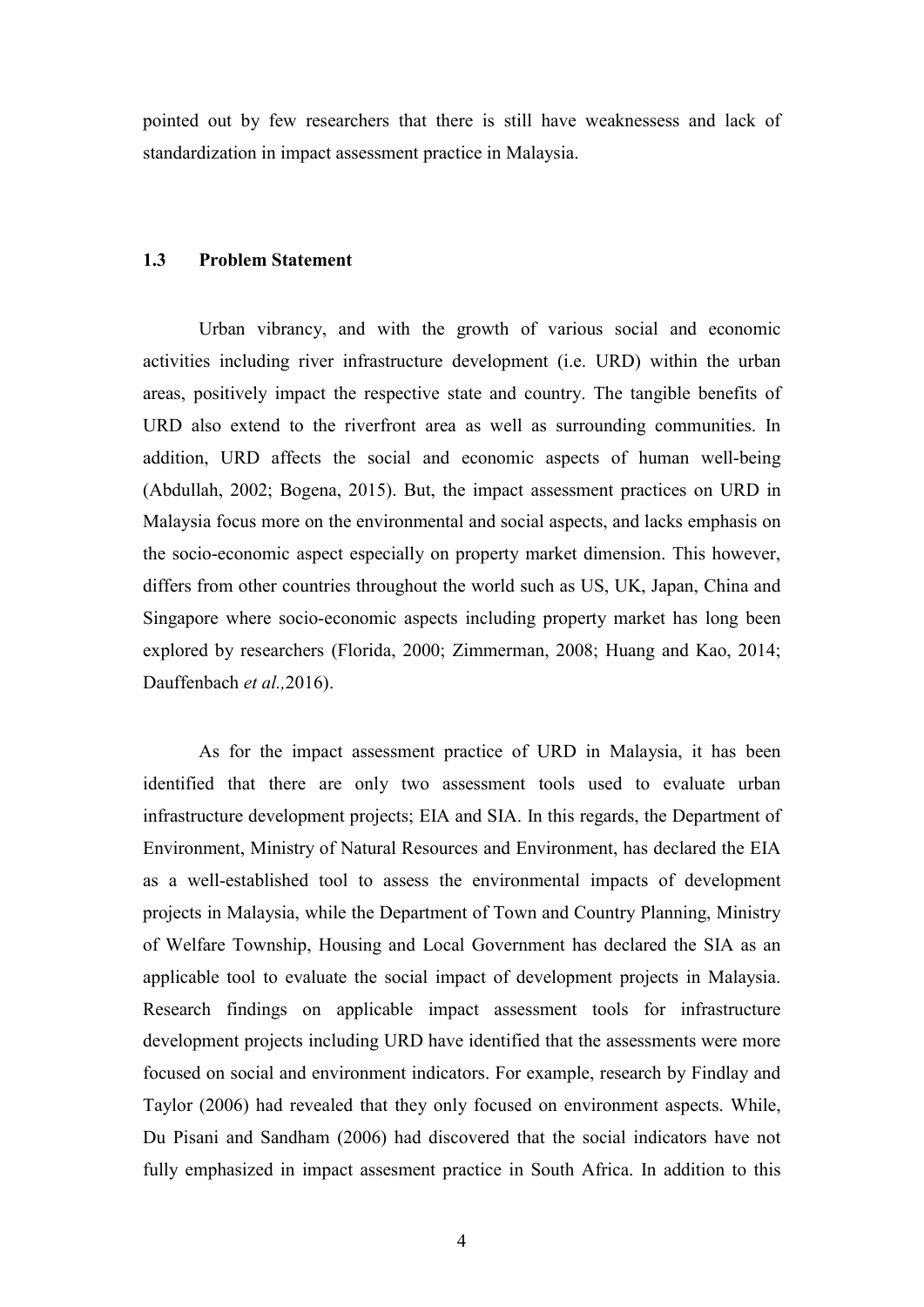limitation, the economic indicators were also assessed by using the EIA and SIA tools, but it has identified that still ambiguous, insufficient and hence, need more thorough investigations.

According to Briffett *et al.* (2004) and Makmor and Ismail (2016), the EIA tool concentrates primarily on environmental indicators and less on the social and economic indicators. In fact, there is lacking focuses on socio-economic impacts particularly those related to property market. Although there are several nonacademic studies on the impacts of URD on property market in Malaysia, their findings may be deficient as they are not published in academic researches and the socio-economic indicators that linked with property market are ambiguous due to poor investigation procedures. Thus, it perceived needs a meticulous exploration. In this regards, findings from academic researches may be able to assist researchers and field experts in gathering useful information for future practices (Zhang et al., 2016).

Moreover, Burdge and Jonhson (1994); Burdge and Vanclay (1995); Burdge and Vanclay (1996); Barrow (1997); Doling (2007); and Abdullah Mohamad Said (2010) reported several weaknesses of the SIA tool especially in defining the scopes of impact baseline description and impact quantification, thus, causing ambiguity in determining the social and economic indicators. In this respect, most stakeholders, particularly the URD managers, have admitted confusion in assessing the economic impact of URD using the assessment tools applicable in Malaysia. This occurs when they tried to choose the best assessment tools to evaluate economic attributes, but it is questionable. Besides, it has identified that there is still no specific assessment tool withstanding of socio-economic base that also considers the property market. This problem has led towards the usage of wrong assessment tool, and consequently, produced an imprecise and incorrect assessment report. Additionally, previous study by Abdullah Mohamad Said (2010) discovered that most stakeholders prepared the SIA or EIA reports for a proposed development project simply to fulfil the requirements needed to obtain planning permission. This issue has propagated the crucial need for researchers to develop a more effective assessment tool for URD, which will also comprise the socio-economic aspects including property market in Malaysia. Thus, this will benefit and assist stakeholders such as planners, policy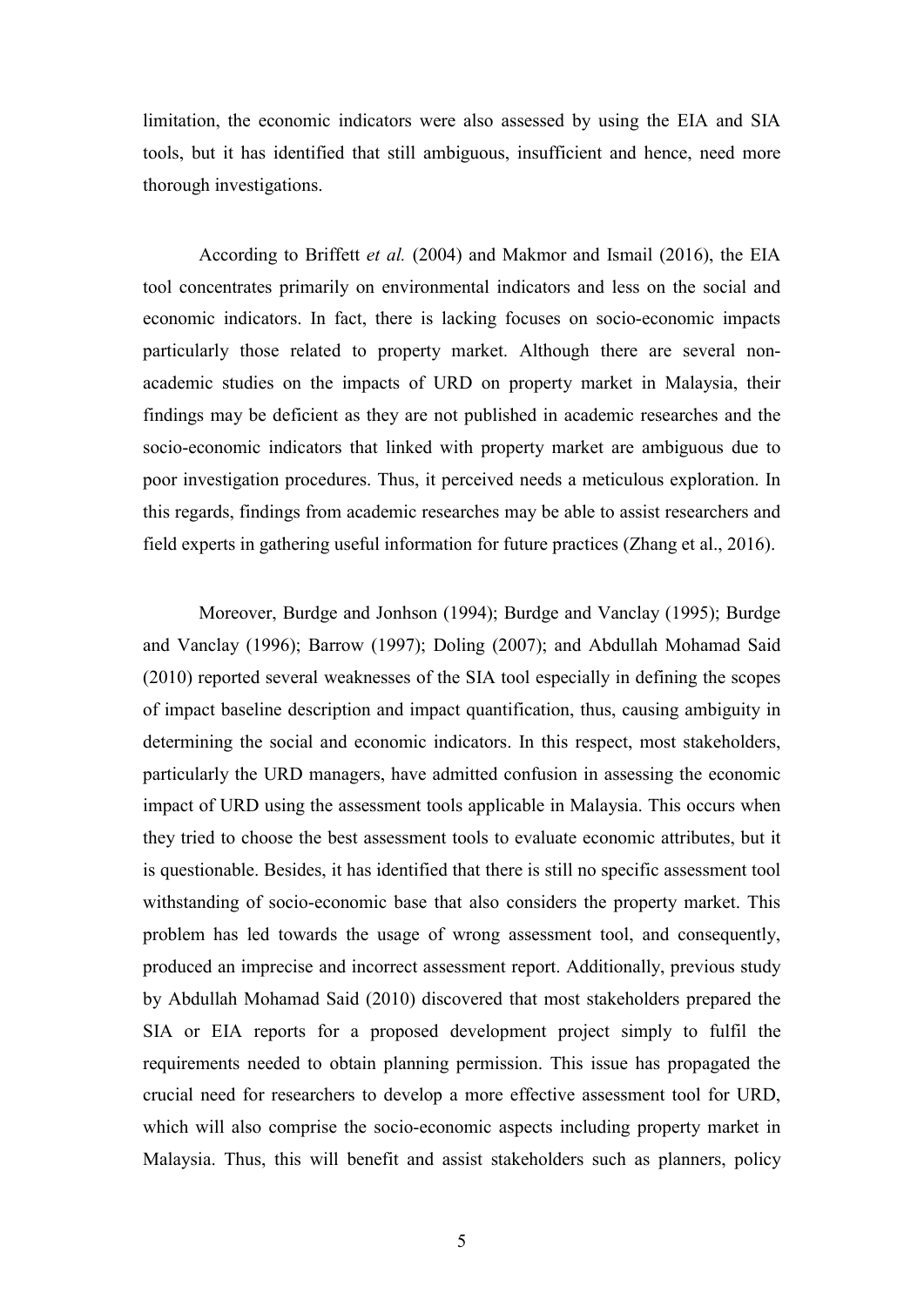maker, project managers, developers, investors and property valuers in assessing and measuring the socio-economic impact indicators accurately, and producing a good and truthful assessment report.

Furthermore, the socio-economic impacts' indicators of URD are identified uncritically measured using quantitative approach. In regard this issue, a research by Azlina *et al.* (2016) who assessing three waterfronts in Malaysia had proved that it is very qualitative in nature. Moreover, previous researches have also identified several tools that has been utilized quantitative measures in assessing URD such as Cost-Benefit Analysis (CBA) (Dubgaard *et al.*, 2002; Hitzhusen, 2006; Alam, 2008); Input-Output Analysis (Reitano and Hendricks, 1980; Hjerpe and Kim, 2007; Spörri *et al.*, 2007). But, the major focus is on econometric basis that calculates cost effectiveness and profitability which have different points of view and these have ascertained that not yet been firmed into real estate industry whereas it have interconnected with URD. Therefore, this research focuses on socio-economic impact of URD by considering property market to support real estate industry.

In respect to this issue, Yeh & Li, (1997), Azman Ariffin *et al*.(2014) and Sala *et al.* (2015) highlighted the importance of using spatial-based impact assessment in evaluating indicators of urban infrastructure development in order to enhance the model truthfulness. Preferably, the emphasis on spatial measurement in evaluating indicators is widely adopted within various countries throughout the world such as United State (US), United Kingdom (UK), Europe, Japan, and China. But this practice is not implemented extensively in Malaysia even though it is able to visualize the impacts evidently. It perceived less explored and lacks fundamental basis in Malaysia. According to Azman Ariffin *et al*. (2014), the use of spatial-based indicators in impact assessment of urban infrastructure development, encompassing URD, is still at its infancy in Malaysia. Whereas, previous studies on the spatialbased indicators of the URD has been recognized by other countries over the world including Asian countries (Yeh & Li, 1997; Sala *et al.*, 2015). According to researches on spatial-based assessments in achieving sustainable urban development in Malaysia are limited, despite the increasing demand of scientific findings in this area of interest (Azman Ariffin*et al.,* 2014). Yet, previous studies on spatial-based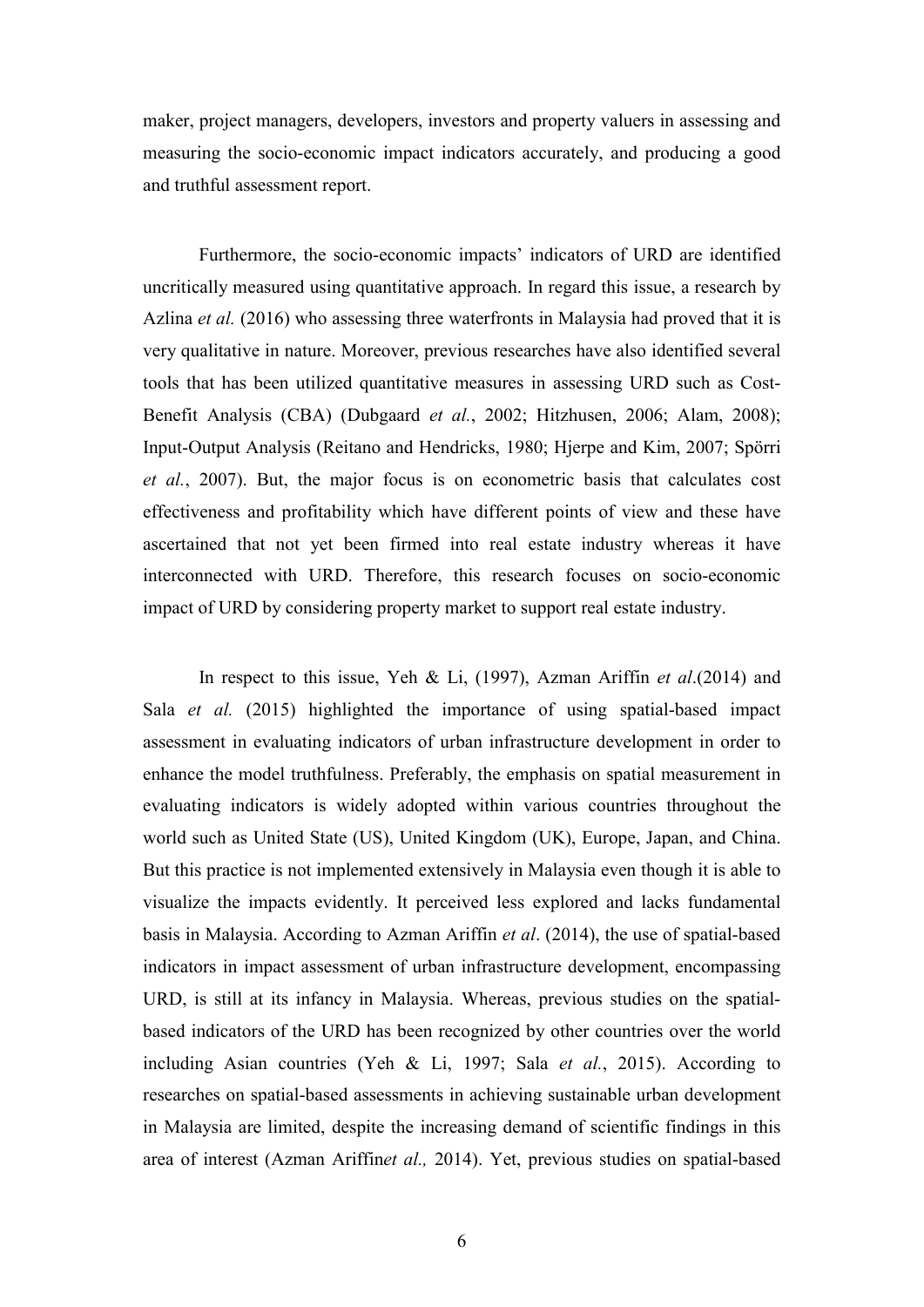assessment of URD in other countries including Asia have already included it in the impact assessment practices on URD (Yeh and Li, 1997; Sala *et al.,* 2015). Hence, it is imperative for researcher to explore and gather information on the concepts underlying the practice of spatial-based socio-economic indicators for URD in Malaysia.

Therefore, this research attempts to develop and establish a specific spatialbased assessment model for URD in Malaysia. Findings of this research would be based on real problems that occur in current assessment practices on URD in Malaysia, and consequently may assist stakeholders in their role as decision makers to make the right decisions particularly in assessing the socio-economic indicators of URD in the future.

#### **1.4 Research Gaps**

This research attempts to solve the research gaps below:

#### **1.4.1 Assessment tool in Malaysia**

Reviews of previous literature indicated that the EIA and SIA assessment tools applicable in evaluating infrastructure development projects in Malaysia are inadequate as they focus more on the environment and social aspects, with the former emphasizing on the environmental indicators. Through a thorough study on the contents of SIA in Development Proposal Report (DPR), Abdullah Mohamad Said (2010) found that quality of the impact assessment was unsatisfactory due to 1) an overgeneralized SIA in DPR, 2) ambiguous description of background condition, 3) lack of quantitative data usage, and 4) imprecise identification of impacts. This indicates that the implementation of SIA in real practices is still weak. The researcher also addressed the (1) need to improve SIA limitations, (2) uncertainty issues faced by stakeholders and practitioners in choosing and using the tool, and (3) impracticality of SIA to assess socio-economic indicators especially those related to property market. Besides, the complexity of economic growth indicators such as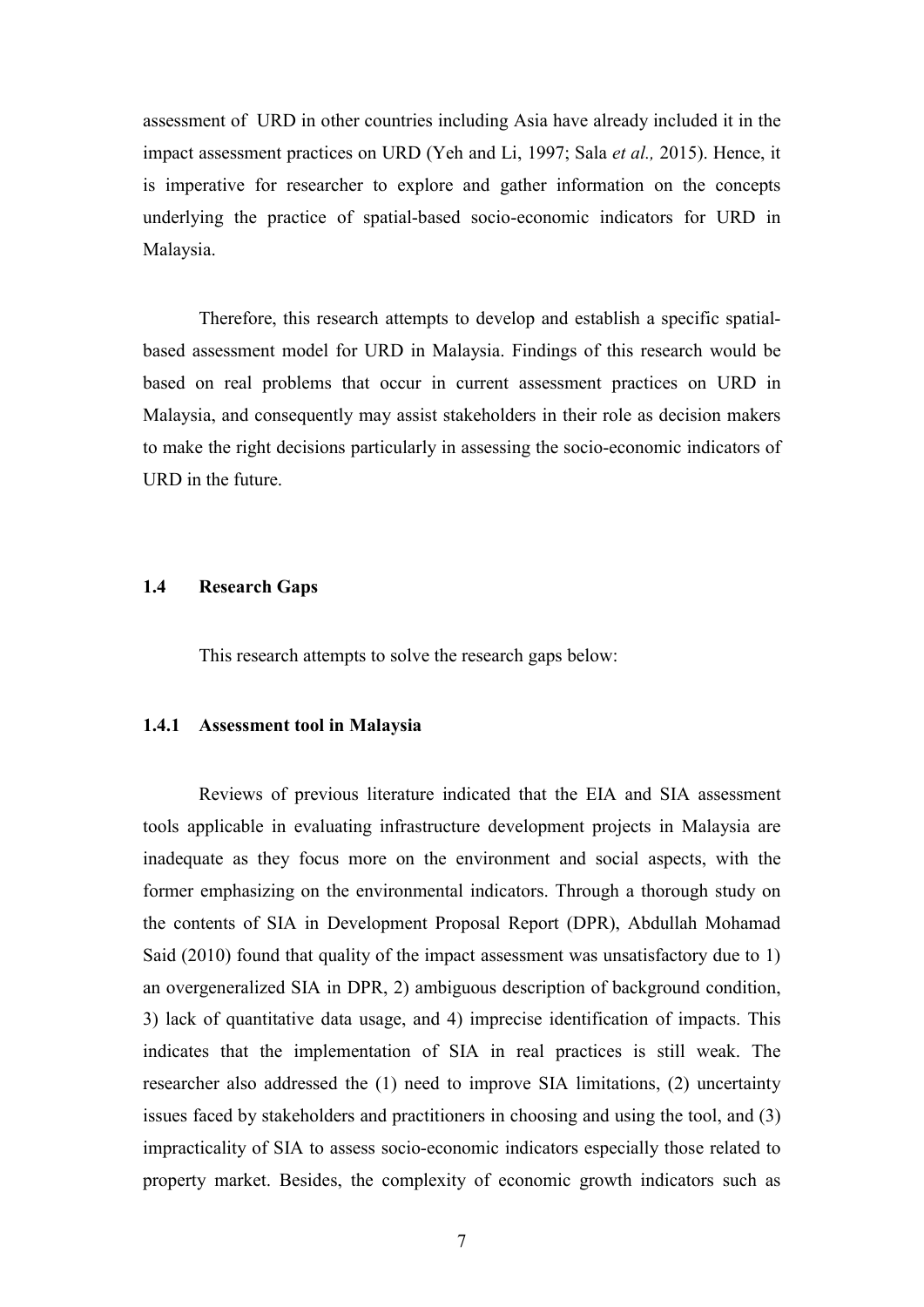property market, employment index, land use pattern, trades or business expansion, dumping visitors and quality of living of the local community requires a systematic assessment which will rely on assessment standard (Lim and Biswas, 2015). Therefore, a strategic assessment tool needs to be developed to assess the socioeconomic impacts for the URD in Malaysia.

#### **1.4.2 Socio-economic indicators in impact assessment practice**

Reviews of past literature have identified that the impact assessment of URD which emphasizes on the economic aspects including property market has long been explored by researchers particularly in developed countries such as US, UK, Japan, China, and Singapore (Florida, 2000; Zimmerman, 2008; Huang and Kao, 2014; Dauffenbach et al., 2016). However, the nature of impact assessment of URD in Malaysia focuses more on the environmental and social aspects and therefore, lacks emphasis on the economic dimension particularly related to property market.On top of that, the mechanism of socio-economic indicators on the property market in Malaysia is still unclear due to lack of research. Thus, it is necessary to ascertain the parameters of each socio-economic indicator to consolidate the assessment of URD in Malaysia.

#### **1.4.3 Method of Analysis**

In previous literature, the use of different methods of analysis has long been debated by researchers. Glasson and Heaney (1993) identified that the problem regarding the methods used to analyse SIA was due to the emphasis given on qualitative techniques in previous studies. In contrast, quantitative techniques are less emphasized by practitioners and researchers, and quantification of impact assessment indicators has lesser weighting. Moreover, Abdullah Mohamad Said (2010) reported that the depth of the analysis is inadequate. Hence, there is a need to consider a quantitative approach to improve method used in impact assessment analysis. Therefore, this research utilizes a quantitative approach to analyse socio-economic indicators and their parameters of URD.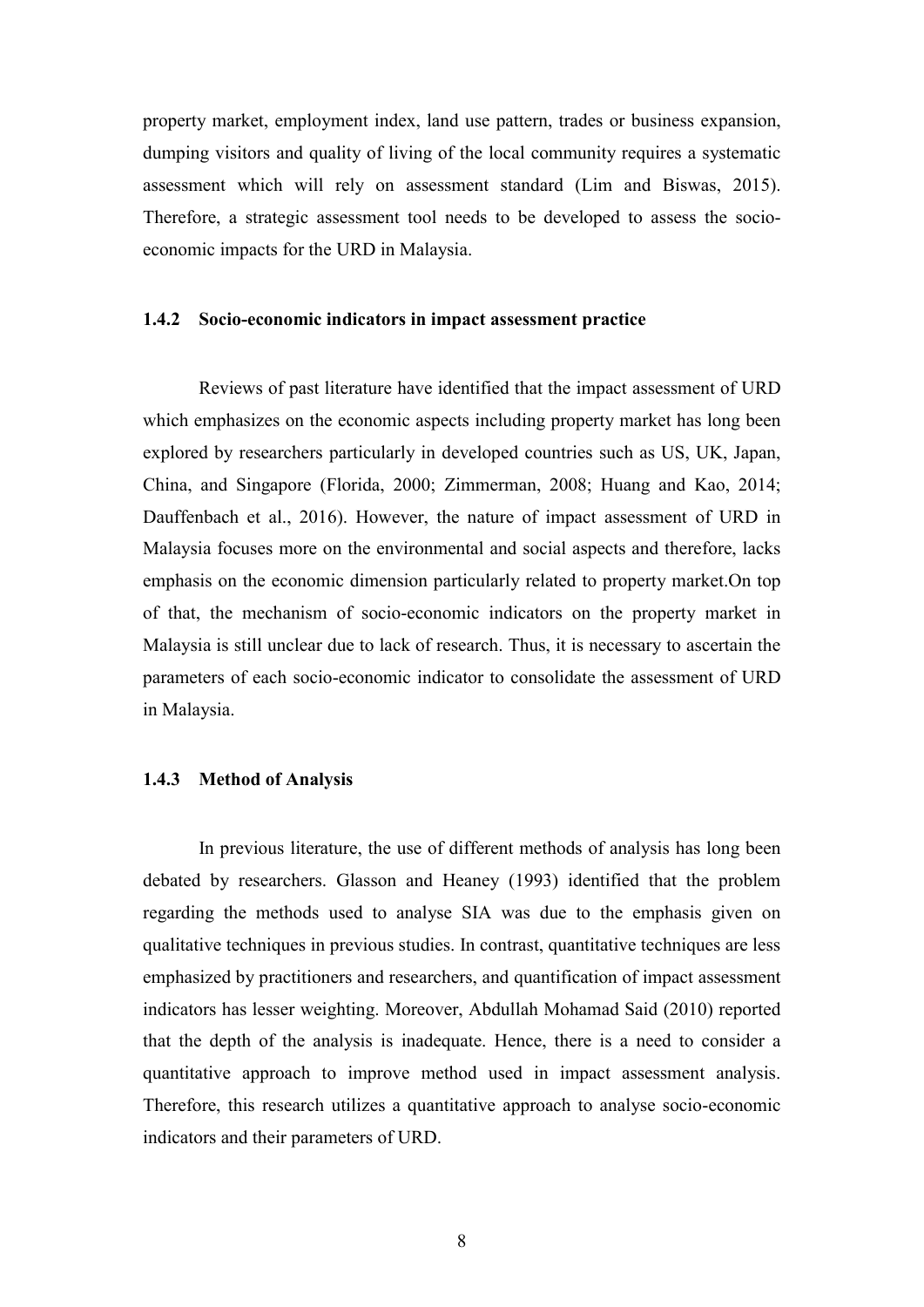To ensure the analysis of socio-economic indicators is also quantitatively in nature, this research attempts to use spatial data analysis and spatial statistical analysis for analysing the socio-economic indicators and parameters. Spatial data analysis is a Geographic Information System (GIS) technique that precisely measures indicators, which in this research are the socio-economic indicators of URD. According to Stillwell and Clarke (2003), the spatial analysis is an objective method that can be used to generate a unit of spatial measurement. In Malaysia however, the emphasis of spatial-based socio-economic indicators in assessing URD is still new, and the theoretical basis of spatial measurements lacks fundamental researches. Therefore, it is necessary to study the theoretical knowledge of spatial measurements for socio-economic indicators, and determine its quantitative values. Thus, the GIS technique which employs spatial data analysis, spatial statistical analysis is chosen as the relevant tool to measure the socio-economic indicators for URD in this study.

#### **1.4.4 Information from preliminary study**

A preliminary study has been carried out to clarify the real issues involved in this research area, where several stakeholders were contacted personally for more information and industrial feedback. Findings from the preliminary study are described below:

#### **1.4.4.1 Iskandar Regional Development Authority (IRDA)**

The project manager of the URD at Johor Bahru stated that the impact assessment which is being practiced does not rely on a standard and specific assessment tool that suitable for URD. He admitted to being confused as to what applicable tools can be used to best assess the economic indicators and impact of URD in Malaysia. As no specific assessment tool is available to assess economic indicators, unsuitable assessment tool is then used, thus, resulting in substandard and inaccurate assessment report. Hence, it can be concluded that there is a real gap that needs to be solved to uplift the impact assessment practice as well as achieving a sustainable urban development in Malaysia.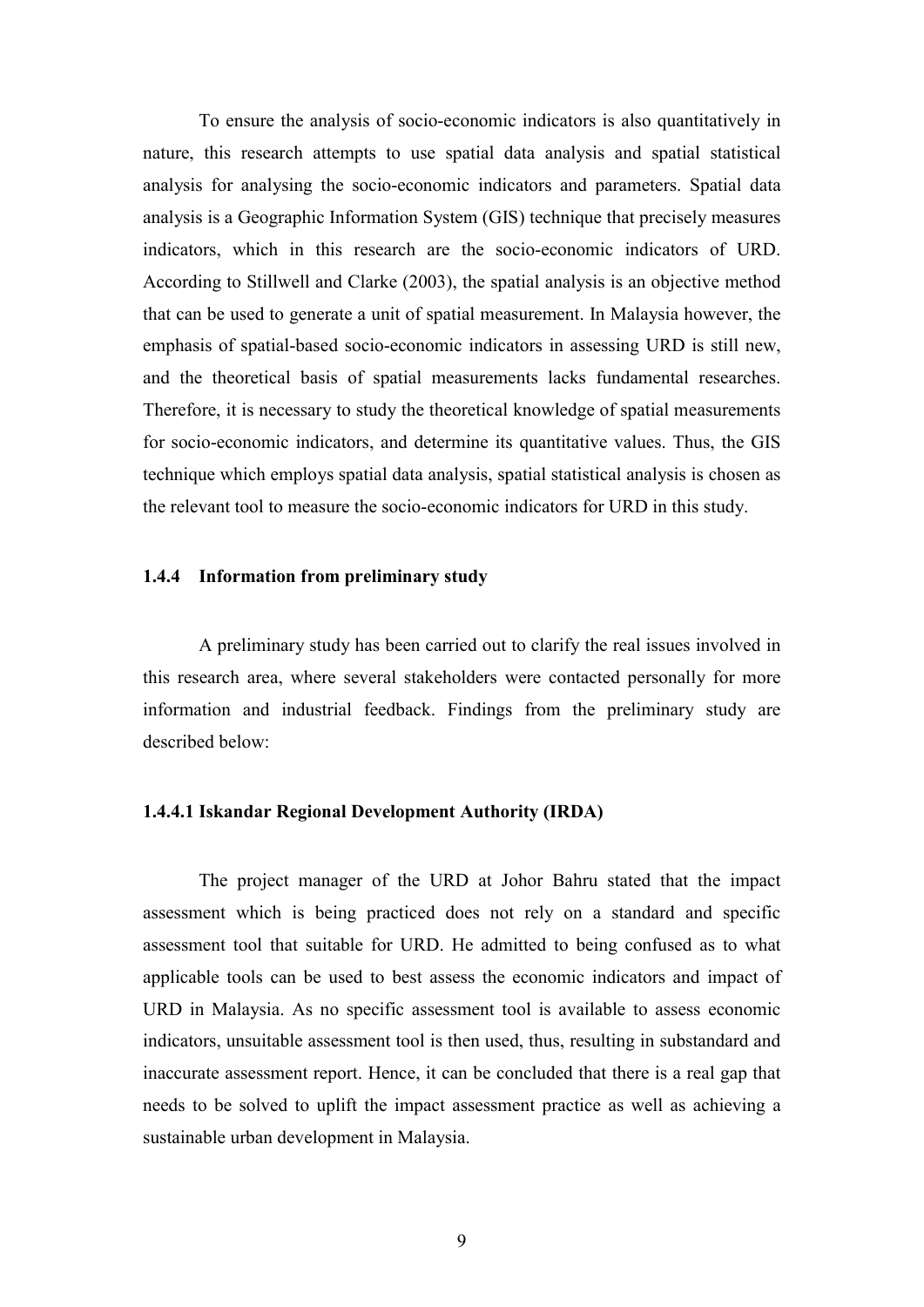# **1.4.4.2 Federal Department of Town and Country Planning (Malaysian Urban Planning)**

The policy maker and planner admitted that there is still no specific impact assessment tool to evaluate the economic impacts of URD in Malaysia. In fact, the existing impact assessment tools like SIA have weaknesses in terms of scope and limitation in impact description, identification and quantification. Additionally, the SIA for DPR focuses on the URD is still at its infancy and needs to be improved. On top of that, one of the policy makers had asserted that the development of an assessment tool which focuses on socio-economic indicators with quantitative base approach as well as spatial dimension is one of the best contributions to both knowledge and the industry. Therefore, the idea to focus on the socio-economic aspect of URD has been supported by practitioners. Hence, this research is essential in uplifting the impact assessment practice of URD in Malaysia. In this regard, Adams and Tiesdell (2010) stated that planners are market actors who are involved in framing and re-framing land and property markets. They cannot directly enhance the property market value, but they have the power to gradually change the spatial aspect of property market, and therefore plays an important role in influencing property market.

#### **1.5 Research Questions**

This research attempt to answer the questions:

- (a) What are the socio-economic indicators of the URD?
- (b) What are the weakness of traditional analysis and the strength of spatial measurement of socio-economic indicators of URD?
- (c) How could the socio-economic impacts of URD be assessed? and which spatial parameters have been influenced by URD?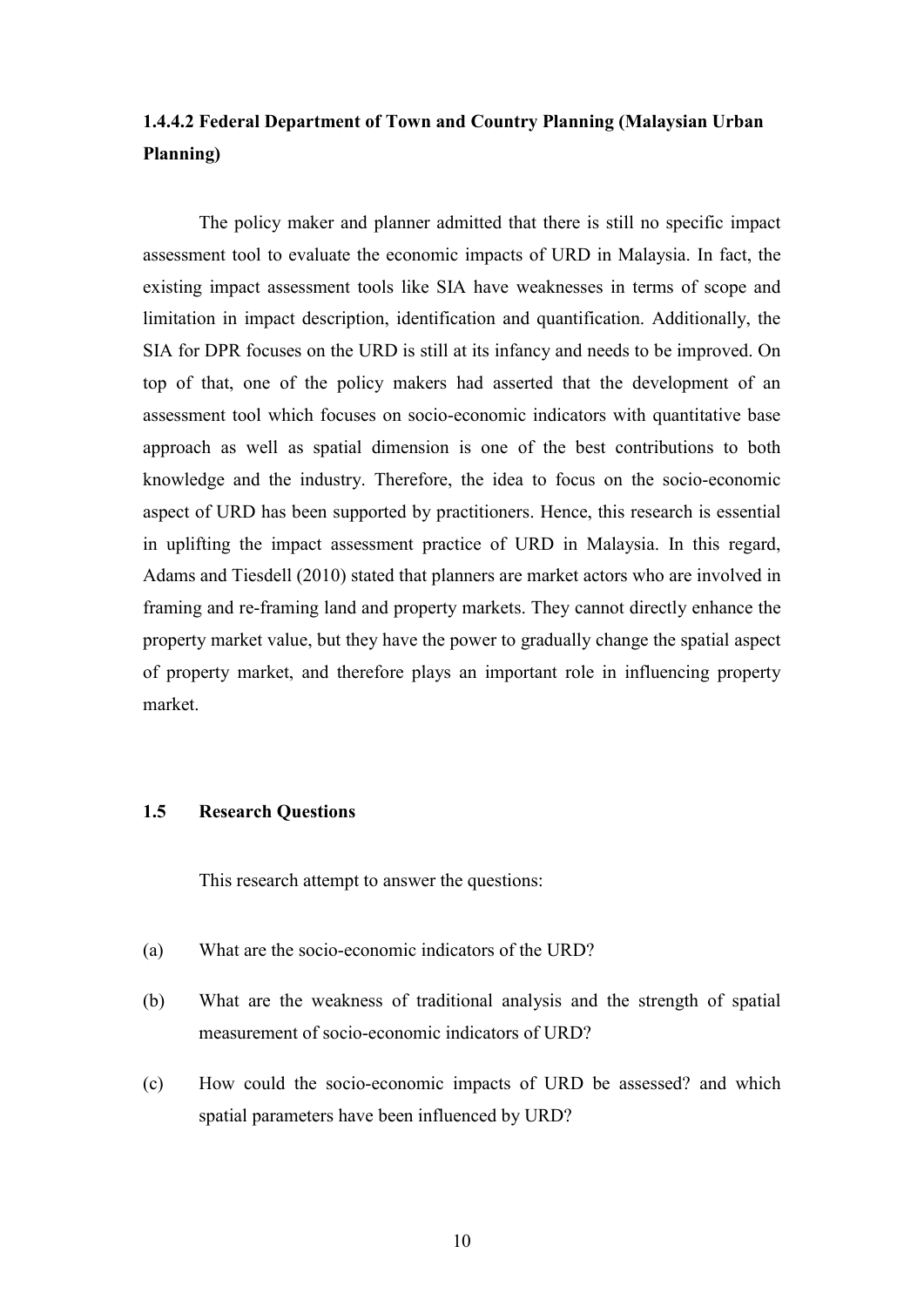(d) How to use the developed spatial-based socio-economic model to assess the significant socio-economic indicators impacted by URD?

#### **1.6 Research Aim**

The aim of this research is to strengthen the impact assessment practice for URD in Malaysia by emphasizing on socio-economic aspect within impact assessment practice, including clarifying the socio-economic indicators of URD particularly related to property market as well as precisely measure the socioeconomic indicators and impacts of URD.

#### **1.7 Research objectives**

The objectives of this research are:

- (a) To ascertain the socio-economic indicators of URD.
- (b) To determine the spatial measurements of socio-economic indicators of URD.
- (c) To develop a spatial-based socio-economic model for URD.
- (d) To assess socio-economic impacts of URD using the developed spatial-based socio-economic model.

#### **1.8 Significant of the Research**

This research is intended for the development of an impact assessment tool for URD as a complement to the existing tools. The developed spatial-based socioeconomic model may be established as a new model for URD in Malaysia. This model utilizes a novel approach of impact assessment analysis using spatial elements and statistics obtained from GIS software, and may assist stakeholders in reporting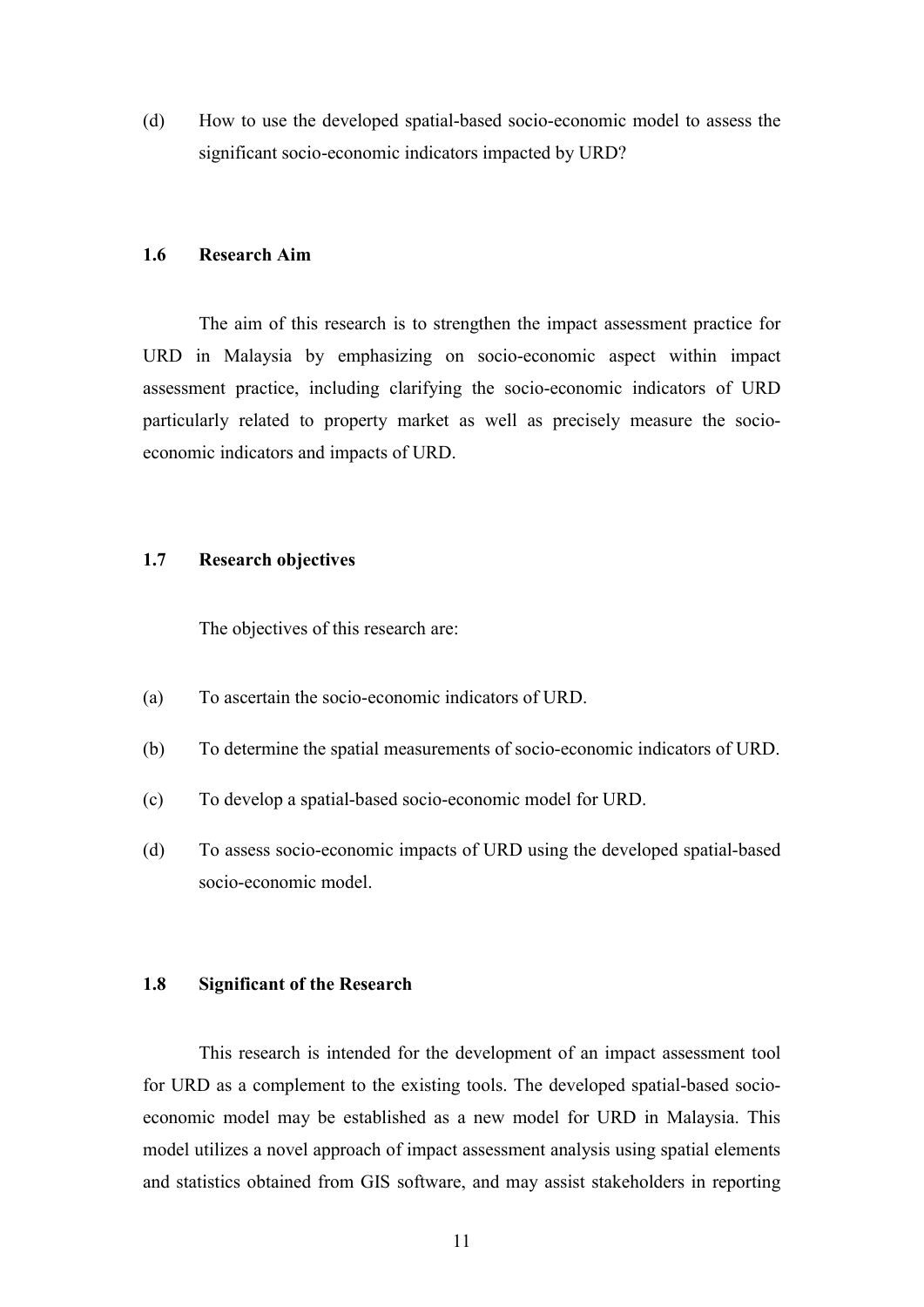precise impact assessment analysis and making informative decision involving URD. Therefore, this research could strengthen the impact assessment practice of URD in Malaysia.

#### **1.9 Scopes and Limitation of Research**

The scope and limitation of this research are as follows:

- (a) This research attempts to examine the socio-economic impact of the URD in Malaysia. Parcipatory Impact Assessment (PIA) approach will be utilized to evaluate the impact of URD. This approach considers the residents within riverfront area. Hence, this research will be based on the case study of Melaka River in Melaka, Malaysia.
- (b) The URD defined within this research is the river-and-riverfront development, redevelopment and proposed projects within the urban area. However, this research only considered the impact assessment for postconstruction, which is after the completion of project development.
- (c) The impact assessment of URD focuses on the socio-economic aspect only, along with the three pillars of sustainability. In addition, this research will also analyse the impact of URD on adjacent property market. Nonetheless, the ecological aspect in regards URD is not the main focus of this research which mean not investigated rigorously through this research.
- (d) The impact assessment of URD considers the spatial dimension to stimulate a novel approach of specific assessment tool for URD in Malaysia. Investigation on the spatial measurement will be done both theoretically and practically.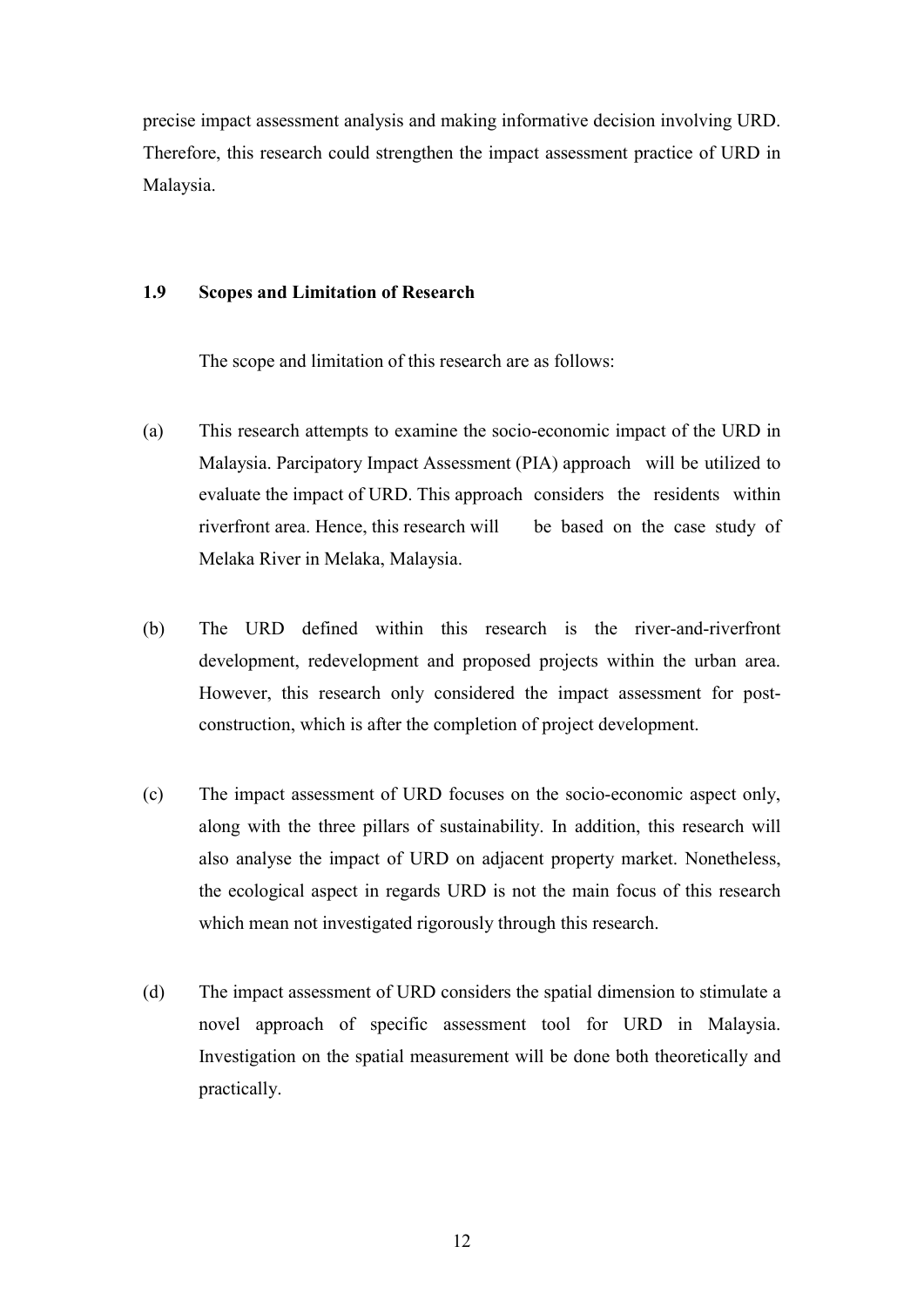(e) For assessing location and sub-location attributes which related to spatial data, it is only based on data availability, applicability as well as suitability for this research scopes.

### **1.10 Research Methodology**

This research has four phases of methodology, and summary of each phase is explained in the sub-sections below. A quantitative approach was used for data collection and analysis. One case study, based at the Melaka River within urban area, was selected for this research. Figure 1.1 shows the complete study design of this research. Further details of the methodology are elaborated in chapter 4.

### **1.10.1 Phase One**

This phase focused on the preliminary study. It involved the process of identifying research issues and gaps, research questions, aims, objectives, scopes and limitations, as well as significance of the research.

#### **1.10.2 Phase Two**

Phase two concentrated on the development of theoretical framework, which was designed based on literature review. Various types of sources were referred, from journals, articles, reports, books and newspapers, to extract information on URD, socio-economic assessment, socio-economic indicators and GIS application. The information was extracted from journals, articles, reports, books and newspapers.

# **1.10.3 Phase Three**

Phase three emphasized on the methodology used to achieve the research objectives. It involved three stages which were 1) data collection and analysis; 2) model development; and 3) model validation.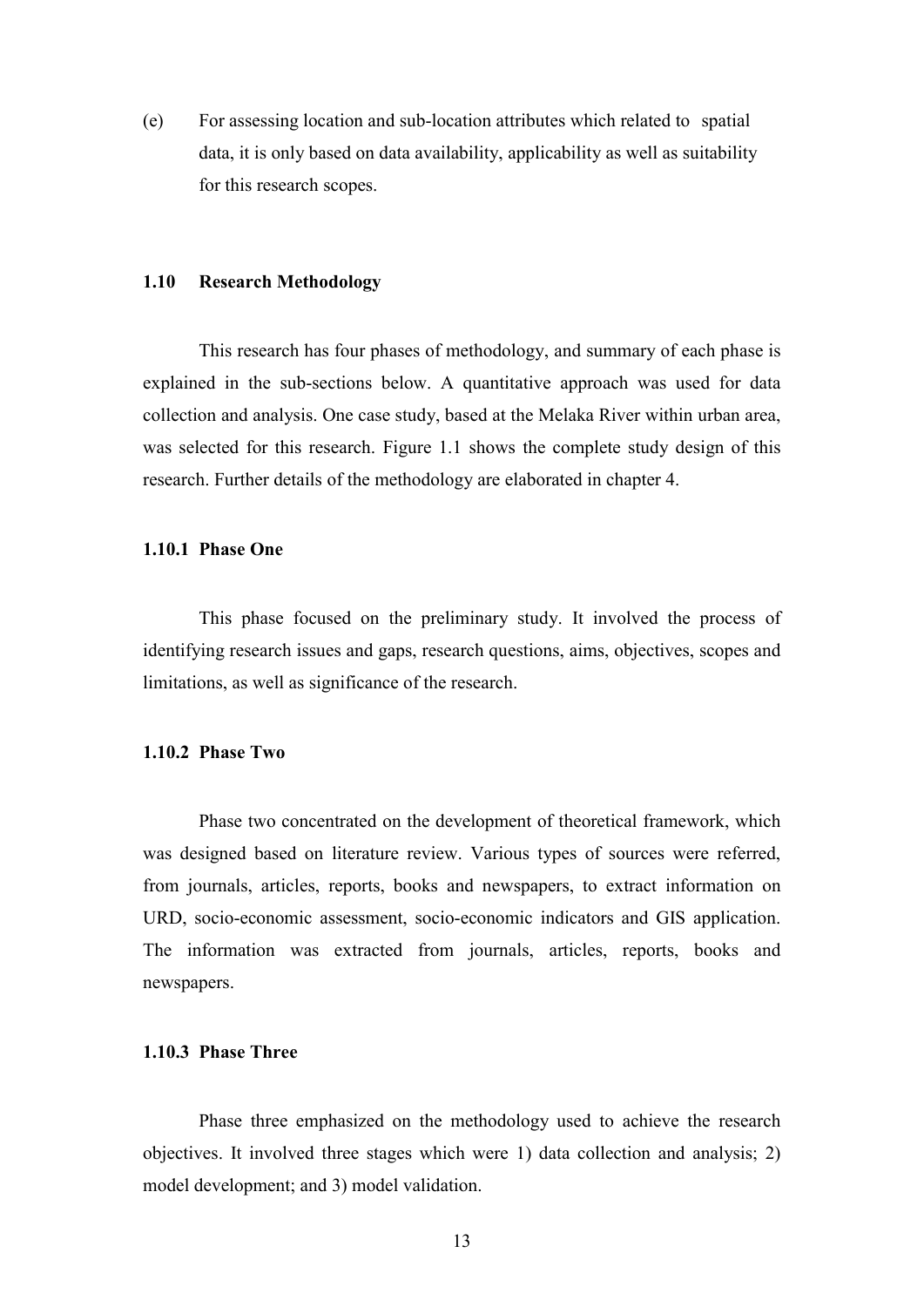Stage one focused on the first and second objectives, where information gathered from literature review and field survey was used to formulate the data collection methods. The data was analysed using frequency and descriptive analyses, and Relative Important Index (RII). As for the field survey, a total of 500 questionnaires were distributed to respondents (i.e. property buildings' occupiers) located in the property buildings along Melaka River, Melaka, Malaysia. Stage two addressed the third objectives which involved strategies undertaken to develop a spatial-based socio-economic model for URD. In this respect, the model was derived using Structural Equation Model-Partial Least Square (SEM-PLS) modelling. The socio-economic indicators were also analysed using GIS software to evaluate their spatial elements. Stage three concentrated on the fourth objective which involved the validation process of the developed model. An assessment index for URD was developed, namely Socio-economic Assessment (SEA) of URD index. This index was used to simultaneously evaluate the impact of URD in the selected case study area and validate the developed model.

### **1.10.4 Phase Four**

The phase four emphases conclusion and recommendations for future research. It includes final outcomes and summary of socio-economic impacts of URD.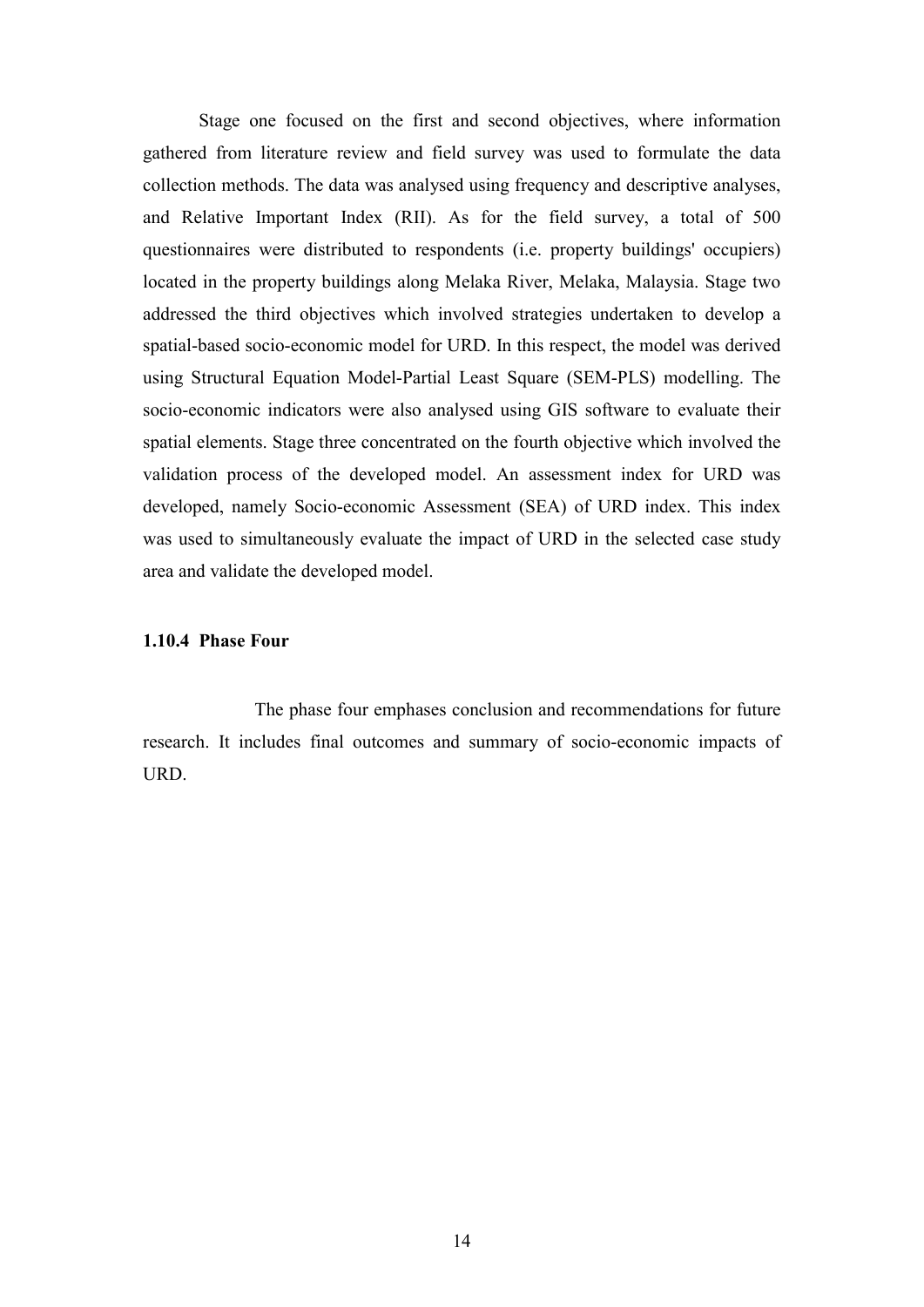

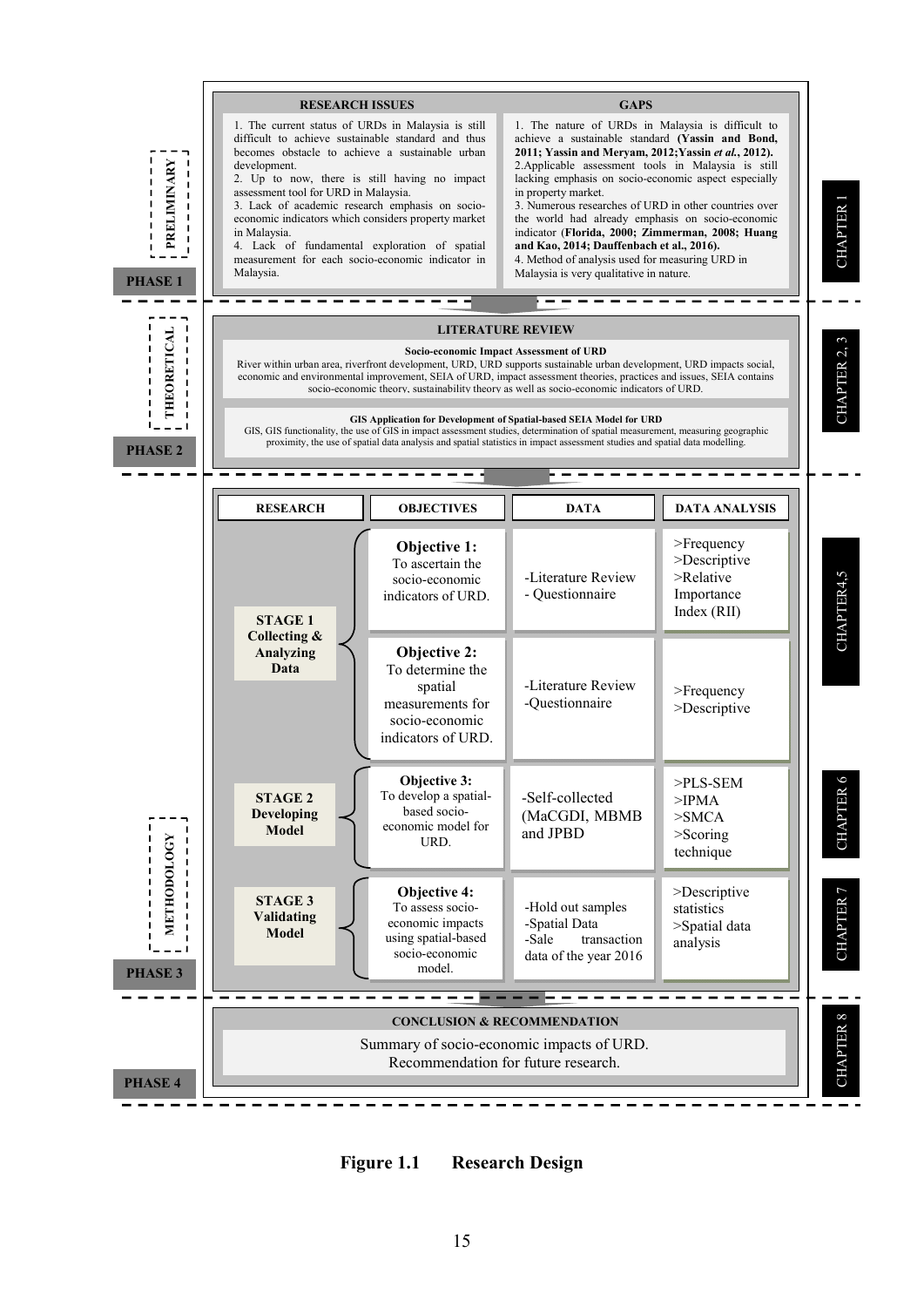## **1.11 Chapter Layout**

This thesis is structured into eight chapters. The chapters are organized to ensure achievement of desired goals and objectives, as follows:

Chapter 1 is an introduction to the research. This chapter contains the general framework of the research that includes research background, problem statement, research questions, research aims, objectives, scopes and limitations, significance of research, and the overview of research methodology.

Chapter 2 reviews the literature on river and urban river, riverfront development, evolution of urban riverfront, URD, URD-supported sustainable urban development, and URD impacts on social, economic and environmental growth. This chapter also elaborates on SEA and socio-economic indicators, its current practices on URD in Malaysia as well as other countries.

Chapter 3 discusses the spatial-based socio-economic modelling of the URD, the importance of emphasizing spatial elements in socio-economic modelling of URD, basic concepts of the spatial assessment of URD. This chapter also highlights spatial statistical procedures undertaken for socio-economic modelling, spatial measurement of socio-economic indicators specifically on accessibility, neighbourhood and environmental measures. The GIS software procedures are also outlined in this chapter.

Chapter 4 elucidates the research methodology of this study. Details on the research approach, sampling, methods of data collection and analysis are explained.

Chapter 5 presents the geographical study area of Melaka River, Melaka, Malaysia. This chapter also describes the overall population growth of Melaka as well as expected respondents recruited in this study, and focuses on empirical investigation of the study area.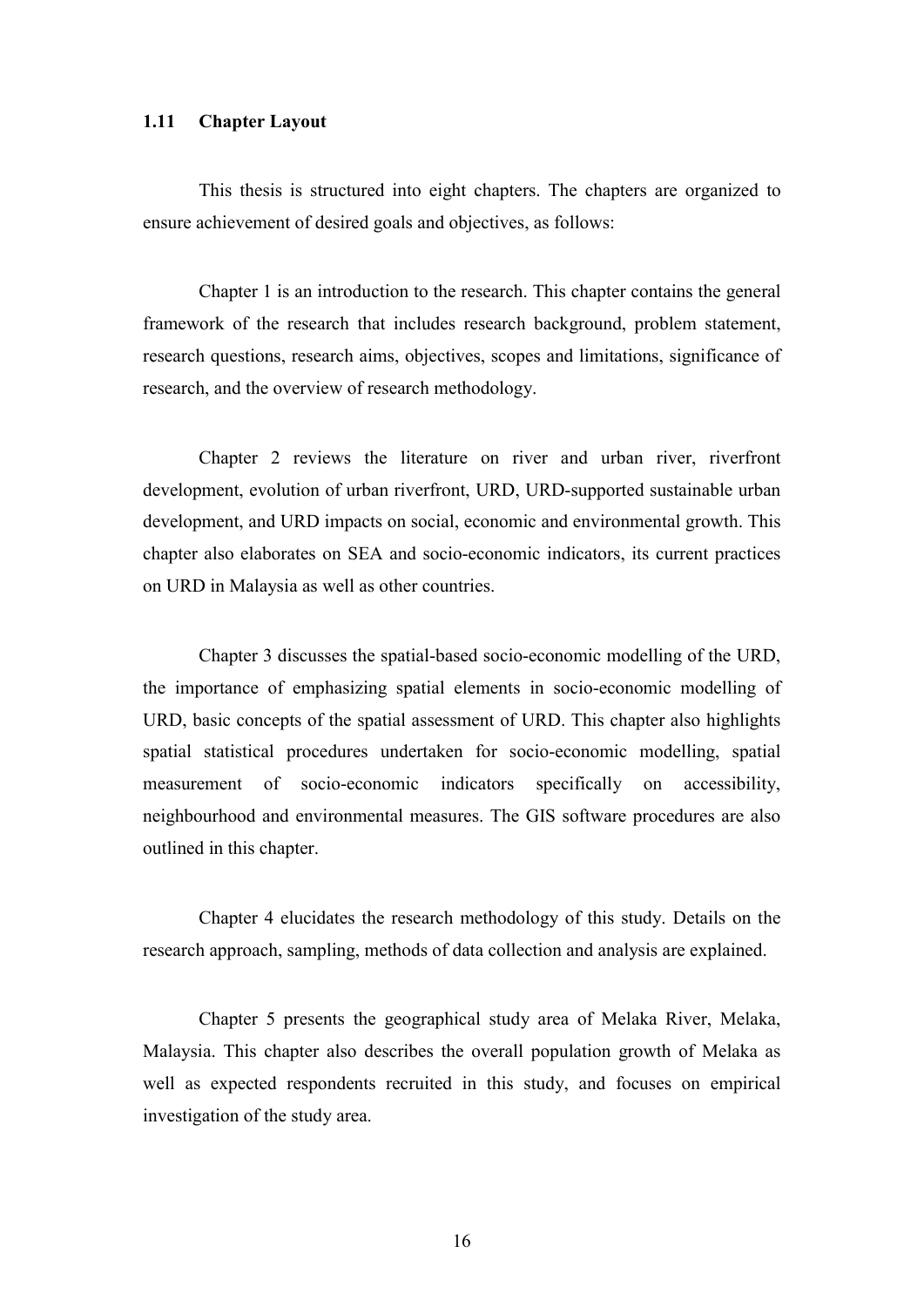Chapter 6 elaborates on the data analysis and results based on descriptive analysis, Structural Equation Model-Partial Least Square (SEM-PLS), spatial data analysis and spatial statistical analysis. Precisely, the SEM-PLS analysis was conducted using SmartPLS software version 3.6.2, while spatial data analysis was carried out using ArGIS software version 10.4.

Chapter 7 focuses on spatial-based socio-economic modelling for URD. This chapter also includes indexing socio-economic of URD variables. Then, a validation of the developed model was carried out using statistical-based assessment (i.e. statistical approach-using hold-out samples) and spatial-based assessment (integrated approach-using hold-out samples and spatial data), where the both results were compared to evaluate the applicability of the model in determining the socioeconomic impacts of the URD. To carry out this assessment procedures, the empirical investigation was conducted within the case study area (i.e. Melaka River, Melaka, Malaysia).

Chapter 8 summarizes the research according to the research objectives' achievement and gives some recommendations for further researches. This was followed by an explanation of research strengths, limitations and potential areas for future researches. This chapter concludes the thesis with contributions of the research to both knowledge and industry.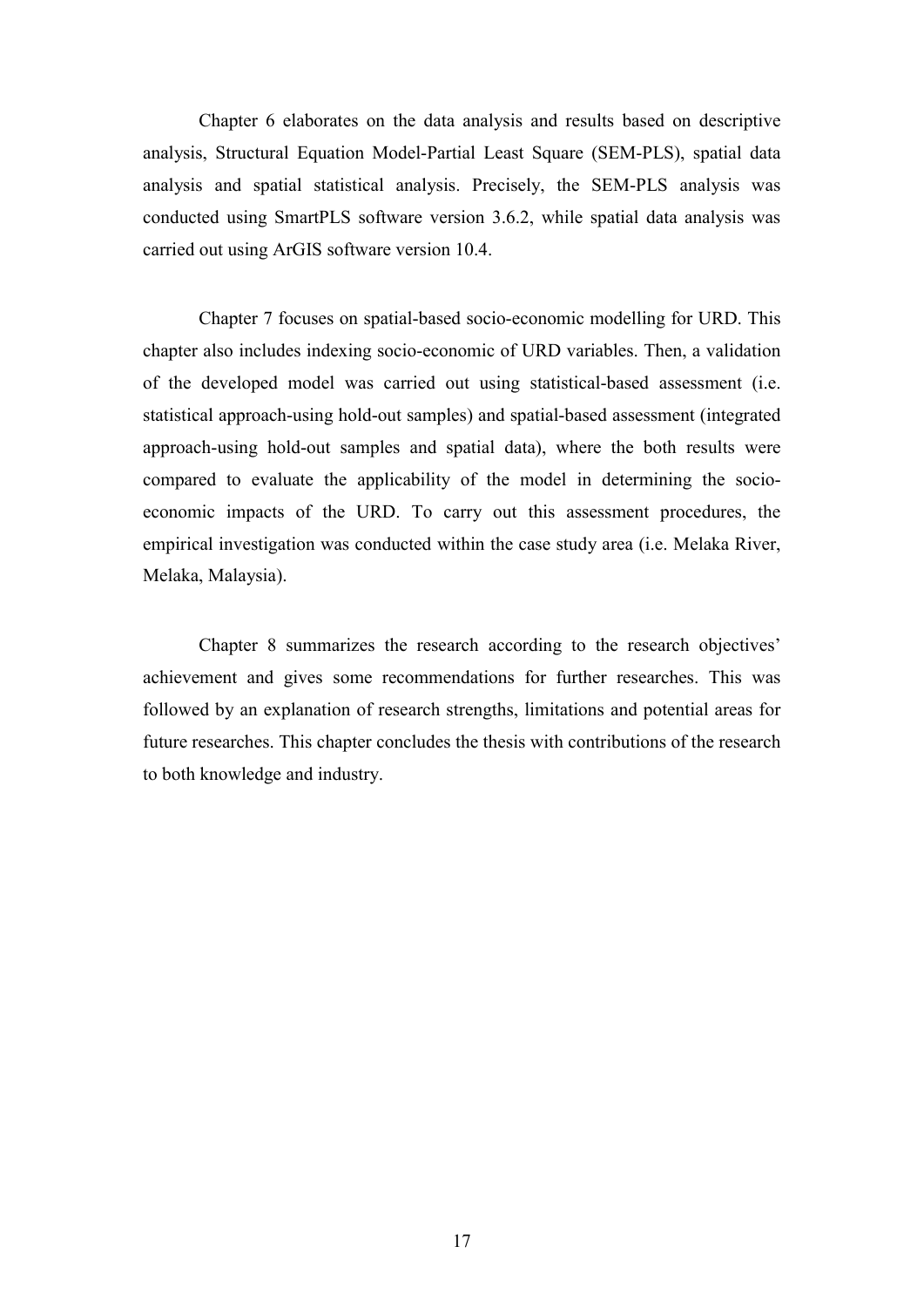### **REFERENCES**

- A.Santos, J. R. (2013) 'Cronbach ' s Alpha : A Tool for Assessing the Reliability of Scales', *Journal of Extension*.
- Abdullah, K. (2002) *Integtrated river basin management*. Penang, Malaysia: Universiti Sains Malaysia Press.
- Abdullah Mohamad Said (2010) *Social Impact Assessment in Malaysia: Present Applications and The Way Forward.* Professori. Shah Alam, Selangor, Malaysia: University Publication Centre (UPENA), Universiti Teknologi MARA (UiTM).
- Abubakar, I. and Yusuf, A. A. (2018) 'GIS and Space Syntax: An Analysis of Accessibility to Urban Green Areas in Doha District of Dammam Me', in *International Symposium of Ecology 2018*. Kastamonu, Turkey, pp. 1–8.
- Adams, D. and Tiesdell, S. (2010) 'Planners as Market Actors : Rethinking State Market Relations in Land and Property', *Planning Theory & Practice ISSN:*, 11(2), pp. 187–207.
- Adegoke, O. J. (2014) 'Critical factors determining rental value of residential property in Ibadan metropolis, Nigeria', *Property Management*.
- Adelle, C. and Weiland, S. (2012) 'Policy assessment: The state of the art', *Impact Assessment and Project Appraisal*, 30(1), pp. 25–33.
- Adom, A. Y., Jussem, B., Pudun, J. and Yatim, A. (2012) 'Factors That Influence Visitors ' Satisfaction Toward Kuching Waterfront', *Journal for The Advancement of Science & Arts*, 3(2), pp. 40–48.
- Afra Neitzke, A. C., Colauto, R. D. and de Almeida, V. E. (2014) 'Victoria Grocery: Challenges and Surprises in that "Be Entrepreuner"', *Merceria Victoria: Retos Y Sorpores As Em 'Ser Empresario'.*
- Ahn, K.-W., Lim, J.-C., Lee, Y.-K., Choi, T.-B., Lee, K.-S., Im, M.-S., Go, Y.-H. and Suh, J.-H. (2016) 'Vegetation Classification and Distributional Pattern in Damyang Riverine Wetland', *J. Environ. Impact Assess.*, 25(2), pp. 89–102.
- Alaghmand, S., Abdullah, R., Abustan, I. and Vosoogh, B. (2010) 'GIS-based River Flood Hazard Mapping in Urban Area (A Case Study in Kayu Ara River Basin, Malaysia)', *International Journal of Engineering and Technology*.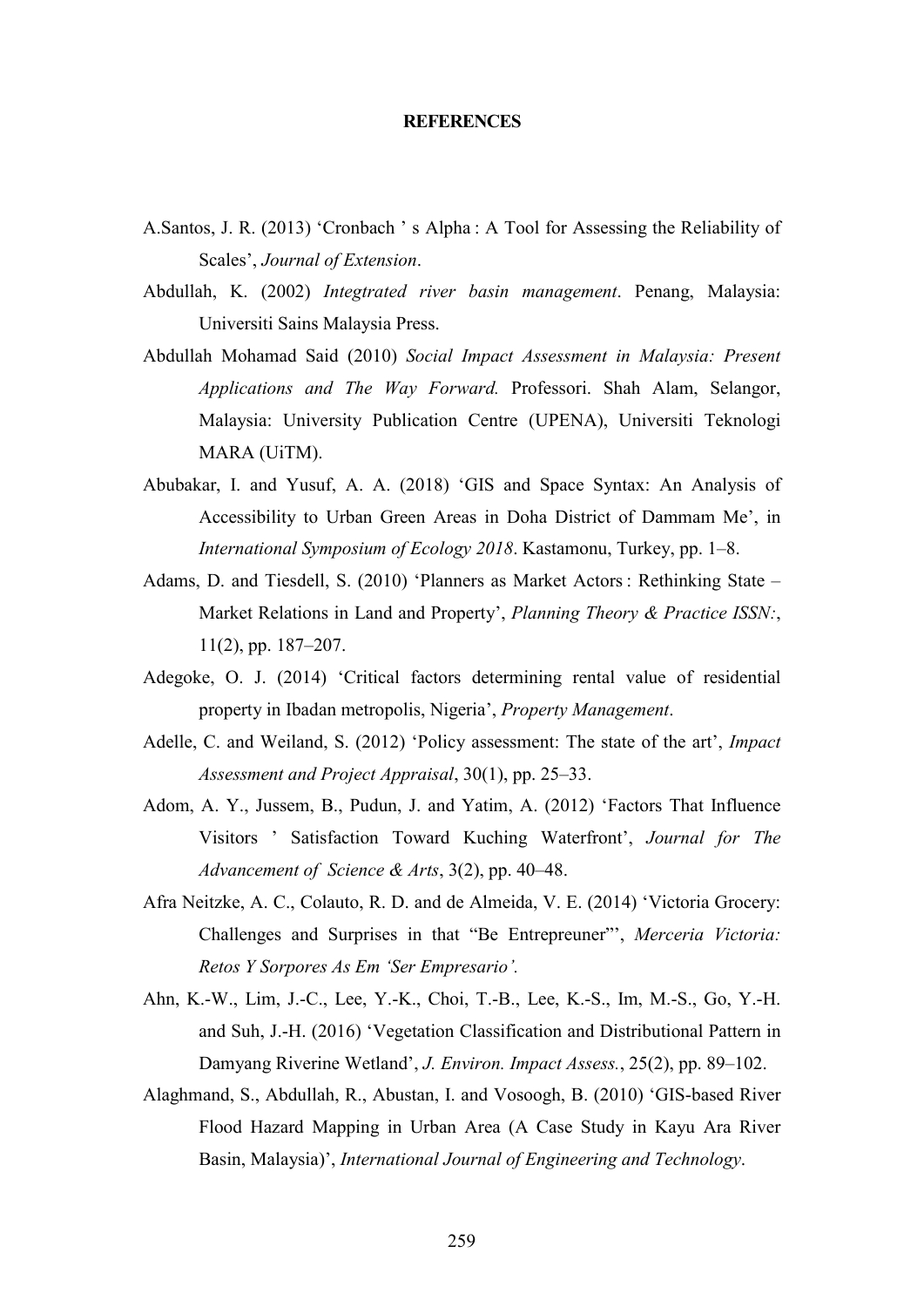- Alam, B. M. (2015) 'Influence of transit accessibility to jobs on the employability of the welfare recipients: The case of Broward County, Florida', *Dissertation Abstracts International, A: The Humanities and Social Sciences*.
- Alam, K. (2008) 'Cost-benefit analysis of restoring buriganga river, Bangladesh', *International Journal of Water Resources Development*, 24(4), pp. 593–607.
- Aliyu, M. and Muhammad Ludin, A. N. (2015) 'A Review of Spatial Multi Criteria Analysis ( SMCA ) Methods for Sustainable Land Use Planning ( SLUP )', *Journal of Multidisciplinary Engineering Science and Technology*, 2(9), pp. 2581–2590.
- Amiril, A., Nawawi, A. H., Takim, R. and Latif, S. N. F. A. (2014) 'Transportation Infrastructure Project Sustainability Factors and Performance', *Procedia - Social and Behavioral Sciences*, 153, pp. 90–98.
- Anderson, S. . and West, S. E. (2006) 'Open space , residential property values , and spatial context', *Regional Science and Urban Economics*, 36, pp. 773–789.
- Anderson, S. and West, S. (2006) 'Open space, residential property values, and spatial context', *Regional Science and Urban Economics*.
- Ansar, A., Flyvbjerg, B., Budzier, A. and Lunn, D. (2016) 'Does infrastructure investment lead to economic growth or economic fragility? Evidence from China', *Oxford Review of Economic Policy*.
- Anseel, F., Lievens, F., Schollaert, E. and Choragwicka, B. (2010) 'Response rates in organizational science, 1995-2008: A meta-analytic review and guidelines for survey researchers', *Journal of Business and Psychology*.
- Anselin, L. (1992) Spatial Data Analysis With GIS: An Introduction To Application in the Social Sciences.
- Anselin, L., Syabri, I. and Kho, Y. (2006) 'GeoDa: An introduction to spatial data analysis', *Geographical Analysis*.
- Arora, A. and Tiwari, G. (2017) A Handbook for Socio-Economic Impact Assessment ( SEIA ) Methodology for Future Urban Transport ( FUT ) Projects A Handbook for Socio-economic Impact Assessment ( SEIA ) of Future Urban Transport ( FUT ) Projects. Transporta. New Delhi, India: Indian Institute of Technology Delhi.
- Astrachan, C. B., Patel, V. K. and Wanzenried, G. (2014) 'A comparative study of CB-SEM and PLS-SEM for theory development in family firm research', *Journal of Family Business Strategy*.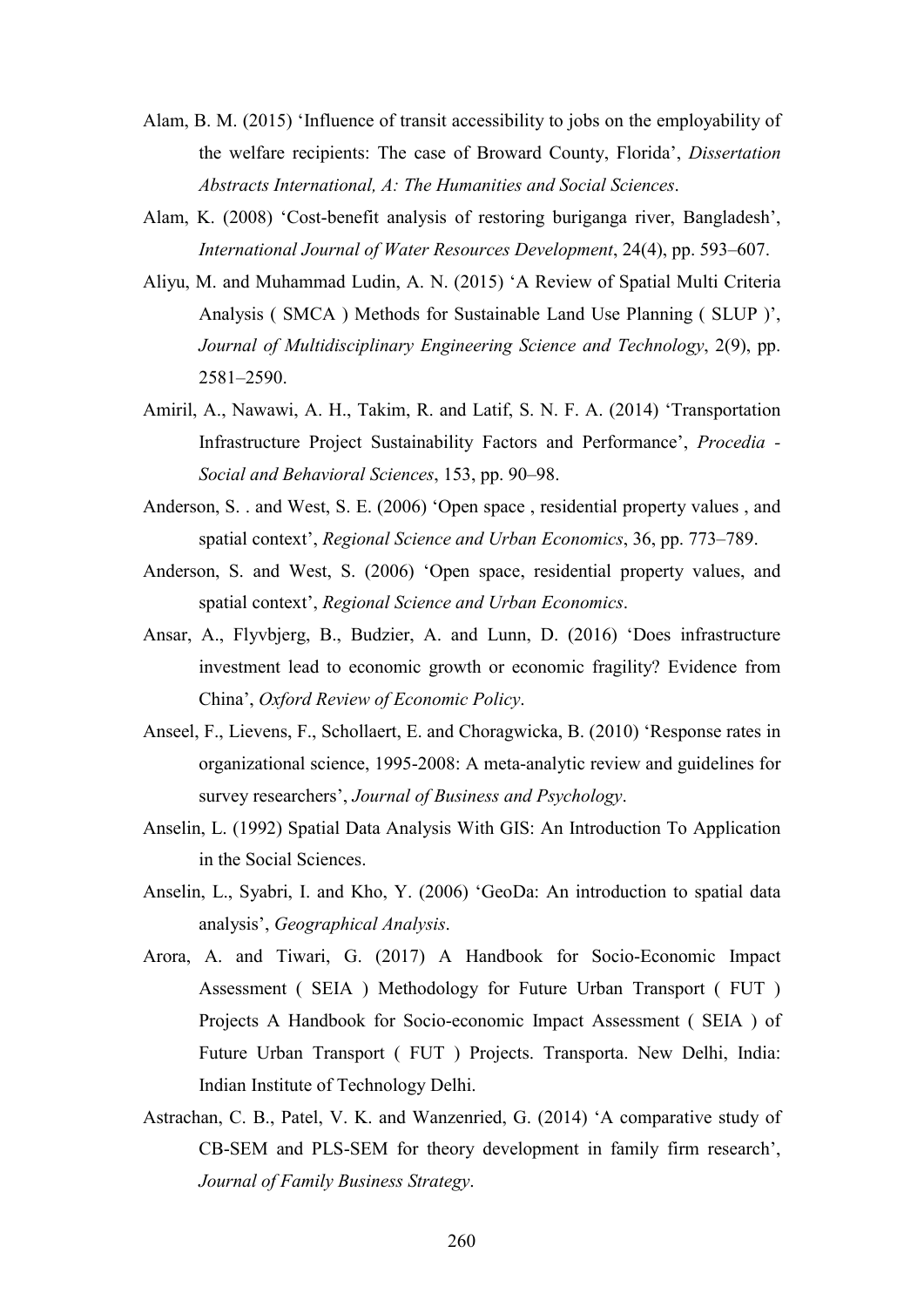- Atkinson, S. F. and Canter, L. W. (2011) 'Assessing the cumulative effects of projects using geographic information systems', *Environmental Impact Assessment Review*.
- Awange, J. L. and Kiema, J. B. K. (2013) Environmental Geoinformatics Monitoring and Management.
- Azizi Jalilian, M., Danehkar, A. and Shaban Ali Fami, H. (2012) 'Determination of indicators and standards for tourism impacts in protected Karaj River, Iran', *Tourism Management*, 33(1), pp. 61–63.
- Azlina, M. Y., Abdul Jalil, O., Rohaizan, R. and Mohd. Najib, M. R. (2016) 'Assessing the effect of waterfront development in Malaysia', *Social Sciences (Pakistan)*, 11(11), pp. 2897–2901.
- Azman Ariffin, Haziq Kamal Mukhelas, Abd. Hamid Mar Iman, Ghazali Desa, I. and Mohammad, S. (2014) 'Spatial-Based Sustainability Assessment of Urban Neighbourhoods : A Case Study of Johor Spatial-Based Sustainability Assessment of Urban Neighbourhoods : A Case Study of Johor', *Jurnal Teknologi*, (January).
- Azman Ariffin, Haziq Kamal Mukhelas, Abd. Hamid Mar Iman, Ghazali Desa, I. S. M. (2014a) 'Spatial-Based Sustainability Assessment of Urban Neighbourhoods: A Case Study of Johor Bahru City Council, Malaysia', *Jurnal Teknologi*, pp. 1–17.
- Azman Ariffin, Haziq Kamal Mukhelas, Abd. Hamid Mar Iman, Ghazali Desa, I. S. M. (2014b) 'Spatial-Based Sustainability Assessment of Urban Neighbourhoods: A Case Study of Johor Bahru City Council, Malaysia', *Jurnal Teknologi*, pp. 1–17.
- Bahari, N. I., Arshad, A. K. and Yahya, Z. (2013) 'Assessing the pedestrians' perception of the sidewalk facilities based on pedestrian travel purpose', in *Proceedings - 2013 IEEE 9th International Colloquium on Signal Processing and its Applications, CSPA 2013*.
- Baker, G., Michalk, D., Whitby, W. and O'Grady, S. (2002) 'Influence of sewage waste on the abundance of earthworms in pastures in south-eastern Australia', *European Journal of Soil Biology*.
- Baker, M. J. (2002) 'Sampling', *The Marketing Review*.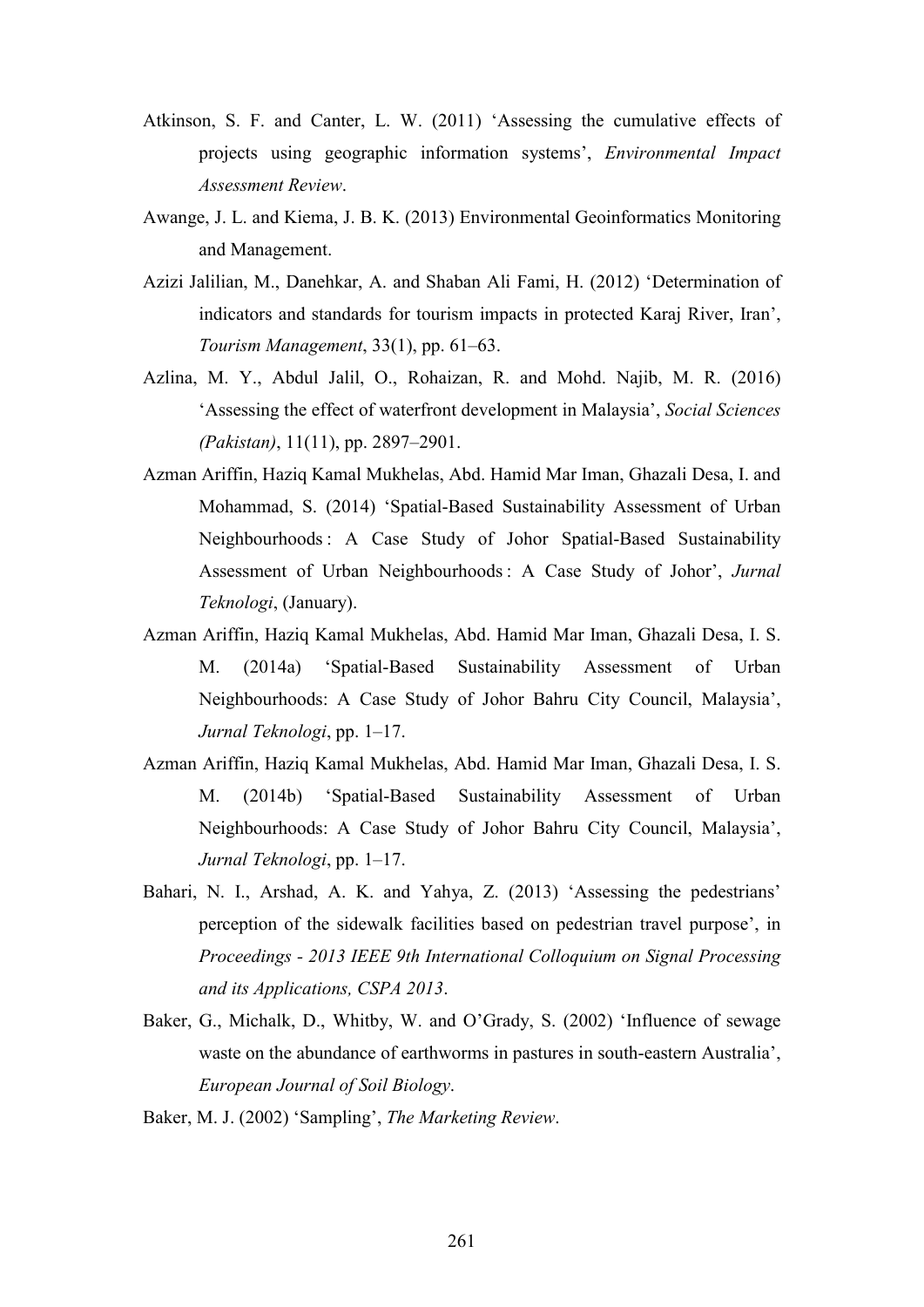- Balen, M. Van, Dooms, M. and Haezendonck, E. (2012) 'The economic impact of river toursm on ports: The case of Brussels', in *International Association of Maritime Economists 2012 Conference*, p. 14.
- Balzano, S., Porzio, G. C., Trinchera, L., Balzano, S., Porzio, G. C., Trinchera, L., Path, P. L. S., Data, O., Balzano, S., Porzio, G. C. and Trinchera, L. (2010) 'PLS Path Modeling with Ordinal Data', in *34th Annual conference of the German Classification Society (GFKL'10)*.
- Barrow, C. J. (1997) Environmental and social impact assessment: an introduction, Environmental and social impact assessment: an introduction.
- Bartlett, R. V and Kurian, P. A. (1999) 'The Theory of Environmental Impact Assessment: Implicit models of policy making What makes EIA work ?', *Policy and Politics*, 27(4).
- Barua, M. (2016) 'Lively commodities and encounter value', *Environment and Planning D: Society and Space*.
- Baruch, Y. (1999) 'Response Rate in Academic Studies-A Comparative Analysis', *Human Relations*.
- Beca, P. L. (2007) Odour Buffer Distances for Ballarat North, Ballarat South and Cardigan Village WWTPs.
- Belka, K. M. (2005) Multicriteria analysis and GIS application in the selection of sustainable motorway corridor. Linköpings universitet.
- Bender, A., Din, A., Hoesli, M. and Laakso, J. (1999) 'Environmental quality perceptions of urban commercial real estate', *Journal of Property Investment & Finance*.
- Bennett, G. and Mulongoy, K. J. (2006) 'Review of experience with ecological networks, corridors and buffer zones', *CBD Technical Series*.
- Bennett, R. J. (1985) 'A reappraisal of the role of spatial science and statistical inference in geography in Britain', *Espace géographique*, 14(1), pp. 23–28.
- Benson, E. D., Hansen, J. L., Schwartz, Jr, A. L. and Smersh, G. T. (1998) 'Pricing Residential Amenities : The Value of a View', *Journal of Real Estate Finance and Economics*, 16(1), pp. 55–73.
- Benson, J. F. (2003) 'What is the alternative? Impact assessment tools and sustainable planning', *Impact Assessment and Project Appraisal*, 21(4), pp. 261–280.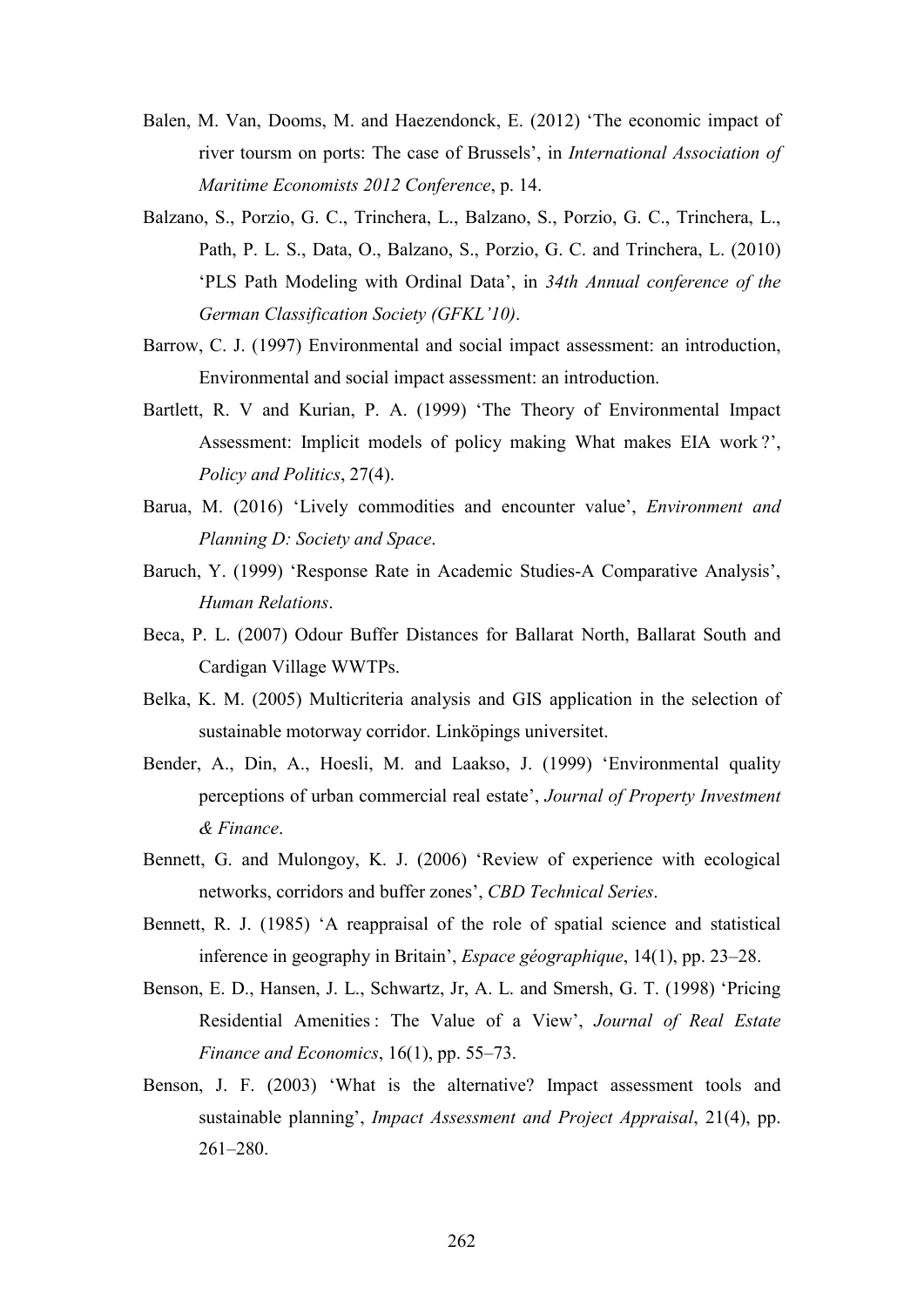- Bereitschaft, B. (2015) 'Pedestrian exposure to near-roadway PM2.5 in mixed-use urban corridors: A case study of Omaha, Nebraska', *Sustainable Cities and Society*.
- Bertram, C., Meyerhoff, J., Rehdanz, K. and Wüstemann, H. (2017) 'Differences in the recreational value of urban parks between weekdays and weekends: A discrete choice analysis', *Landscape and Urban Planning*.
- Bhat, C., Handy, S., Kokkelman, K., Mahmassani, H., Chen, Q. and Weston, L. (2000) *Development of An Urban Accessibility Index: Literature Review*. Austin.
- Bisson, P. A., Montgomery, D. R. and Buffington, J. M. (2017) 'Valley Segments, Stream Reaches, and Channel Units', in *Methods in Stream Ecology: Third Edition*.
- Bissonnette, L., Wilson, K., Bell, S. and Shah, T. I. (2012) 'Neighbourhoods and Potential Access To Health Care : The Role of Spatial and Aspatial Factors', *Health & Place*, 18(4), pp. 841–853.
- Biswas, T., Wang, T.-H. and Krishnamurti, R. (2013) 'From Design To Precertification Using Building Information Modeling', *Journal of Green Building*.
- Bivand, R. (1998) 'A review of spatial statistical techniques for location studies', *Business*.
- Blumenberg, E., Pierce, G. and Rutgers, M. S. (2015) 'Transportation Access, Residential Location, and Economic Opportunity: Evidence From Two Housing Voucher Experiments', *Cityscape: A Journal of Policy Development and Research*.
- Bogena, H. (2015) 'Water and Sustainable development', UN-Water Decade Programme on Advocacy and Communication (UNW-DPAC), pp. 1–6.
- Bond, A., Morrison-Saunders, A. and Pope, J. (2012) 'Sustainability assessment: The state of the art', *Impact Assessment and Project Appraisal*, 30(1), pp. 53–62.
- Bowker, J. M., English, D. B. K. and Cordell, H. K. (1999) 'Projections on outdoor recreation participation to 2050', in *Outdoor recreation in American life: a national assessment of demand and supply trends*.
- Breton, A. and Breton, R. (1969) 'An Economic Theory of Social Movements', *The American Economic Review*, 59(2), pp. 198–205.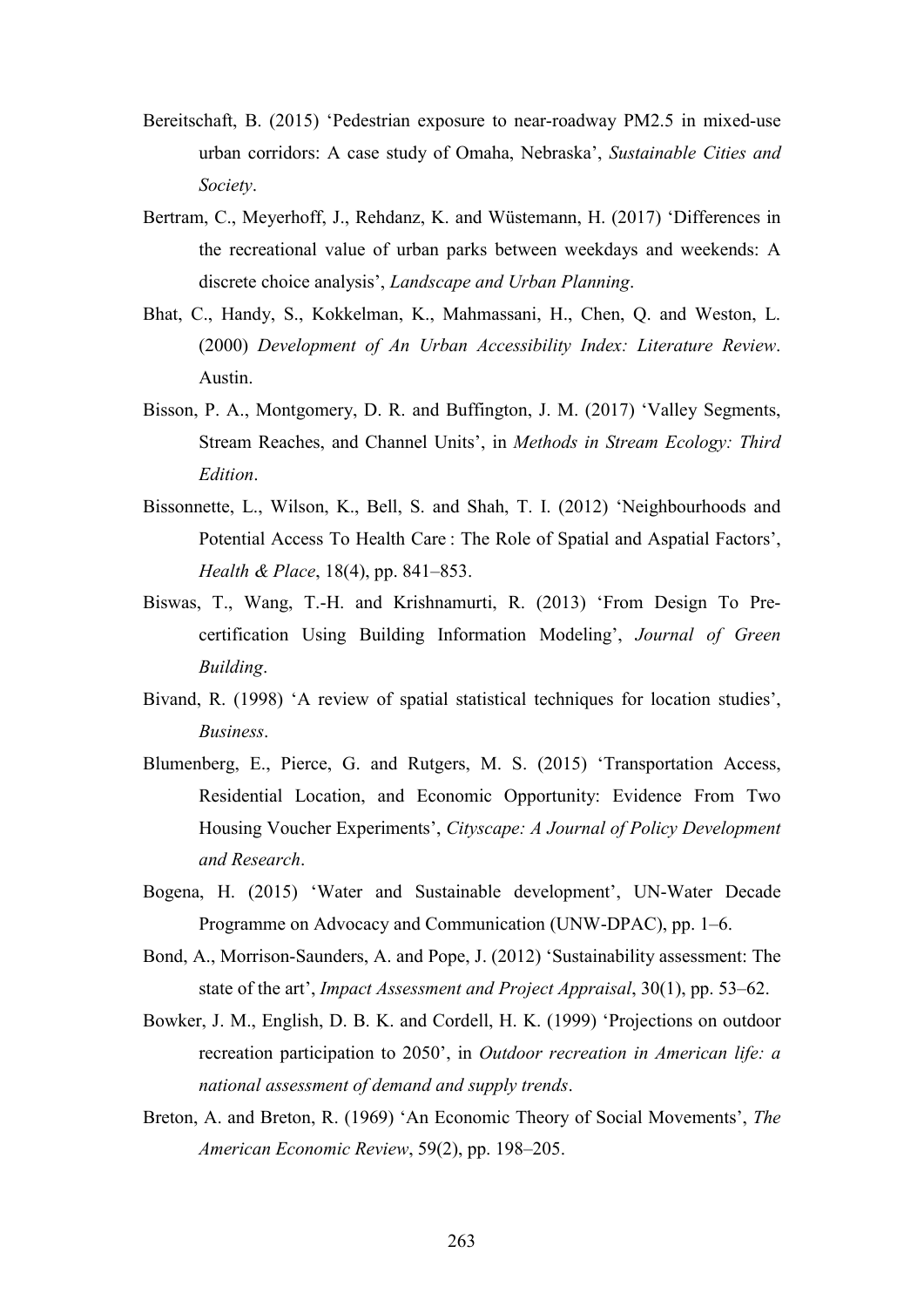- Briffett, C., Obbard, J. and Mackee, J. (2004) 'Environmental assessment in Malaysia: A means to an end or a new beginning?', *Impact Assessment and Project Appraisal*, 22(3), pp. 221–233.
- Briguglio, L., Cordina, G., Farrugia, N. and Vella, S. (2009) 'Economic vulnerability and resilience: Concepts and measurements', *Oxford Development Studies*.
- Brown, R. K. and Duff, R. (2015) 'Urbanism , Religion , and Race-based Residential Preferences', *Journal of Religion and Society*, 17, pp. 1–16.
- Bryson, J. (2013) 'Greening urban renewal: Expo '74, urban environmentalism and green space on the spokane riverfront, 1965-1974', *Journal of Urban History*, 39(3), pp. 495–512.
- Buja, A., Cook, D., Hofmann, H., Lawrence, M., Lee, E.-K., Swayne, D. F. and Wickham, H. (2009) 'Statistical inference for exploratory data analysis and model diagnostics', *Philosophical Transactions of the Royal Society A: Mathematical, Physical and Engineering Sciences*.
- Burdge, R. J. and Jonhson, S. (1994) Environmental impact statements and social scientist: A conceptual approach to sicial impact assessment: collection of writings, middle, wisconsin: Social Ecology Press. Edited by R. J. Burdge.
- Burdge, R. J. and Vanclay, F. (1995) 'Social Impact Assessment: A Contribution to the State Of The Art Series', *Environmental and Social Impact Assessment*.
- Burdge, R. J. and Vanclay, F. (1996) 'Social impact assessment: A contribution to the state of the art series', *Environmental and Social Impact Assessment*, 14, pp. 59–86.
- Butuner, B. (2006) 'Waterfront Revitalization as a Challenging Urban Issue in Istanbul', in *42nd ISoCaRP Congress 2006*, pp. 1–11.
- Candes, E. J. and Wakin, M. B. (2008) 'An Introduction To Compressive Sampling', *IEEE Signal Processing Magazine*.
- Castelle, A. J., Johnson, A. W. and Conolly, C. (1994) 'Wetland and Stream Buffer Size Requirements—A Review', *Journal of Environment Quality*.
- Castelnovo, W. and Simonetta, M. (2008) 'A Public Value Evaluation of e-Government Policies', *Electronic Journal of Information Systems Evaluation*.
- Chadwick, A. and Glasson, J. (2017) Socio-economic impacts 2: Social impacts, Methods of Environmental and Social Impact Assessment.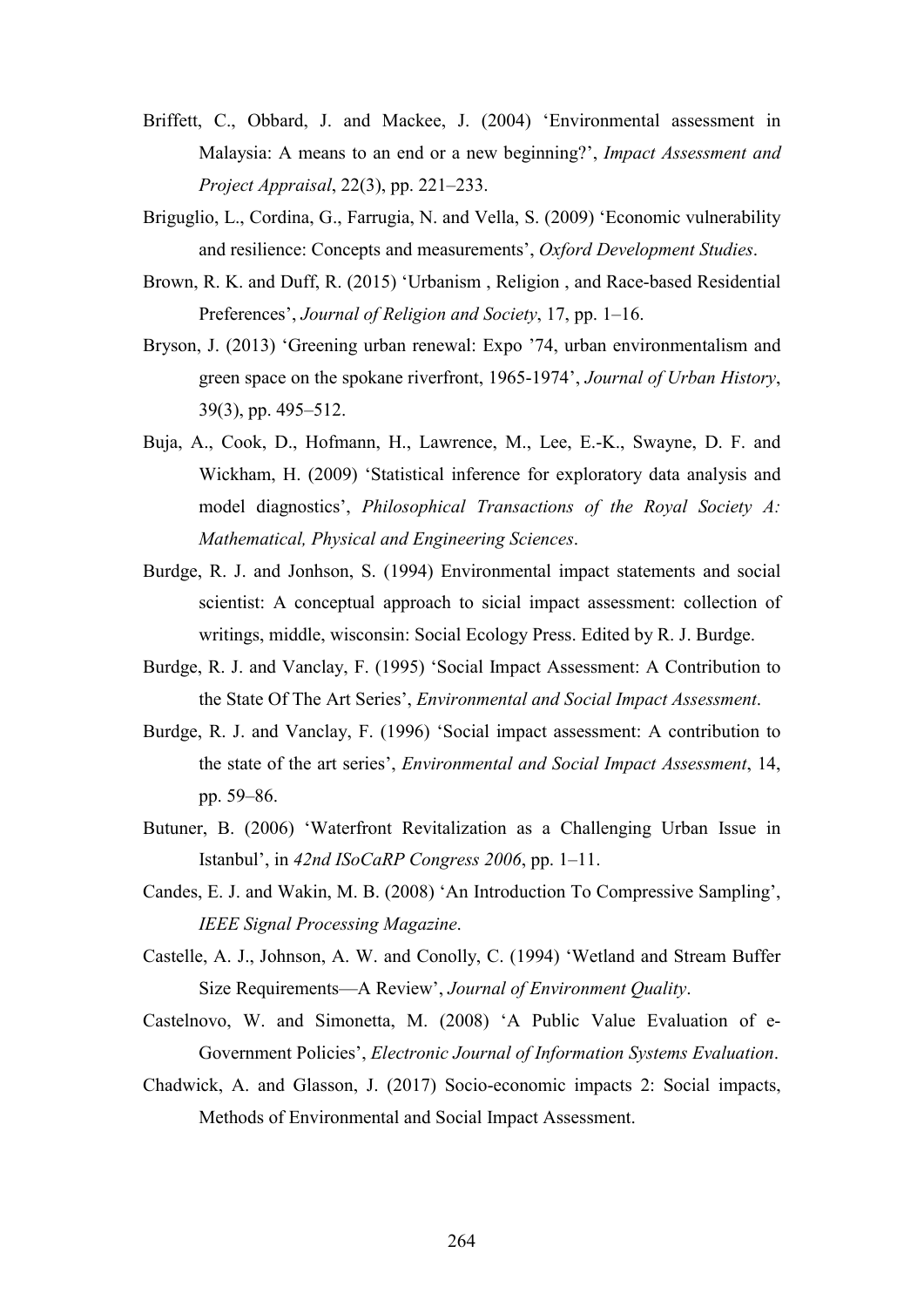- Chang, H. and Liao, C. (2011) 'Exploring an integrated method for measuring the relative spatial equity in public facilities in the context of urban parks', *Cities*, 28, pp. 361–371.
- Che, Y., Yang, K., Chen, T. and Xu, Q. (2012) 'Assessing a riverfront rehabilitation project using the comprehensive index of public accessibility', *Ecological Engineering*, 40, pp. 80–87.
- Checkley, W., Gilman, R. H., Black, R. E., Epstein, L. D., Cabrera, L., Sterling, C. R. and Moulton, L. H. (2004) 'Effect of water and sanitation on childhood health in a poor Peruvian peri-urban community', *Lancet*.
- Chegut, A. M., Eichholtz, P. M. A. and Rodrigues, P. J. . (2014) 'Spatial Dependence in International Office Markets', *The Journal of Real Estate Finance and Economics*.
- Chen, C. H., Wu, R. S., Liu, W. L., Su, W. R. and Chang, Y. M. (2009) 'Development of a methodology for strategic environmental assessment: application to the assessment of golf course installation policy in Taiwan', *Environmental Management*.
- Chen, S.-C. and Quester, P. G. (2005) 'Developing a Value-Based Measure of Market Orientation in an Interactive Service Relationship', *Journal of Marketing Management*.
- Chiaradia, A., Hillier, B. and Schwander, C. (2009) 'Residential Property Value Patterns in London Space Syntax spatial Analysis', in *7th International Space Syntax Symposium*, pp. 1–12.
- Chin, W. (1998) 'The Partial Least Squares Approach to SEM chapter', *Modern Methods for Business Research*.
- Chislock, M. F., Doster, E., Zitomer, R. a. and Wilson, A. E. (2013) 'Eutrophication : Causes , Consequences , and Controls in Aquatic Ecosystems', *Nature Education Knowledge*.
- City, B. (2017) *Riverfront Activation Feasibility Study*. City of Delta, Colorado.
- City of Edinburgh Council (2014) Case Studies: Waterfront Regeneration.
- Cohen, J. (1960) 'A Coefficient of Agreement for Nominal Scales', *Educational and Psychological Measurement*.
- Cohen, J. (1988) 'Statistical power analysis for the behavioral sciences', *Statistical Power Analysis for the Behavioral Sciences*.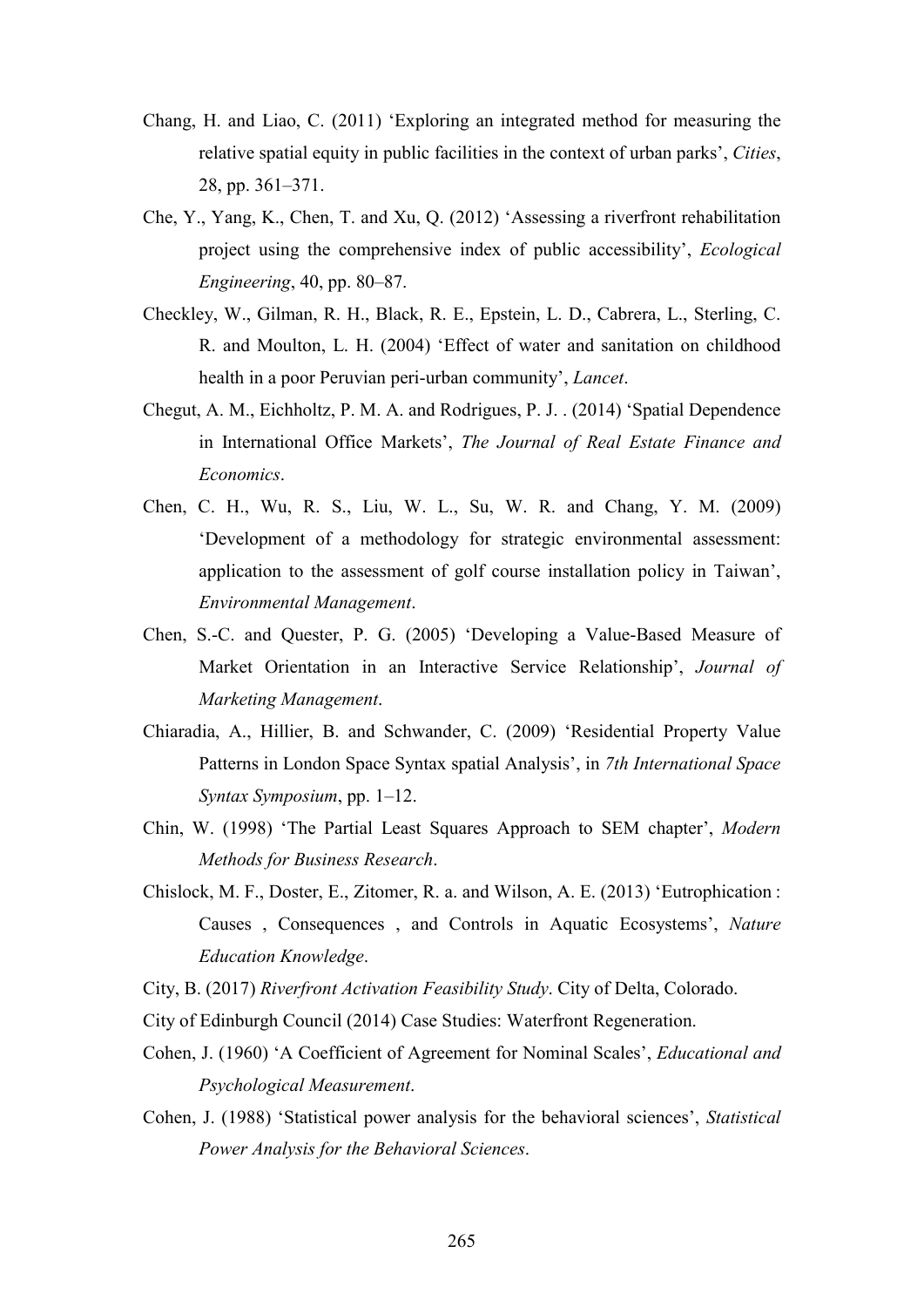- Conley, T. G. and Molinari, F. (2007) 'Spatial correlation robust inference with errors in location or distance', *Journal of Econometrics*.
- Cooper, D. and Schindler, P. (2014) 'Business Research Methods', *Social Research*.
- Corazza, M. V., Di Mascio, P. and Moretti, L. (2016) 'Managing sidewalk pavement maintenance: A case study to increase pedestrian safety', *Journal of Traffic and Transportation Engineering (English Edition)*.
- Cordell, H. K., Bergstrom, J. C. and Watson, A. E. (1992) 'Economic-Growth and Interdependence Effects of State-Park Visitation in Local and State Economies', *Journal of Leisure Research*, 24(3), pp. 253–268.
- Cortina, J. M. and Greenberg, J. (2013) 'Nunnally 1994 Ch.6 Theory of Measurement Error.pdf', *Journal of Applied Psychology*.
- Costanza, R. (1999a) 'Costanza, 1999 The ecological, economic, and social importance of the oceans', *Ecological Economics*, 31, p. 15.
- Costanza, R. (1999b) 'Costanza, 1999 The ecological, economic, and social importance of the oceans', *Ecological Economics*, 31, p. 15.
- Crawford, T. W., Jilcott Pitts, S. B., McGuirt, J. T., Keyserling, T. C. and Ammerman, A. S. (2015) 'Conceptualizing and Comparing Neighborhood and Activity Space Measures for Food Environment Research', *Health Place*, 01, pp. 215–225.
- Creswell, J. W. (2013) Research Design: Qualitative, Quantitative, and Mixed Methods Approaches, Research design Qualitative quantitative and mixed methods approaches.
- Creswell, J. W. (2014) Research Design: Qualitative, Quantitative, and Mixed Methods Approaches, Research design Qualitative quantitative and mixed methods approaches.
- Croasmun, J. T. and Ostrom, L. (2011) 'Using Likert-Type Scales in the Social Sciences', *Journal of Adult Education*.
- Crotty, M. (1998) The Foundations of Social Research, Meaning and perspective in the research process. London: SAGE Publications.
- Csillag, F. and Boots, B. (2005) 'A Framework for Statistical Inferential Decisions in Spatial Pattern Analysis', *The Canadian Geographer*, 49(2), pp. 172–179.
- Dalvi, M. Q. and Martin, K. M. (1976) 'The Measurement of Accessibility: Some Preliminary Results', *Transportation*, 5, pp. 17–42.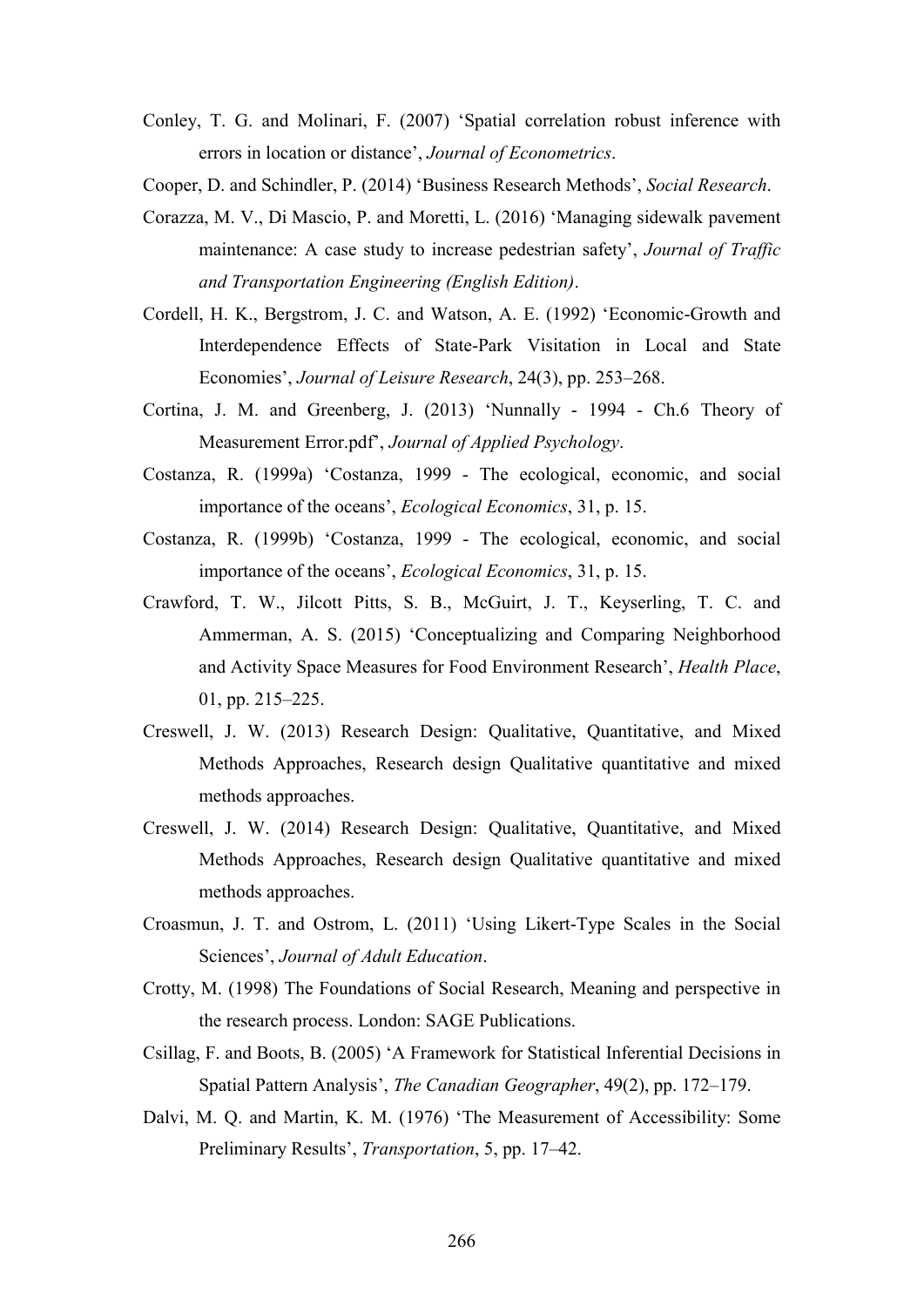- Dang, L., Xu, Y. and Tang, Q. (2015) 'The pattern of available construction land along the Xijiang River in Guangxi, China', *Land Use Policy*.
- Dauffenbach, R., Abrogar, E., Reim, M. and Teufel, D. (2016) The "Economics of Place" and Potential Impacts of Arkansas River Development Project.
- Davidson, M. (2009) 'Urban Geography: Waterfront Development', *International Encyclopedia of Human Geography*, pp. 215–221.
- Davidson, M. (2013) 'Waterfront Development', *Urban Geography*, March(February), pp. 215–221.

Dawkins, R. (1995) River out of Eden: a Darwinian view of life, Science.

- Department of Environment, M. of N. R. and E. M. (2012) *Guidelines for Siting and Zoning of Industry and Residential Areas*, *Ministry of Natural Resources and Environment Malaysia*. Malaysia: Department of Environment, Ministry of Natural Resources and Environment Malaysia.
- Department of Irrigation and Drainage (DID) (2011) *Profil Daerah Melaka Tengah*. Melaka.
- Department of Irrigation and Drainage (DID) (2018) Melaka River, Department of Irrigation and Drainage Ministry of Water, Land and Natural Resources.
- Department of Statistics Malaysia (DOSM) (2018) Melaka, Department of Statistics Malaysia Official Portal.
- Desai, R. (2012) 'Governing the Urban Poor: Riverfront Development, Slum Resettlement and the Politics of Inclusion in Ahmedabad', *Economic and Political Wekly*, 47(2), pp. 49–56.
- Deutskens, E., De Ruyter, K., Wetzels, M. and Oosterveld, P. (2004) 'Response rate and response quality of Internet-based surveys: An experimental study', *Marketing Letters*.
- Development, L. E. (2002) 'Tourism and Local Economic Development', *Annals of Tourism Research*, 29(4), pp. 1–8.
- Dey, P. K. (2006) 'Integrated project evaluation and selection using multipleattribute decision-making technique', *International Journal of Production Economics*.
- Dillman, D. A., Phelps, G., Tortora, R., Swift, K., Kohrell, J., Berck, J. and Messer, B. L. (2009) 'Response rate and measurement differences in mixed-mode surveys using mail, telephone, interactive voice response (IVR) and the Internet', *Social Science Research*.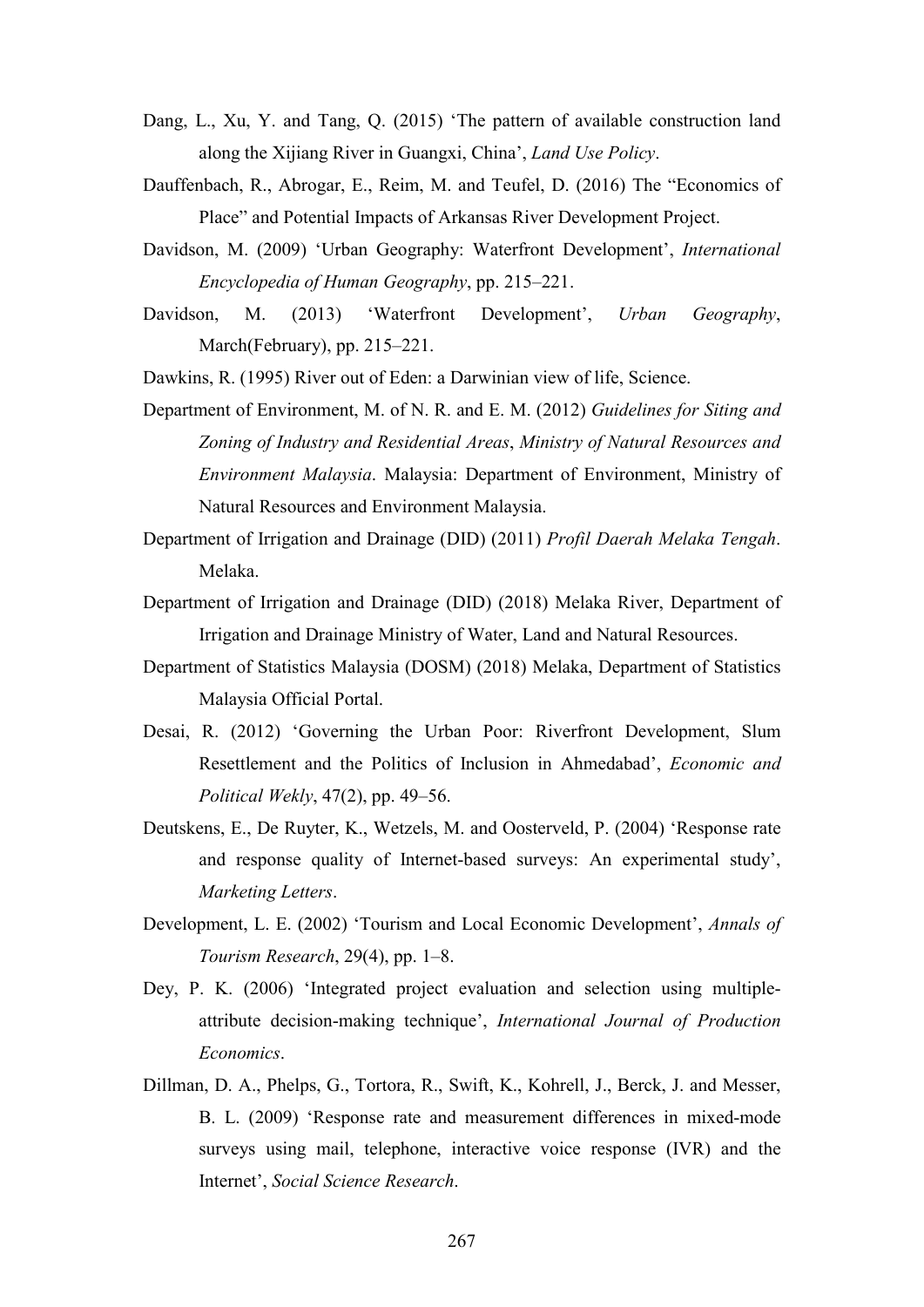- Dixon, T. J. and Eames, M. (2014) 'Sustainable urban development to 2050', *Urban Retrofitting for Sustainability: Mapping the Transition to 2050*, (October), pp. 19–48.
- Dobbs, S. (2002) 'Urban redevelopment and forced eviction of lighters from the Singapore River', *Singapore Journal of Tropical Geography*, 23(3), pp. 288– 230.
- DOE (2010) Environmental Requirements: A Guide For Investors. Putrajaya, Malaysia.
- Doling, J. (2007) 'Social impact assessment: some lessons from abroad', *Malaysian Journal of Social Administration*, 4, pp. 1–10.
- Dong, L. (2004) Waterfront Development : A Case Study of Dalian, China.
- Douglas, A. J. and Harpman, D. A. (1995) 'Estimating recreation employment effects with IMPLAN for the Glen Canyon Dam region', *Journal of Environmental Management*, 44(3), pp. 233–247.
- Dubgaard, A., Kallesøe, M. F., Petersen, M. L. and Ladenburg, J. (2002) 'Costbenefit Analysis of the Skjern River Restoration Project', *Department of Economics and Natural Resources, Royal Veterinary and Agricultural University Copenhagen*, p. 42.
- Ebregt, A. and Pol De, G. (2000) Buffer Zones and their Management, Policy and Best Practices for Terrestrial Ecosystems in Developing Countries. **Netherland**
- Economic Planning Unit (2015a) Eleventh Malaysia Plan, Rancangan Malaysia Kesebelas (Eleventh Malaysia Plan) : 2016-2020.
- Economic Planning Unit (2015b) Strengthening Infrastructure to Support Economic Expansion, Rancangan Malaysia Kesebelas (Eleventh Malaysia Plan) : 2016- 2020.
- English, D. B. K. and Bowker, J. M. (1996) 'Economic Impacts of Whitewater Rafting: A Study of Five Rivers', *Water Resources Bulliten*, pp. 1319–1328.
- Erham, A. and Hamzah, A. (2014) 'An Evolution of Urban Waterfront and Tourism : A Case in Makassar', *Asian Journal of Social Sciences & Humanities*, 3(November), pp. 124–131.
- Erkip, F. B. (1997) 'The distribution of urban public services: the case of parks and recreational services in Ankara', *Cities*, 14(6), pp. 353–361.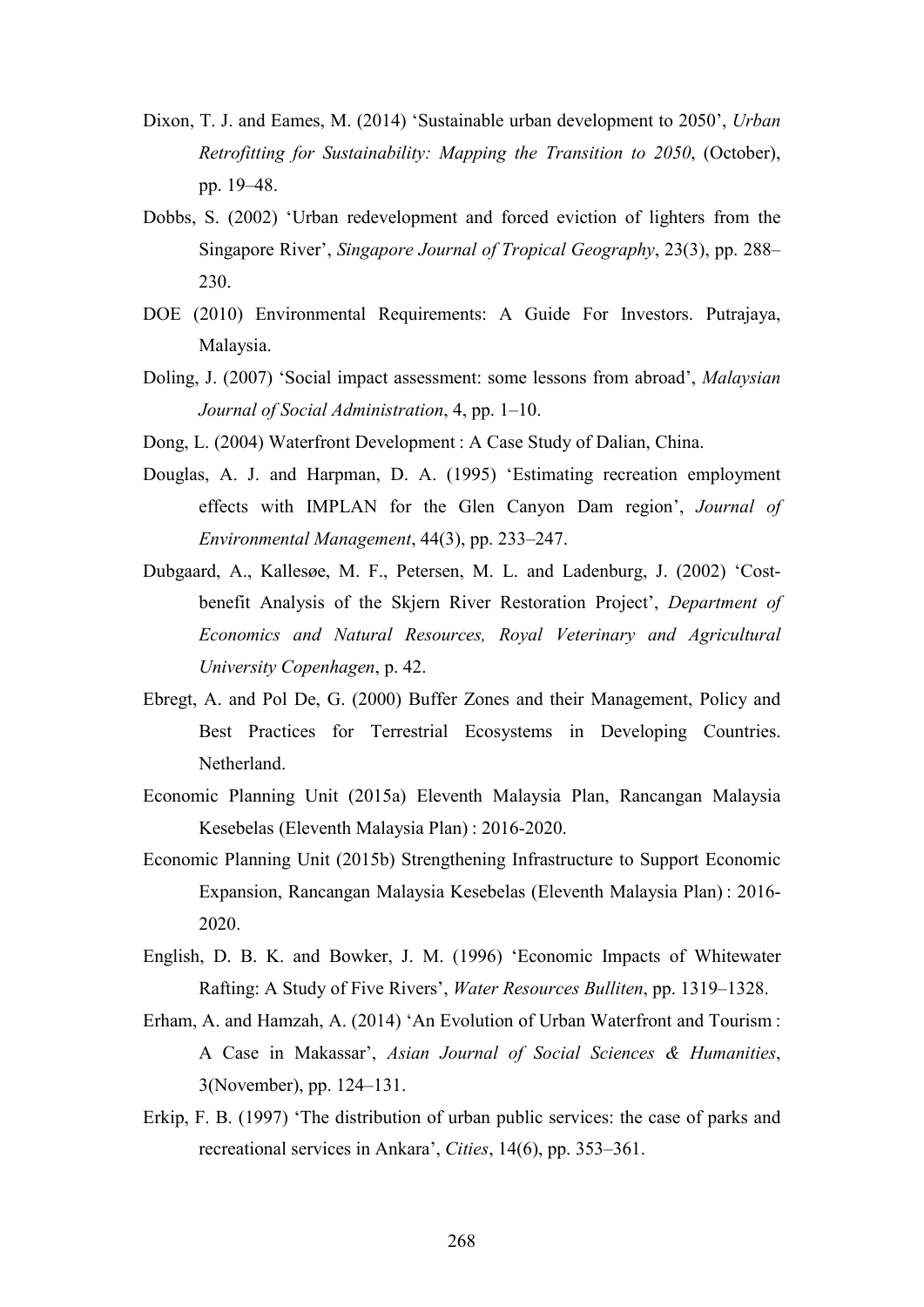- Erkök, F. (2009) 'Waterfronts : Potentials for improving the quality of urban life \*', *Istanbul Tecnichal University-Architecture*, 6(1), pp. 126–145.
- Esfahani, H. S. and Ramírez, M. T. (2003) 'Institutions, infrastructure, and economic growth', *Journal of Development Economics*.
- ESRI (2016a) 'Arcgis 10.4 for server', *Matrix, Functionality*.
- ESRI (2016b) Buffer, Environmental Systems Research Institute, Inc. Copyright 2016.
- ESRI (2016c) Proximity Analysis, Environmental Systems Research Institute, Inc. Copyright 2016.
- ESRI (2016d) Statistical analysis, Environmental Systems Research Institute, Inc. Copyright 2016.
- ESRI (2016e) Union, Environmental Systems Research Institute, Inc. Copyright 2016.
- ESRI (2016f) Using Viewshed and Observer Points for visibility analysis, Environmental Systems Research Institute, Inc. Copyright 2016.
- Esteves, A. M., Franks, D. and Vanclay, F. (2012) 'Social impact assessment: The state of the art', *Impact Assessment and Project Appraisal*, 30(1), pp. 34–42.
- Farrington, D. P. and Welsh, B. C. (2002) 'Improved street lighting and crime prevention', *Justice Quarterly*.
- Fazal, S. (2008) *GIS Basics*. New Age International Publishers.
- Featherman, D. L., Lancaster Jones, F. and Hauser, R. M. (1975) 'Assumptions of social mobility research in the U.S.: The case of occupational status', *Social Science Research*, 4(4), pp. 329–360.
- Fenger, J. (1999) 'Urban air quality', *Atmospheric Environment*.
- Findlay, J. S. and Taylor, M. P. (2006) 'Why rehabilitate urban river systems ?', *Area*, 38(3), pp. 312–325.
- Firestone, W. A. (1987) 'Meaning in Method: The Rhetoric of Quantitative and Qualitative Research', *Educational Researcher*, 16(7), pp. 16–21.
- Fisher, J. A. (2009) 'Environmental Aesthetics', in *The Oxford Handbook of Aesthetics*.
- Fisher, R. A. (1915) 'Frequency Distribution of the Values of the Correlation Coefficient in Samples from an Indefinitely Large Population', *Biometrika*.

Fitzpatrick, T. (2018) The Exotic Magic of Malacca, World Footprints LLC.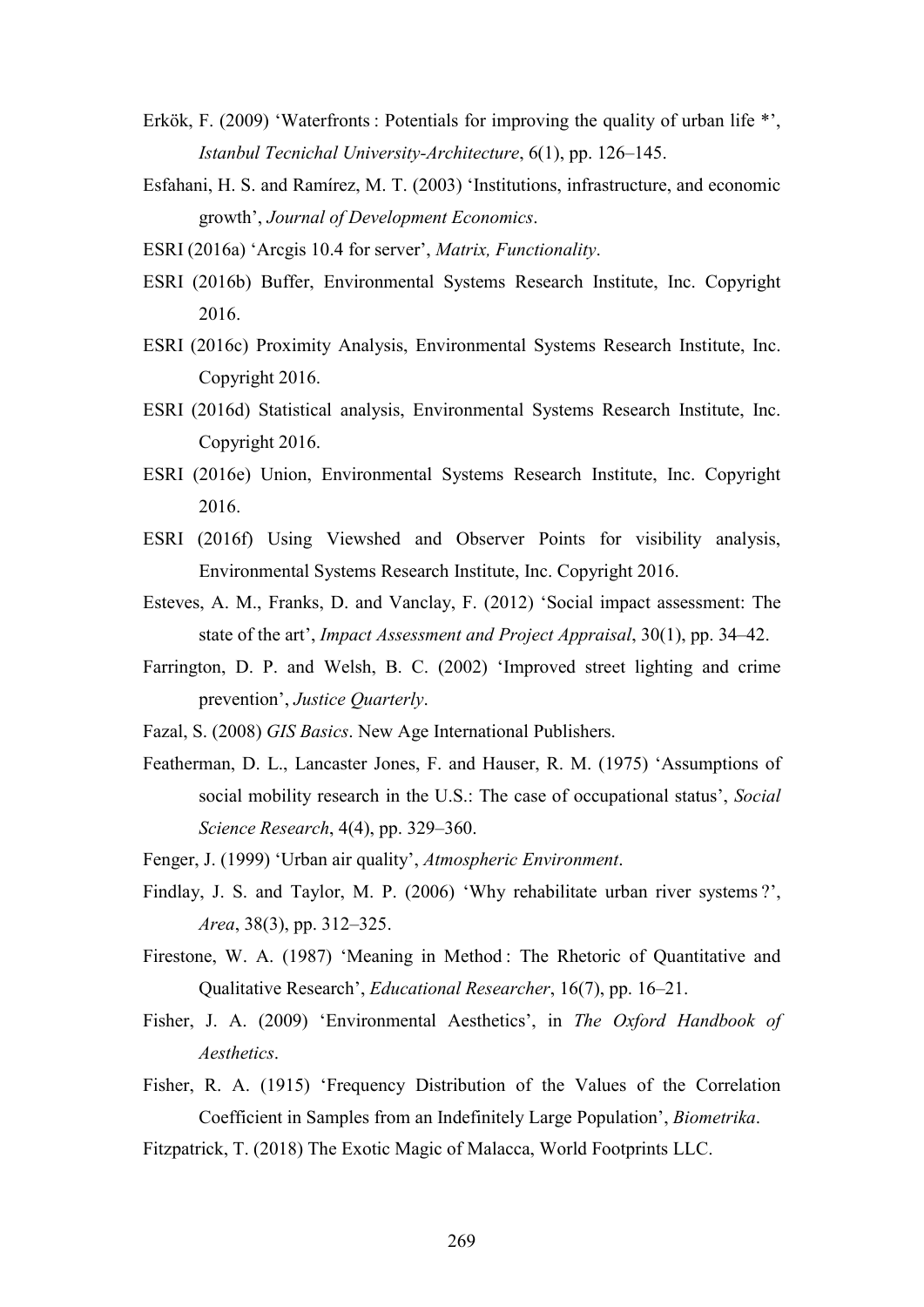- Florida, R. (2000) Competing in The ge of Talent: Quality of Place and The New Economy.
- Fornell, C., Johnson, M. D., Anderson, E. W., Cha, J. and Bryant, B. E. (1996) 'The American Customer Satisfaction Index: Nature, Purpose, and Findings', *Journal of Marketing*.
- Fotheringham, S., Brunsdon, C. and Charlton, M. (2000) Quantitative Geography: Perspectives on Spatial Data Analysis, Applied Geography.
- Francis, J., Giles-corti, B., Wood, L. and Knuiman, M. (2012) 'Creating Sense of Community : The role of public space Creating', *Journal of Environmental Psychology*, 32, pp. 401–409.
- Franz, J. and Kirkpatrick, C. (2007) 'Intergrating sustainable development into european policymaking: the role of impact assessments', *Journal of Environmental Assessment Policy and Management*, 9(2), pp. 141–160.
- Freiberg, A. B. (2004) Regulatory Basis of Environmental Impact Assessment, Current Environmental Status, Methodological Aspects of Environmental and Socio-Economic Impact Assessment. Republic of Kazakhstan.
- Frey, H. and Bagaeen, S. (2010) 'Adapting the City', in *Chapter 8*, pp. 163–182.
- Fujita, M. (1999) *Urban Economic Theory Land Use and City Size*. University of Pennsylvania: Cambridge University Press.
- Fuller, W. A. (2009) Sampling Statistics, Sampling Statistics.
- Fundingsland Tetlow, M. and Hanusch, M. (2012) 'Strategic environmental assessment: The state of the art', *Impact Assessment and Project Appraisal*, 30(1), pp. 15–24.
- Gallimore, P., Fletcher, M. and Carter, M. (1996) 'Modelling the influence of location on value', *Journal of Property Valuation and Investment*.
- Gantsetseg, B. and Basting, I. (2001) EIA Approach With Application of Spatial Multi-Criteria Analysis. Mongolia.
- Garson, G. D. (2016) Partial Least Squares: Regression and Structural Equation Models.
- Gaskin, J. (2016) 'Data Screening', *Gaskination's StatWiki*.
- Getis, A. and Ord, J. K. (1992) 'The Analysis of Spatial Association by Use of Distance Statistics', *Geographical Analysis*.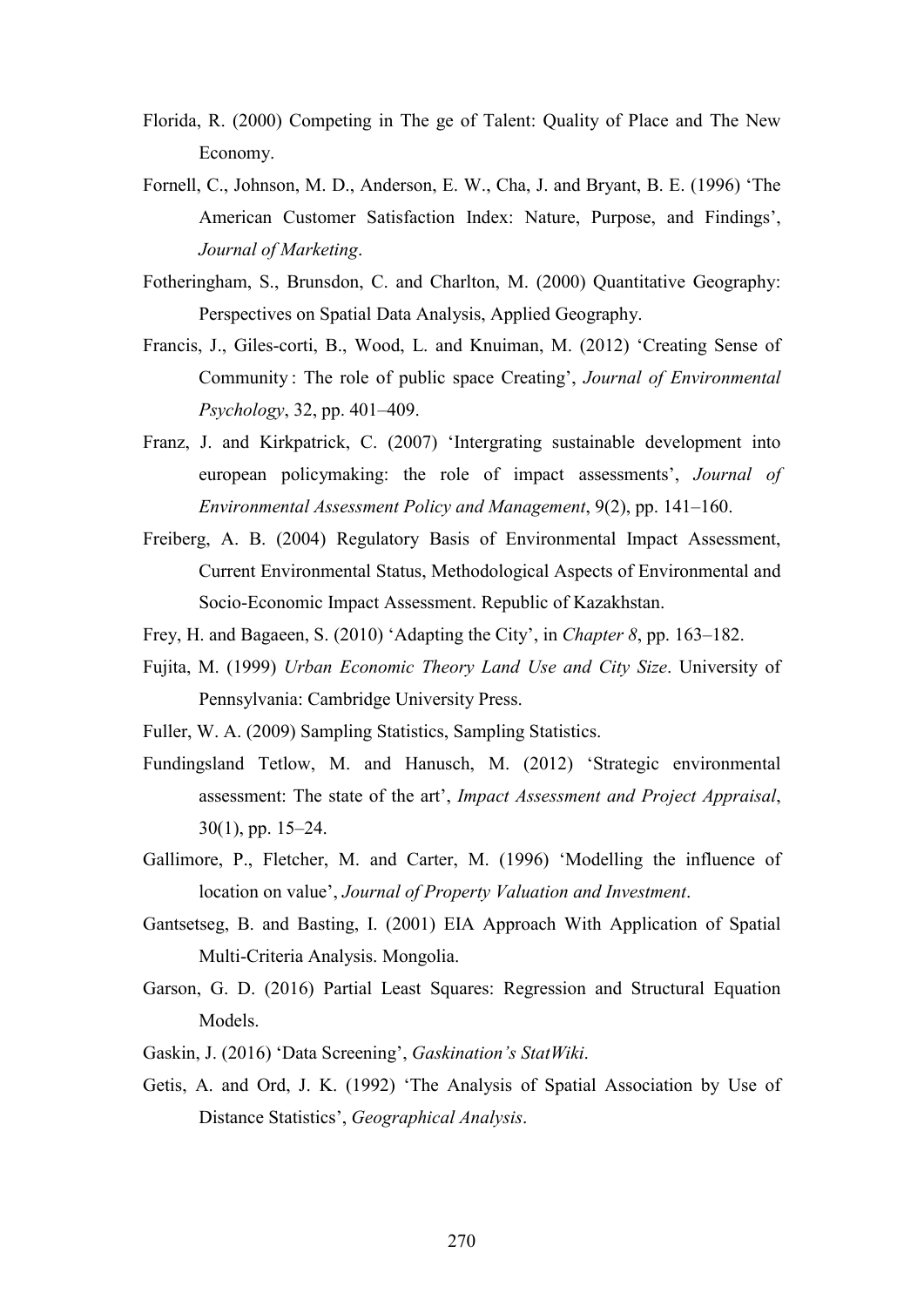- Geurs, K. T. and van Wee, B. (2004) 'Accessibility evaluation of land-use and transport strategies: Review and research directions', *Journal of Transport Geography*.
- Gilmour, D., Blackwood, D., Banks, L. and Wilson, F. (2007) 'A Sustainability Enhancement Framework for the Dundee Central Waterfront Development', in *International Conference on Whole Life urban Sustainability and its Assessment.* Glasgow.
- Gimpelevich, D. (2011) 'Simulation‐based excess return model for real estate development', *Journal of Property Investment & Finance*.
- Glasson, J. and Heaney, D. (1993) 'Socio-economic impacts: The poor relations in british environmental impact statements', *Journal of Environmental Planning and Management*, 36(3), pp. 335–343.
- Gliem, J. a and Gliem, R. R. (2003) 'Calculating, interpreting, and reporting Cronbach's alpha reliability coefficient for Likert-type scales', *Midwest Research to Practice Conference in Adult, Continuing, and Community Education*.
- Goodchild, M. F. (2012) 'Measurement-based GIS', in Wenzhong, S. and Fisher, P. (eds) *Spatial Data Quality*. Santa Barbara, California: National Center for Geographic Information and Analysis, and Department of Geography, University of California, Santa Barbara, pp. 1–12.
- Grau, D. and Kekez, Z. C. (2015) Where Water Meets the Land : The Rediscovery of the Waterfront.
- Gravetter, F. J. and Wallnau, L. B. (2013) 'Introduction to Hypothesis Testing', *Essentials of statistics for the behavioral sciences*.
- Graymore, M. L. M., Sipe, N. G. and Rickson, R. E. (2008) 'Regional sustainability: How useful are current tools of sustainability assessment at the regional scale?', *Ecological Economics*.
- Graymore, M. L. M., Wallis, A. M. and Richards, A. J. (2009) 'An Index of Regional Sustainability : A GIS-based multiple criteria analysis decision support system for progressing sustainability', *Ecological Complexity journal*, 6, pp. 453–462.
- Griffith, D. A. (1987) 'Toward a Theory of Spatial Statistics: Another Step Forward', *Geographical Analysis*, 19(1), pp. 69–82.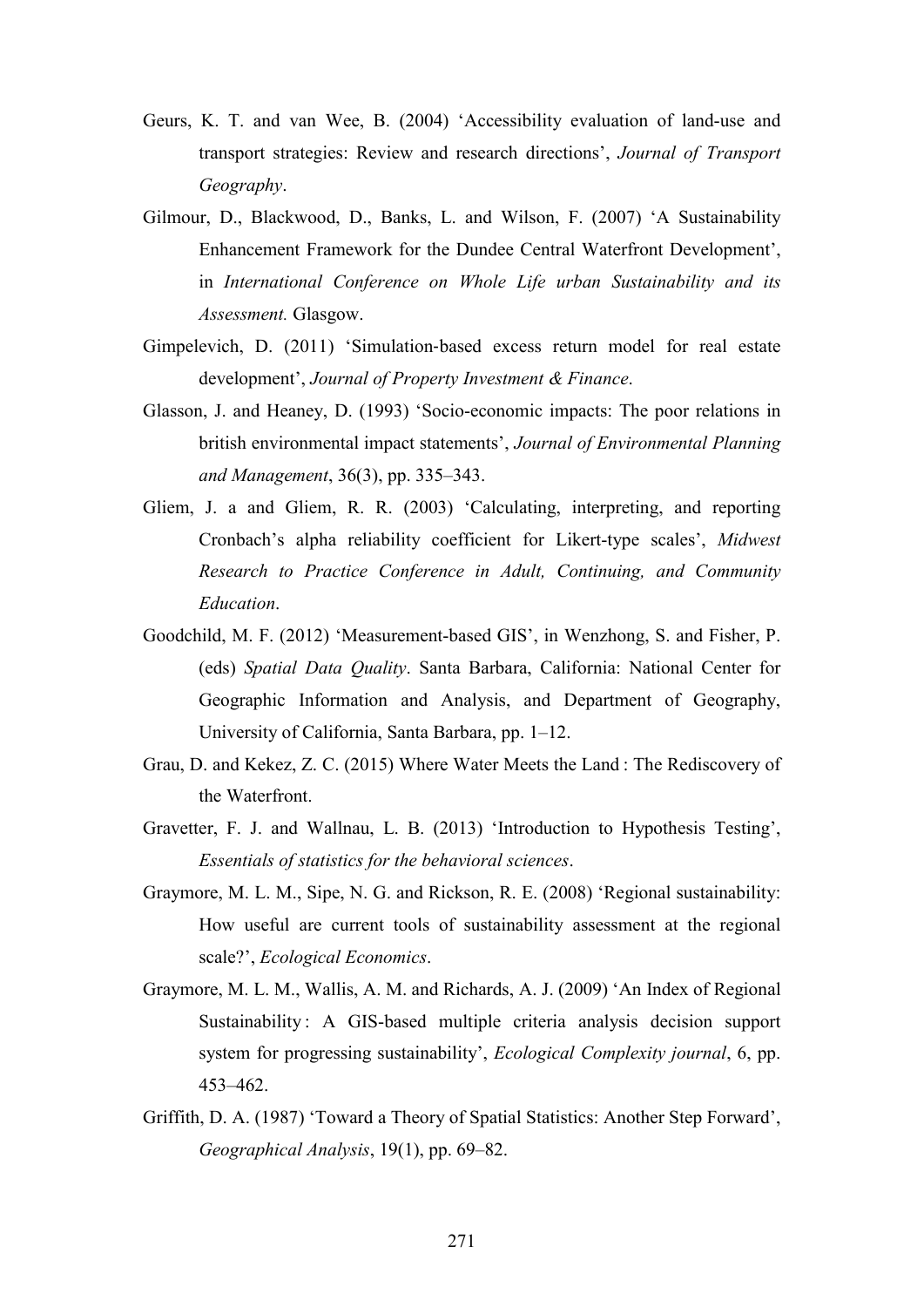- Gross, M., Mullin, J. and Palmer, J. (1981) 'Assessing economic impacts of urban recreation development: Lowell National Historical Park', *Environmental Impact Assessment Review*, 2(2), pp. 159–174.
- Guba, E. and Lincoln, Y. (1994) 'Guba & Lincoln 1994.pdf', *Handbook of qualitative research*.
- Hair, J. F., Black, W. C., Babin, B. J. and Anderson, R. E. (2010) 'Multivariate Data Analysis', *Vectors*.
- Hair, J. F. J., Hult, G. T. M., Ringle, C. and Sarstedt, M. (2014) A Primer on Partial Least Squares Structural Equation Modeling (PLS-SEM), Long Range Planning.
- Hair, J. F., Ringle, C. M. and Sarstedt, M. (2011) 'PLS-SEM: Indeed a silver bullet', *Journal of Marketing Theory and Practice*, 19(2), pp. 139–152.
- Hair, J. F., Ringle, C. M. and Sarstedt, M. (2012) 'Partial Least Squares: The Better Approach to Structural Equation Modeling?', *Long Range Planning*.
- Hair, J. F., Ringle, C. M. and Sarstedt, M. (2013) 'Partial Least Squares Structural Equation Modeling: Rigorous Applications, Better Results and Higher Acceptance', *Long Range Planning*.
- Hamacher, H. W. and Nickel, S. (1998) 'Classification of location models', *Location Science*.
- Handy, S. L. and Niemeier, D. A. (1997) 'Measuring accessibility: An exploration of issues and alternatives', *Environment and Planning A*.
- Haq, S. M. A. (2011) 'Urban Green Spaces and an Integrative Approach to Sustainable Environment', *Journal of Environmental Protection*.
- Harris-Roxas, B. and Harris, E. (2013) 'The impact and effectiveness of health impact assessment: A conceptual framework', *Environmental Impact Assessment Review*, 42, pp. 51–59.
- Hashim, Z. (2010) 'House price and affordability in housing in Malaysia', *Akademika*.
- Henseler, J. (2017) 'Partial Least Squares Path Modeling', *Advanced Methods for Modeling Markets*.
- Hewko, J., Smoyer-tomic, K. E. and Hodgson, M. J. (2002) 'Measuring neighbourhood spatial accessibility to urban amenities : does aggregation error matter ?', *Environment and Planning A*, 34, pp. 1185–1206.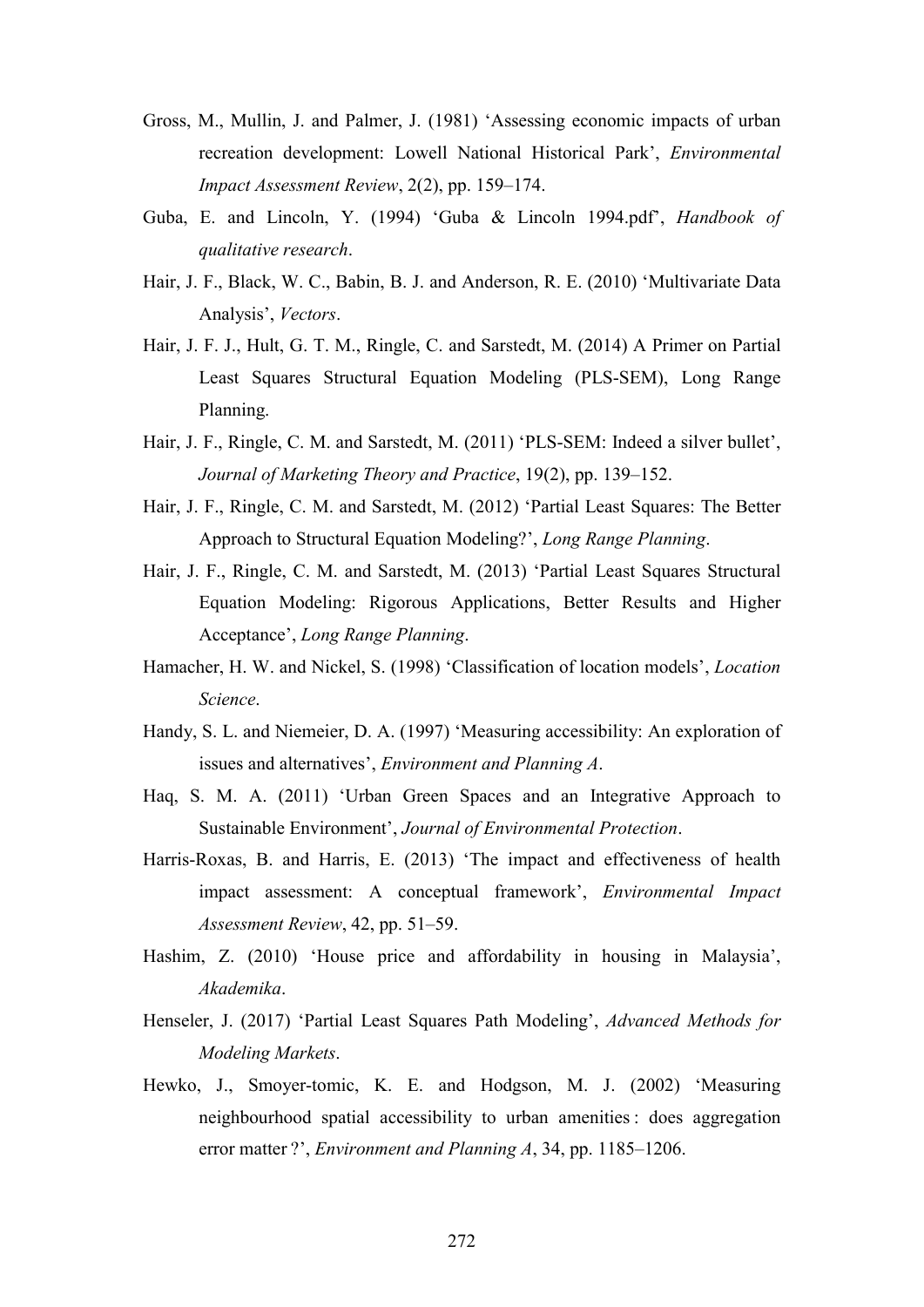- Heyman, A. V, Chen, X., Manum, B., Nowell, M. and Barton, D. N. (2017) 'Attributes of location and housing prices in oslo: A monetary valuation with spatial configuration in mind', in *11th International Space Syntax Symposium, SSS 2017*.
- Hillsdon, M., Coombes, E., Griew, P. and Jones, A. (2015) 'An assessment of the relevance of the home neighbourhood for understanding environmental influences on physical activity: How far from home do people roam?', *International Journal of Behavioral Nutrition and Physical Activity*.
- Hillsdon, M., Panter, J., Foster, C. and Jones, A. (2006) 'The relationship between access and quality of urban green space with population physical activity', *Public Health*.
- Hinshaw, M. (2001) River in the City, Landscape architecture.
- Hitzhusen, F. J. (2006) 'Cost-benefit analysis: Applications to restoration of rivers', *WIT Transactions on Ecology and the Environment*, 98, pp. 215–224.
- Hjerpe, E. E. and Kim, Y. S. (2007) 'Regional economic impacts of Grand Canyon river runners', *Journal of Environmental Management*, 85(1), pp. 137–149.
- Hock, C., Ringle, C. M. and Sarstedt, M. (2010) 'Management of multi-purpose stadiums: importance and performance measurement of service interfaces', *International Journal of Services Technology and Management*.
- Hogg, D. W. (2000) 'Distance measures in cosmology Cosmographic parameters', *New York*.
- Homburg, C., Artz, M. and Wieseke, J. (2012) 'Measurement Systems : Does Performance ?', *Journal of Marketing*.
- Hosking, J. R. M. and Wallis, J. R. (1993) 'Some statistics useful in regional frequency analysis', *Water Resources Research*.
- Hoyle, B. (2002a) 'Urban renewal in East African port cities : Mombasa ' s Old Town waterfront', pp. 183–197.
- Hoyle, B. (2002b) 'Urban waterfront revitalization in developing countries: The example of Zanzibar's Stone Town', *Geographical Journal*, 168(2), pp. 141– 162.
- Hoyle, B. (2013) 'Global and Local Change On the Port-City Waterfront', 90(3), pp. 395–417.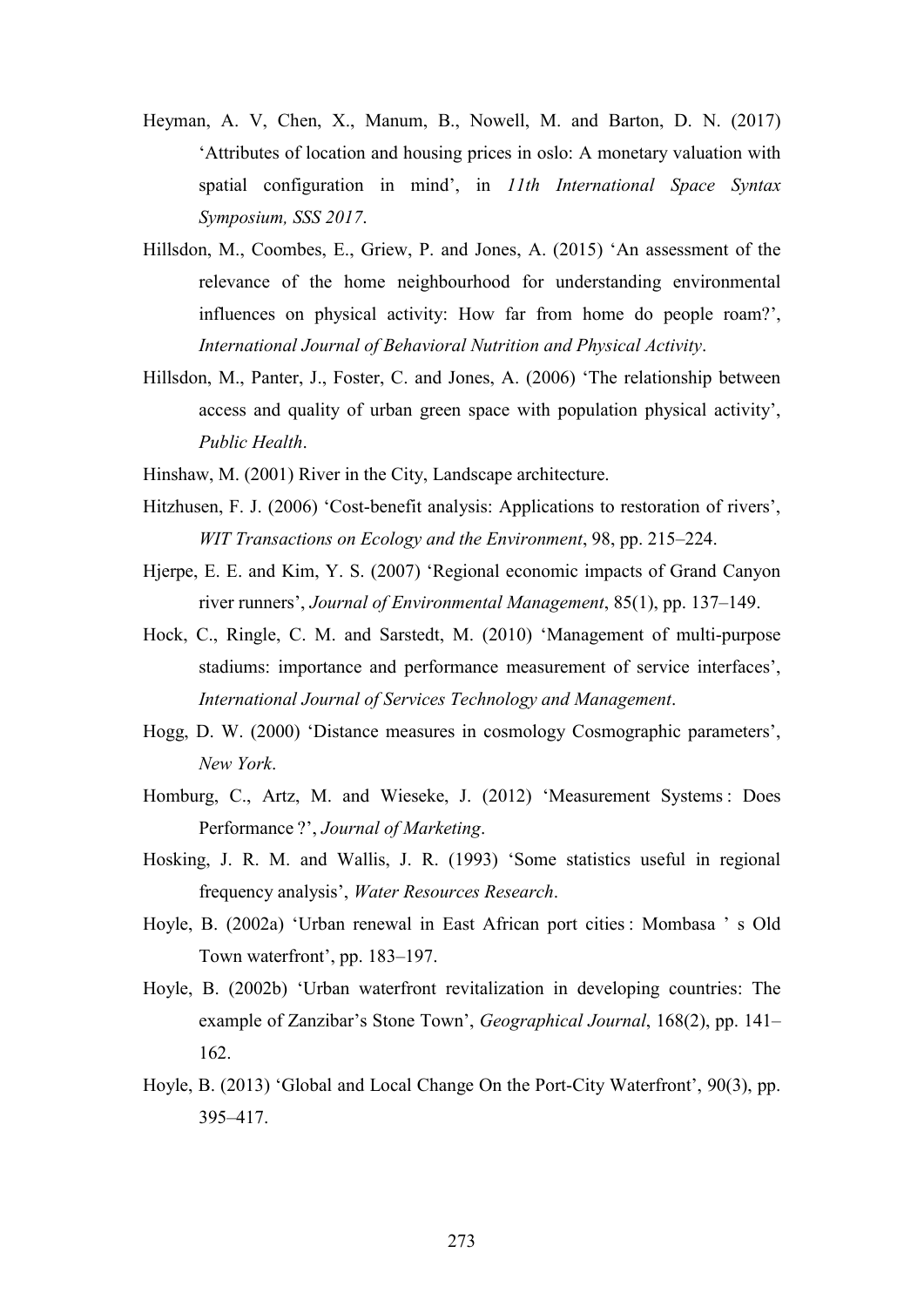- Huang, R. and Yeh, C. (2008) 'Development of an assessment framework for green highway construction', *Journal of the Chinese Institute of Engineers*, 31(4), pp. 573–585.
- Huang, W.-C. and Kao, S.-K. (2014) 'Public e private partnerships during waterfront development process : The example of the world exposition', *Ocean & Coastal Management*, 92, pp. 28–39.
- Hui, E. C. M., Chau, C. K., Pun, L. and Law, M. Y. (2007) 'Measuring the neighboring and environmental effects on residential property value: Using spatial weighting matrix', *Building and Environment*, 42(6), pp. 2333–2343.
- Humpel, N., Owen, N., Iverson, D., Leslie, E. and Bauman, A. (2004) 'Perceived environment attributes, residential location, and walking for particular purposes', *American Journal of Preventive Medicine*.
- Hussein, H. (2009) 'Urban Recreational Riverfronts : Successful Revitalisation Elements', *Journal of Design and the Built Environment*, pp. 1–14.
- Iacono, M. and Levinson, D. (2011) 'Location, Regional Accessibility, and Price Effects: Evidence from Home Sales in Hennepin County , Minnesota', *Transportation Research Record: Journal of the Transportation Research Board*.
- Ibem, E. O. and Amole, O. O. (2011) 'Assessment of the qualitative adequacy of newly constructed public housing in Ogun State, Nigeria', *Property Management*.
- Ibrahim, E. I. E. (2011) Sustainable Development of the Nile River at Greater Khartoum. University of Huddersfield.
- İlhan, B. Şı. and Özdemir, Z. (2014) 'Public Space Production as a Part of Urban Riverfront Development Scheme : A Contemporary Approach for Turkey , Case of Amasya', in *50th ISOCARP Congress 2014*, pp. 1–12.
- Israel, G. D. (2003) 'Determining Sample Size', *University of Florida IFAS Extension*.
- Israel, N., Toro, P. A. and Ouellette, N. (2010) 'Changes in the composition of the homeless population: 1992-2002', *American Journal of Community Psychology*.
- János, T. and Tünde, F. (2008) Geoinformatics: GIS functions, Digitalis Tankonyvtar.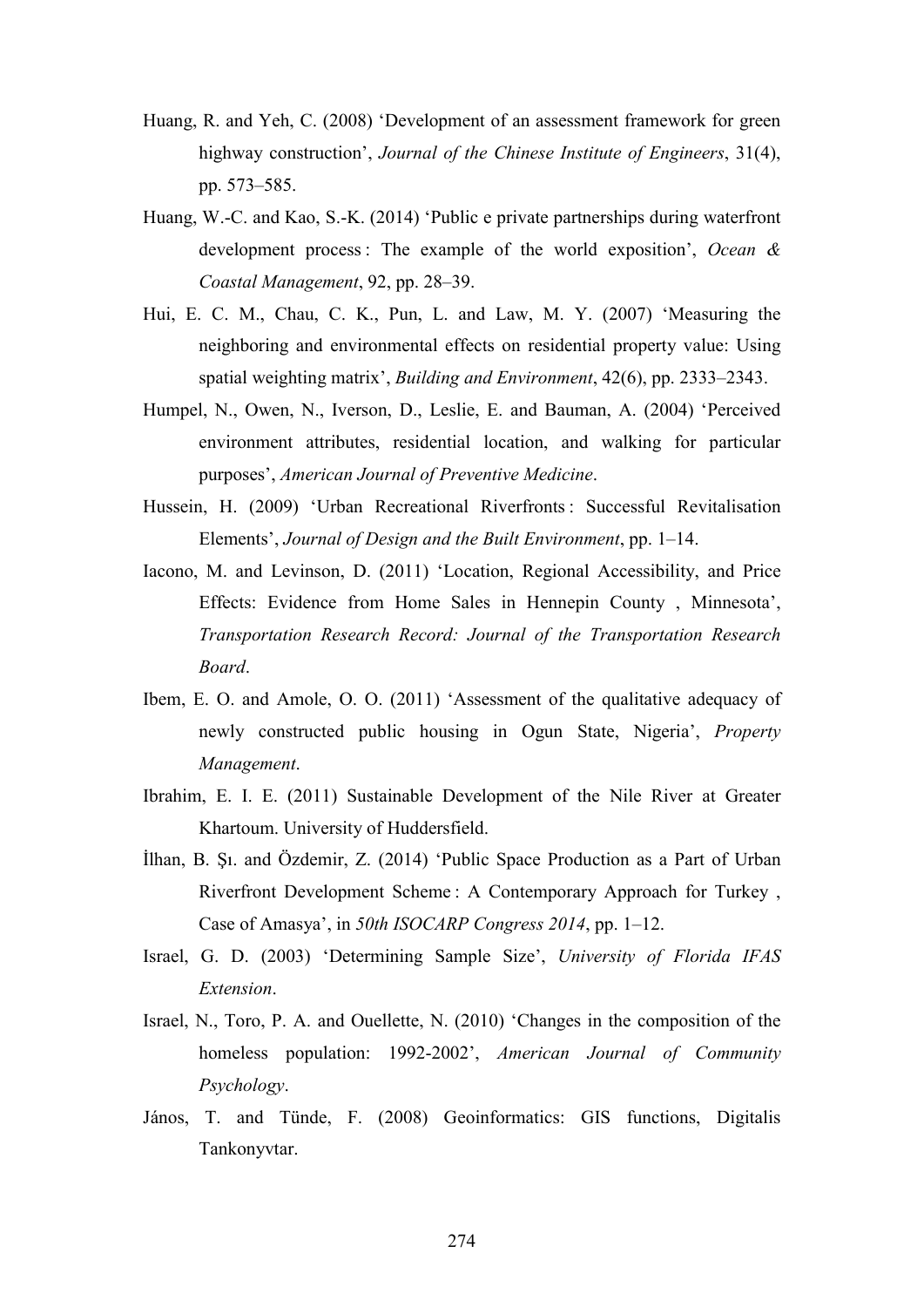- Javed, M., Ahmad, S. and Ahmad, A. (2013) 'Assessment of neighborhood parks using GIS techniques in Sheikhupura City', *Pakistan Journal of …*.
- Jim, C. Y. and Chen, W. Y. (2006) 'Impacts of urban environmental elements on residential housing prices in Guangzhou (China)', *Landscape and Urban Planning*, 78(4), pp. 422–434.
- Jim, C. Y. and Chen, W. Y. (2009) 'Value of scenic views: Hedonic assessment of private housing in Hong Kong', *Landscape and Urban Planning*, 91(4), pp. 226–234.
- Johanson, G. A. and Brooks, G. P. (2010) 'Initial scale development: Sample size for pilot studies', *Educational and Psychological Measurement*.
- John, S. and Sharma, U. (2014) 'An environmental decision-support system based on sustainability for evaluating alternatives of a road project', *International Journal of Ecology and Development*, 28(2), pp. 87–95.
- Johnson, J. W. and LeBreton, J. M. (2004) 'History and use of relative importance indices in organizational research', *Organizational Research Methods*.
- Johnson, R. L. and Moore, E. (1993) 'Tourism impact estimation', *Annals of Tourism Research*, 20, pp. 279–288.
- Joly, D., Brossard, T., Cavailhes, J., Hilal, M., Tourneux, F.-P., Tritz, C. and Wavresky, P. (2009) 'A Quantitative Approach to the Visual Evaluation of Landscape', *Annals of the Association of American Geographers*.
- Jones, A. (1998) 'Issues in Waterfront Regeneration : More Sobering Thoughts-A UK Perspective', *Planning Practice & Research*, 13(4), pp. 433–442.
- Jones, A. P. (1999) 'Indoor air quality and health', *Atmospheric Environment*.
- Jos, A. and Charlotta, F.-E. (2010) 'Environmental Impact Assessment in Green Procurement and Partnering Contracts Looking for environmental performance beyond EIA', *Paper presented at the 30th Annual Meeting of the International Association for Impact Assessment 6-11 April 2010, Geneva (Switzerland)*, (April), pp. 1–6.
- Jurcǎu, V. and Popa, H. (2012) 'Tourism and environment', *Quality - Access to Success*.
- Kahn, M. E. and Walsh, R. (2015) 'Cities and the Environment', *Handbook of Regional and Urban Economics*.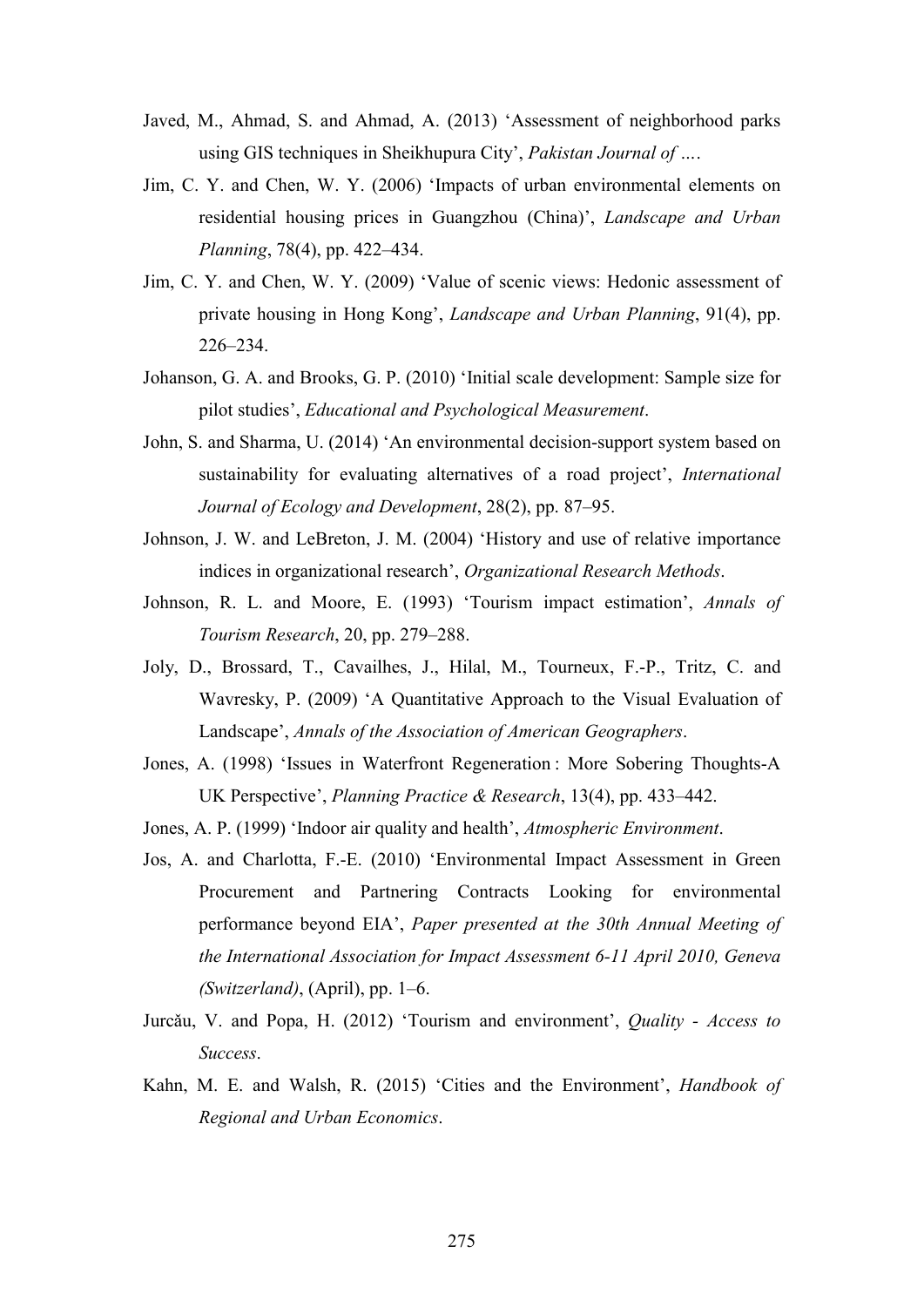- Kamel, A. A., Ford, P. B. and Kaczynski, A. T. (2014) 'Disparities in park availability, features, and characteristics by social determinants of health within a U.S.-Mexico border urban area', *Preventive Medicine*.
- Kaplan, R. and Austin, M. E. (2004) 'Out in the country: Sprawl and the quest for nature nearby', *Landscape and Urban PlanningLandscape and Urban Planning*, 69(2–3), pp. 235–243.
- Ken Cordell, H., Bergstrom, J. C., Ashley, G. A. and Karish, J. (1990) 'Economic Effects of River Recreation on Local Economies', *JAWRA Journal of the American Water Resources Association*, 26(1).
- Keskinen, M. and Kummu, M. (2010) Impact assessment in the Mekong—review of Strategic Environmental Assessment (SEA) & Cumulative Impact Assessment (CIA), Espoo: Aalto University.
- Khalid, S., Khalil, T. and Nasreen, S. (2014) 'A survey of feature selection and feature extraction techniques in machine learning', *2014 Science and Information Conference*, pp. 372–378.
- Kiel, K. A. and Zabel, J. E. (2008) 'Location, location, location: The 3L Approach to house price determination', *Journal of Housing Economics*.
- Kline, R. B. (2015) Principles and practice of structural equation modeling, Structural Equation Modeling.
- Koenig, J. G. (1980) 'Indicators of Urban Accessibility: Theory and Application', *Transportation*, 9, pp. 145–172.
- Kohlhase, J. E. (1991) 'The impact of toxic waste sites on housing values', *Journal of Urban Economics*.
- Kondolf, G. M. and Pinto, P. J. (2017) 'The social connectivity of urban rivers', *Geomorphology*, 277, pp. 182–196.
- Kørnøv, L. and Thissen, W. A. H. (2000) 'Rationality in decision- and policymaking: Implications for strategic environmental assessment', *Impact Assessment and Project Appraisal*, 18(3), pp. 191–200.
- Kostopoulou, S. (2013) 'On the Revitalized Waterfront: Creative Milieu for Creative Tourism', *Sustainability*, 5, pp. 4578–4593.
- Kovacs, K. F. (2012) 'Integrating property value and local recreation models to value ecosystem services from regional parks', *Landscape and Urban Planning*.
- Krejcie, R. V and Morgan, D. W. (1970) 'Determining Sample Size for Research Activities', *Education and Psychological Measurement*.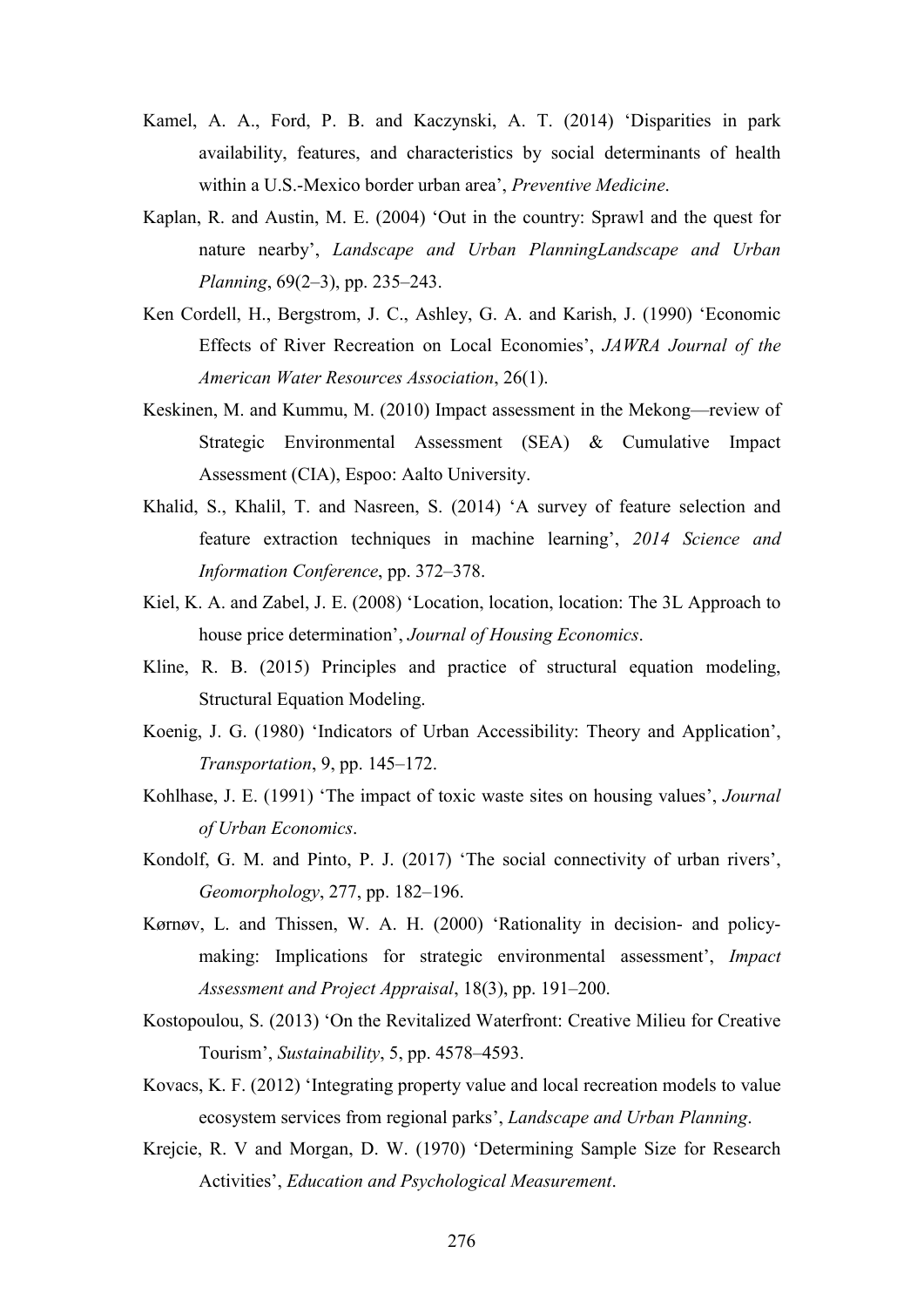- Kristensen, K., Martensen, A. and Gronholdt, L. (2000) 'Customer satisfaction measurement at Post Denmark: Results of application of the European Customer Satisfaction Index Methodology', *Total Quality Management*.
- Lagarense, B. E. S. (1999) 'Urban Tourism Planning for Waterfront Development the Case of Manado, Indonesia'.
- Lake, I. R., Lovett, A. A., Bateman, I. J. and Langford, I. H. (1998) 'Modelling environmental influences on property prices in an urban environment', *Comput., Environ. and Urban Systems*, 22(2), pp. 121–136.
- Lake, P. on the (2012) Economic Impact Analysis of Major Development Projects in Peachland. District of Peachland.
- Landry, S. M. (2009) 'Street trees and equity : evaluating the spatial distribution of an urban amenity', *Environment and Planning A*, 41, pp. 2651–2671.
- Lands, M. of H. and (2007) Planning Policy Guidance 3 Places of Worship. Mauritius.
- Lange, E. and Schaeffer, P. V (2001) 'A comment on the market value of a room with a view', *Landscape and Urban Planning*, 55, pp. 113–120.
- Larsen, S. V. and Kørnøv, L. (2009) 'Impact Assessment and Project Appraisal SEA of river basin management plans: incorporating climate change', *Impact Assessment and Project Appraisal*, 27(4), pp. 291–299.
- Larson, E. K. and Perrings, C. (2013) 'The value of water-related amenities in an arid city: The case of the Phoenix metropolitan area', *Landscape and Urban Planning*.
- Larson, M. G. (2006) 'Descriptive statistics and graphical displays', *Circulation*.
- Latan, H., Noonan, R. and Matthews, L. (2017) 'Partial Least Squares Path Modeling', in Partial least squares path modeling : basic concepts, methodological issues and applications.
- Laurini and Thompson (1992) 'Modeling spatial events on and alongside networks', *Burrough and McDonnell Lo and Yeung*.
- Lavrakas, P. J. and Battaglia, M. (2008) 'Encyclopedia of Survey Research Methods', *Encyclopedia of Survey Research Methods*.
- Lawrence, D. P. (1997) 'The need for EIA theory-building', *Environmental Impact Assessment Review*, pp. 79–107.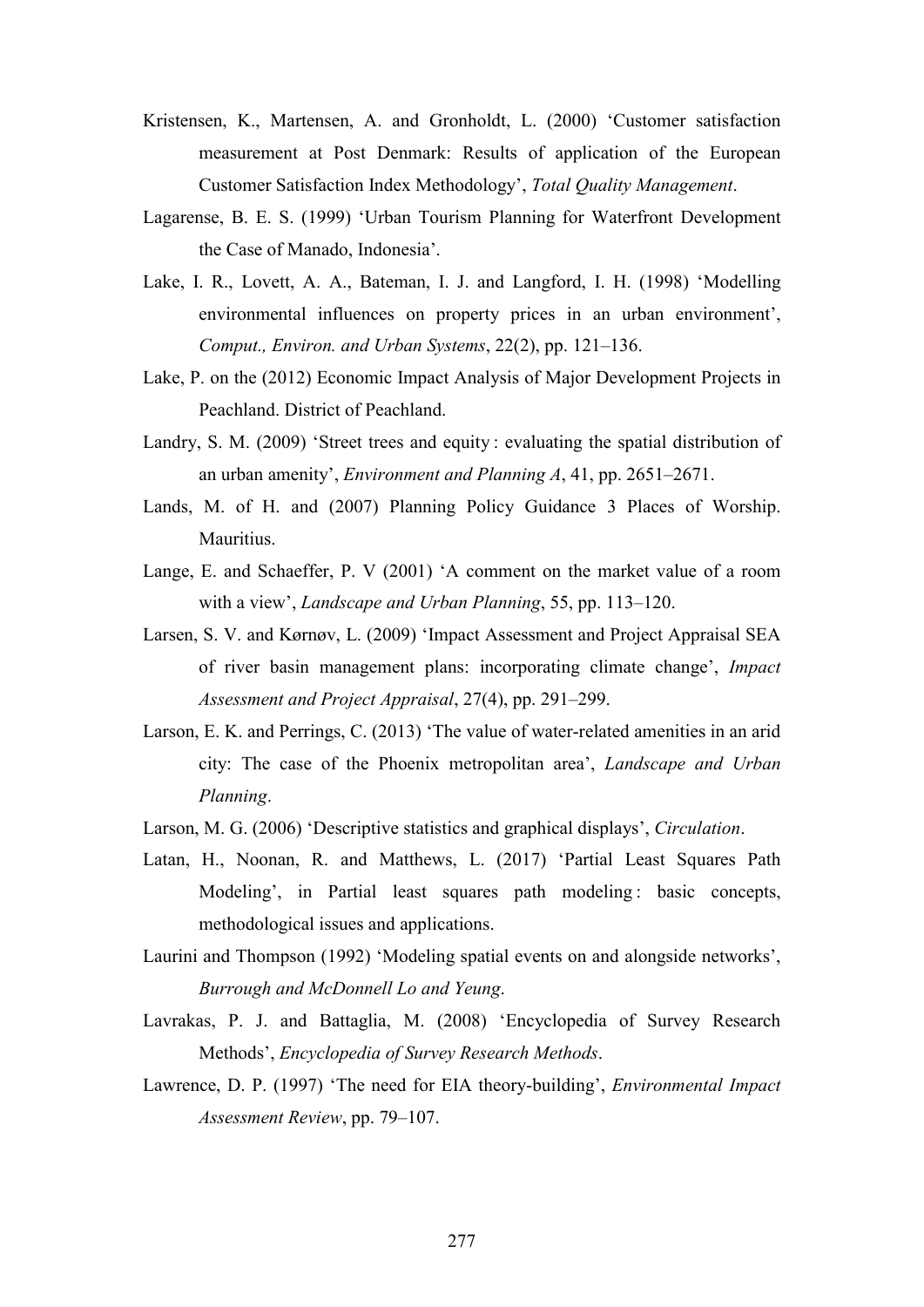- Lee, A. . and Nikraz, H. (2015) 'BOD: COD Ratio as an Indicator for River Pollution', *International Proceedings of Chemical, Biological and Environmental Engineering,*.
- Lenzen, M., Murray, S. A., Korte, B. and Dey, C. J. (2003) 'Environmental impact assessment including indirect effects - A case study using input-output analysis', *Environmental Impact Assessment Review*, pp. 263–282.
- Levac, D., Colquhoun, H. and O'Brien, K. K. (2010) 'Scoping studies: Advancing the methodology', *Implementation Science*.
- Levine, M. V. (2003) 'Tourism-based redevelopment and the fiscal crisis of the city: The case of Montréal', *Canadian Journal of Urban Research*, 12(1), pp. 102– 123.
- Li, F., Liu, X., Hu, D., Wang, R., Yang, W., Li, D. and Zhao, D. (2009) 'Measurement indicators and an evaluation approach for assessing urban sustainable development: A case study for China's Jining City', *Landscape and Urban Planning*.
- Lim, C. I. and Biswas, W. (2015) 'An evaluation of holistic sustainability assessment framework for palm oil production in Malaysia', *Sustainability (Switzerland)*.
- Lin, I. H., Wu, C. and De Sousa, C. (2013) 'Examining the economic impact of park facilities on neighboring residential property values', *Applied Geography*, 45, pp. 322–331.
- Liu, C. (2011) 'Spatial analysis in environmental impact assessment ( EIA ) of road project using ArcGIS', *Water Transport Engineering*, 11, pp. 5328–5331.
- Lookingbill, T. R., Carter, S. L., Gorsira, B. and Kingdon, C. (2008) 'Using landscape analysis to evaluate ecological impacts of battlefield restoration', *ParkScience*.
- Loukaitou-Sideris, a. (2006) 'Is it Safe to Walk?1 Neighborhood Safety and Security Considerations and Their Effects on Walking', *Journal of Planning Literature*.
- Lucyk, K., Gilhuly, K., Tamburrini, A.-L. and Rogerson, B. (2016) 'Incorporating mental health into health impact assessment in the United States: a systematic review', *Journal of Public Mental Health*, 15(3), pp. 150–176.
- Lukesch, R. and Schuh, B. (2010) Approaches for assessing the impacts of the Rural Development Programmes in the context of multiple intervening factors: European Commission - Agriculture and Rural Development. Brussels.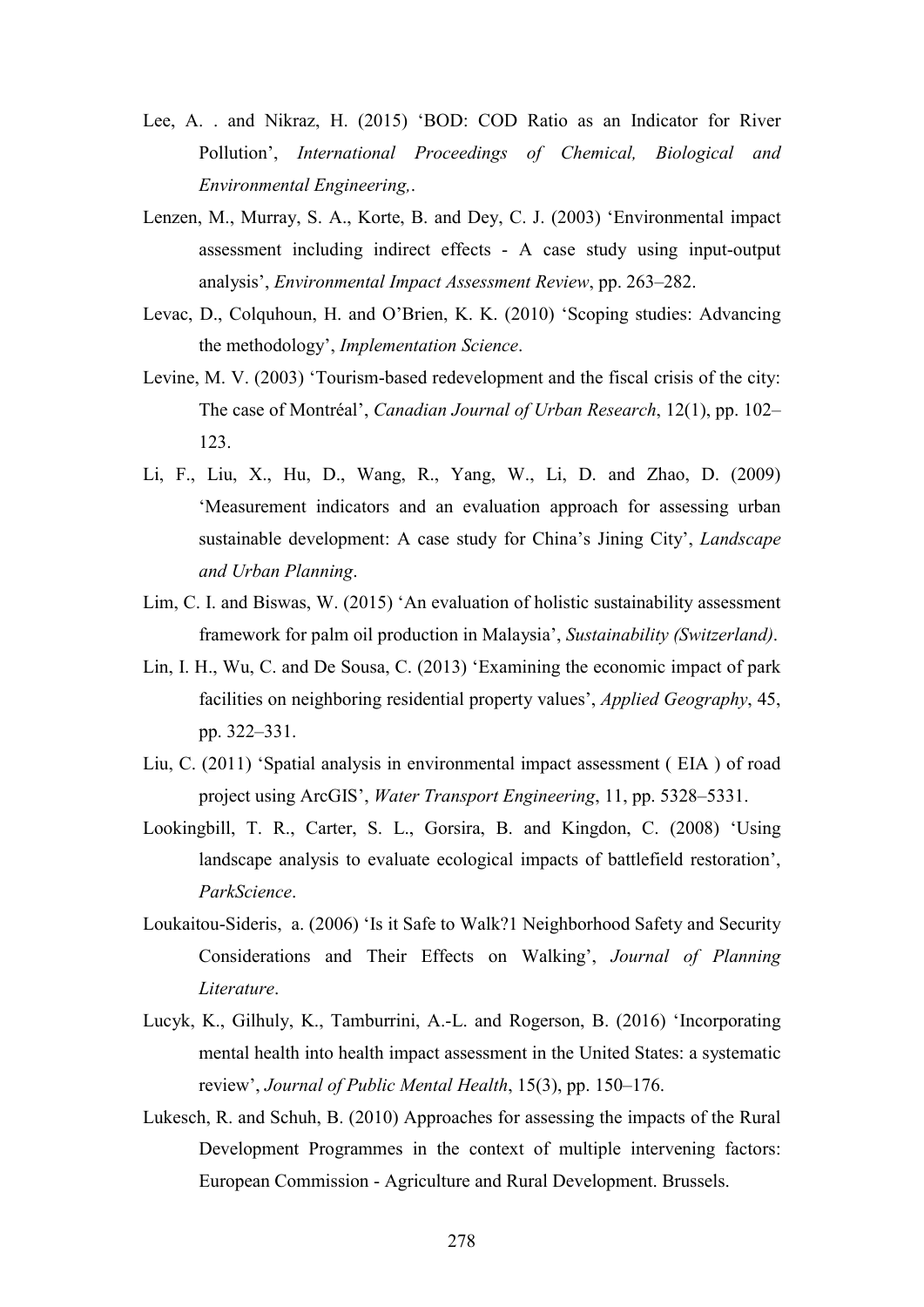- Lundin, M., Olofsson, M., Pettersson, G. J. and Zetterlund, H. (2004) 'Environmental and economic assessment of sewage sludge handling options', *Resources, Conservation and Recycling*.
- Lynch, G. (2008) 'Sampling', *Sampling*.
- Macdougall, B. E. (1975) 'The Accuracy of Map Overlays', *Landscape Planning*, 2, pp. 23–30.
- Mackenzie, N. and Knipe, S. (2006) 'Research dilemmas: Paradigms, methods and methodology', *Issues in Educational Research*.
- Mahan, B. L., Polasky, S. and Adams, R. M. (2000) 'Valuing Urban Wetlands: A Property Price Approach', *Land Economics*.
- Makmor, M. and Ismail, Z. (2016a) 'Improving environmental impact assessment (EIA) process in Malaysia', *Jurnal Teknologi*, 78(1), pp. 93–107.
- Makmor, M. and Ismail, Z. (2016b) 'Improving environmental impact assessment (EIA) process in Malaysia', *Jurnal Teknologi*, 78(1), pp. 93–107.
- Makri, M. and Folkesson, C. (1999) 'Accessibility measures for analyses of land use and travelling with geographical information systems', *Department of Technology and Society, Lund*.
- Malczewski, J. (2006) 'GIS ‐ based multicriteria decision analysis : a survey of the literature', *International Journal of Geographical Information Science*, 20(7), pp. 703–726.
- Malo, N., Hanley, J. A., Cerquozzi, S., Pelletier, J. and Nadon, R. (2006) 'Statistical practice in high-throughput screening data analysis', *Nature Biotechnology*.
- Mann, R. (1973) *Rivers in the city*. Newton Abbot: David & Charles.
- Mao, X., Meng, J. and Wang, Q. (2014) 'Modeling the effects of tourism and land regulation on land-use change in tourist regions: A case study of the Lijiang River Basin in Guilin, China', *Land Use Policy*, 41, pp. 368–377.
- Matthew, A. and Shah, A. (2005) Assessing Local Government Performance in Developing Countries, Public Sector Governance and Accountability Series: Public Services Delivery.
- Matthews, J. W. (2006) The Effect of Proximity to Commercial Uses on Residential Prices.
- Mayer, D. G and Butler, D. G. (1993) 'Statistical validation', *Ecological Modelling*, 68, pp. 21–32.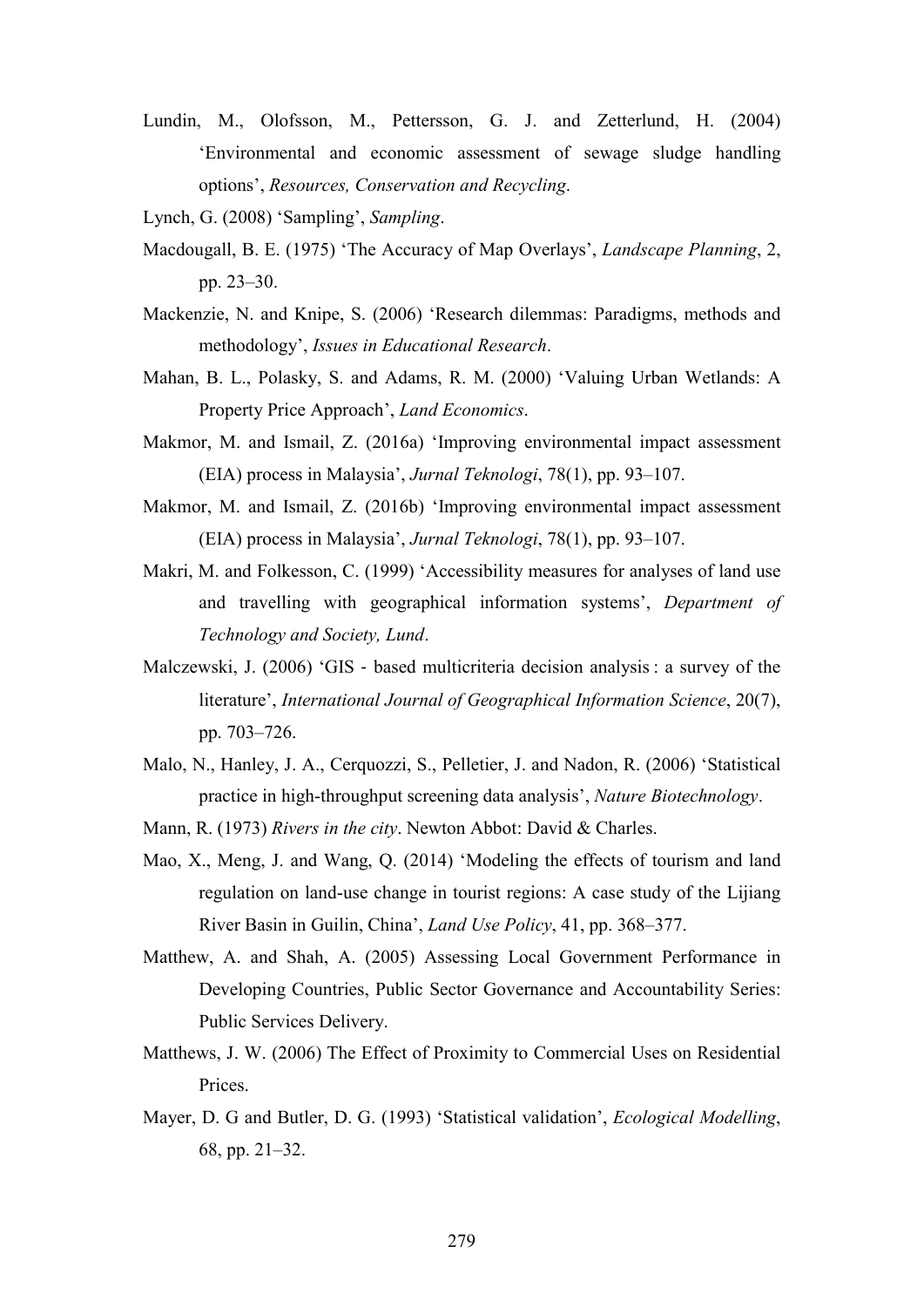- McColl, C. and Aggett, G. (2007) 'Land-use forecasting and hydrologic model integration for improved land-use decision support', *Journal of Environmental Management*.
- McFadden, D. (1978) 'Modeling the Choice of Residential Location', *Transportation Research Record*.
- McRoberts, R. W. (1991) 'A Study in Growth: An Economic History of Melaka 1400-1500', *Journal of the Malaysian Branch of the Royal Asiatic Society*, 64(2), pp. 47–78.
- Mecredy, G., Janssen, I. and Pickett, W. (2012) 'Neighbourhood street connectivity and injury in youth: A national study of built environments in Canada', *Injury Prevention*.
- Millennium Ecosystem Assessment (2005) 'Millennium Ecosystem Assessment: Objectives, Focus, and Approach', in *Ecosystems and Human Well-being : Current State and Trends , Volume 1*, pp. 1–23.
- Miyake, K. K., Maroko, A. R., Grady, K. L., Maantay, J. A. and Arno, P. S. (2011) 'Not Just a Walk in the Park: Methodological Improvements for Determining Environmental Justice Implications of Park Access in New York City for the Promotion of Physical Activity', *Cities Environment*, 37(12), pp. 1068–1074.
- Morancho, A. B. (2003) 'A hedonic valuation of urban green areas', *Landscape and Urban Planning*, 66(1), pp. 35–41.
- Morgan, R. K. (2012) 'Environmental impact assessment: The state of the art', *Impact Assessment and Project Appraisal*, 30(1), pp. 5–14.
- Morin Dalton, T. (2004) 'An approach for integrating economic impact analysis into the evaluation of potential marine protected area sites', *Journal of Environmental Management*.
- Morse, J. M. (2000) 'Determining Sample Size', *Qualitative Health Research*.
- Moudon, A., Hess, P., Snyder, M. and Stanilov, K. (1997) 'Effects of Site Design on Pedestrian Travel in Mixed-Use, Medium-Density Environments', *Transportation Research Record*.
- Moudon, A. V. (2009) 'Real Noise from the Urban Environment. How Ambient Community Noise Affects Health and What Can Be Done About It', *American Journal of Preventive Medicine*.
- Murat Celik, H. and Yankaya, U. (2006) 'The impact of rail transit investment on the residential property values in developing countries', *Property Management*.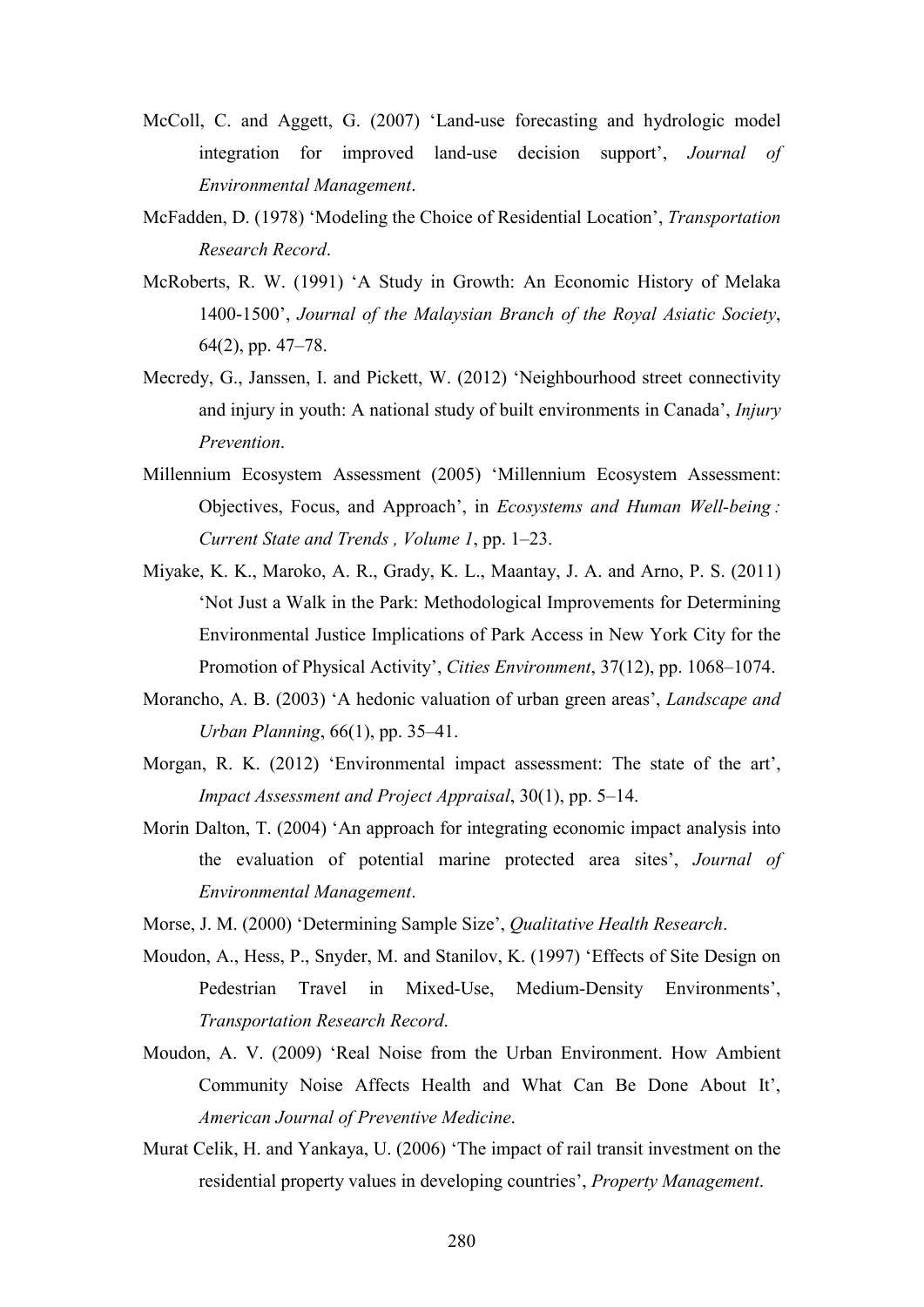- Muyambo, F., Jordaan, A. J. and Bahta, Y. T. (2017) 'Assessing social vulnerability to drought in South Africa: Policy implication for drought risk reduction', *Jàmbá: Journal of Disaster Risk Studies*.
- Nai, S. M. and Sargent, D. (2013) Beyond Natural and Economic Impacts: A Model for Social Impact Assessment of Brownfields Development Programs and a Case Study of Northeast Wilmington, Delaware. Northeast Wilmington, Delaware.
- Nelson, F. A. (2013) Economic Impact Study Detroit Riverfront. City of Detroit.
- Neste, J. and Karjalainen, T. P. (2013) A literature review The use of multi-criteria decision analysis in Environmental Impact Assessment. Finland.
- Niaraki, A. S., Varshozas, M. and Behrooz, H. (2016) 'Implementation of the Resulting Cost Model of Roads Network in the Geographic Information System (GIS)', in *International Society for Photogrametry and Remote Sensing*. Germany: Institute of Photogrammetry and Geoinformation.
- Nicholls, S. (2001) 'Measuring the accessibility and e quity of public parks : a case study using GIS', *Managing Leisure*, 6, pp. 201–219.
- Nicholls, S. (2001) 'Measuring the accessibility and equity of public parks: A case study using GIS', *Managing leisure*.
- Nimmermark, S. (2013) *Odour Impact Assessment From Develoopments*. Queensland Government: Department of Environment and Heritage **Protection**
- Nitz, T. (2001) 'Sea Must Learn How Policy Making Works Sea of Policy (Policy Environmental Assessment)', *Journal of Environmental Assessment Policy and Management*, 3(3), pp. 329–342.
- Nolon, J. R. (1996) 'The National Land Use Policy Act', *Pace Environmental Law Review*, 13(1994), pp. 519–523.
- Novick, M. R. and Lewis, C. (1967) 'Coefficient alpha and the reliability of composite measurements', *Psychometrika*.
- Nunnally, J. and Bernstein, I. (1994) 'Psychometric Theory, 3rd edn, 1994', *McGraw-Hill, New York*.
- Nutsford, D., Reitsma, F., Pearson, A. L. and Kingham, S. (2015) 'Personalising the viewshed: Visibility analysis from the human perspective', *Applied Geography*.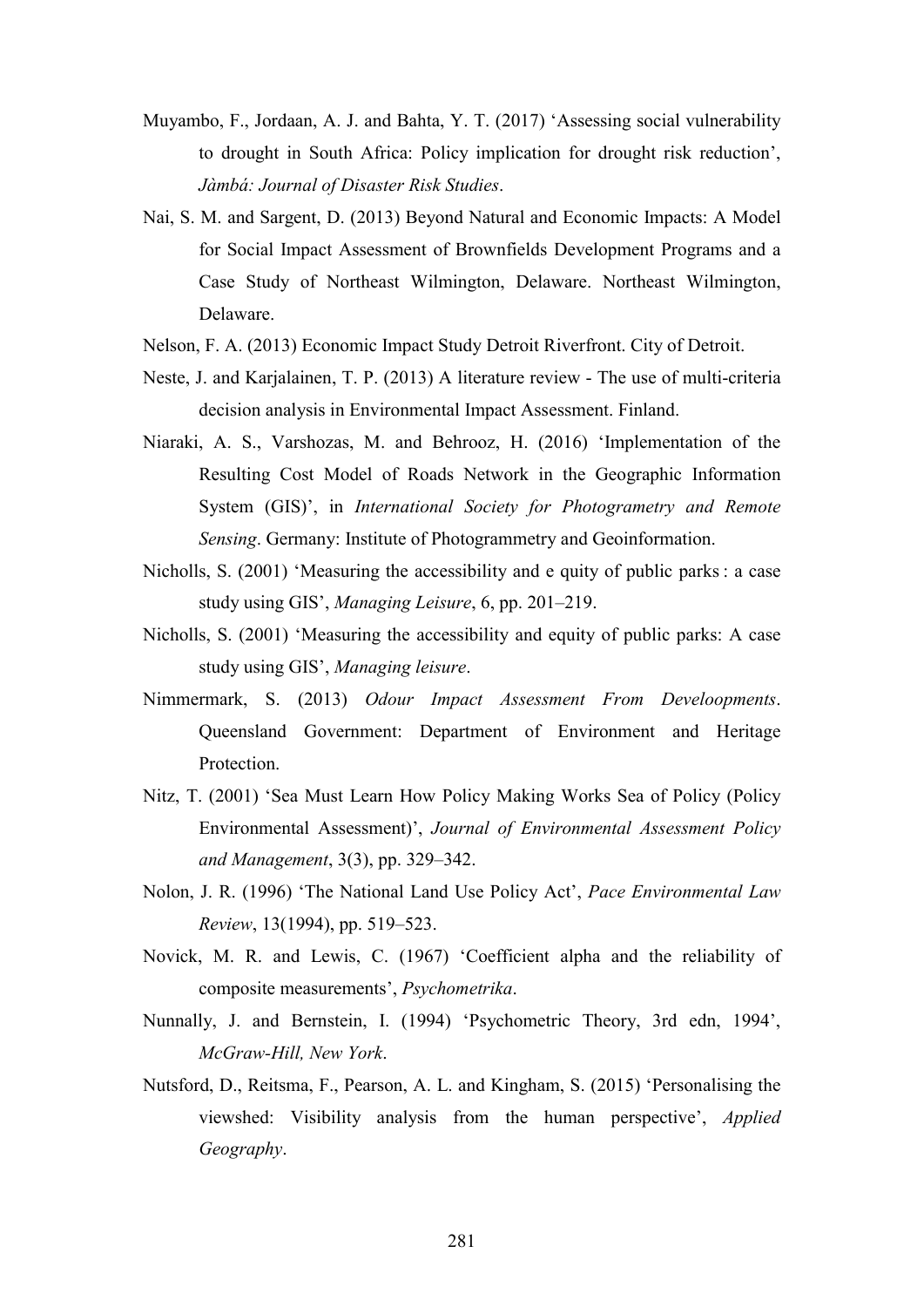- Oh, K. and Jeong, S. (2007) 'Assessing the spatial distribution of urban parks using GIS', *Landscape and Urban Planning*, 82, pp. 25–32.
- Ola Aluko (2011) 'The effects of location and neighbourhood attributes on housing values in metropolitan Lagos', *Journal of Geography and Regional Planning*.
- Oliver, L. N., Schuurman, N. and Hall, A. W. (2007) 'Comparing Circular and Network Buffers To Examine The Influence of Land Use on Walking for Leisure and Errands', *International Journal of Health Geographics*, 6(41), pp. 1–11.
- Osman, I. H., Anouze, A. L., Irani, Z., Al-Ayoubi, B., Lee, H., Balc, A., Medeni, T. D. and Weerakkody, V. (2014) 'COBRA framework to evaluate egovernment services: A citizen-centric perspective', *Government Information Quarterly*.
- Ottensmann, J. R., Payton, S. and Man, J. (2008) 'Urban Location and Housing Prices within a Hedonic Model', *The Journal of Regional Analysis and Policy*.
- Otto, B., Mccormick, K. and Leccese, M. (2004) Ecological Riverfront Design : Restoring Rivers , Connecting Communities.
- Ozbil, A., Yesiltepe, D. and Argin, G. (2015) 'Modeling walkability: The effects of street design, street-network configuration and land-use on pedestrian movement', *A|Z ITU Journal of Faculty of Architecture*.
- Páez, A., Scott, D. M. and Morency, C. (2012) 'Measuring accessibility: Positive and normative implementations of various accessibility indicators', *Journal of Transport Geography*.
- Palinkas, L. A., Aarons, G. A., Horwitz, S., Chamberlain, P., Hurlburt, M. and Landsverk, J. (2011) 'Mixed method designs in implementation research', *Administration and Policy in Mental Health and Mental Health Services Research*.
- Perbadanan Pembangunan Sungan dan Pantai Melaka (PPSPM) (2017) *River Information*, *Melaka River and Coastal Development Corporation*.
- Perry, J. N. (1998) 'Measures of spatial pattern for counts', *Ecology*.
- Petrosillo, I., Zurlini, G., Corlianò, M. E., Zaccarelli, N. and Dadamo, M. (2007) 'Tourist perception of recreational environment and management in a marine protected area', *Landscape and Urban Planning*.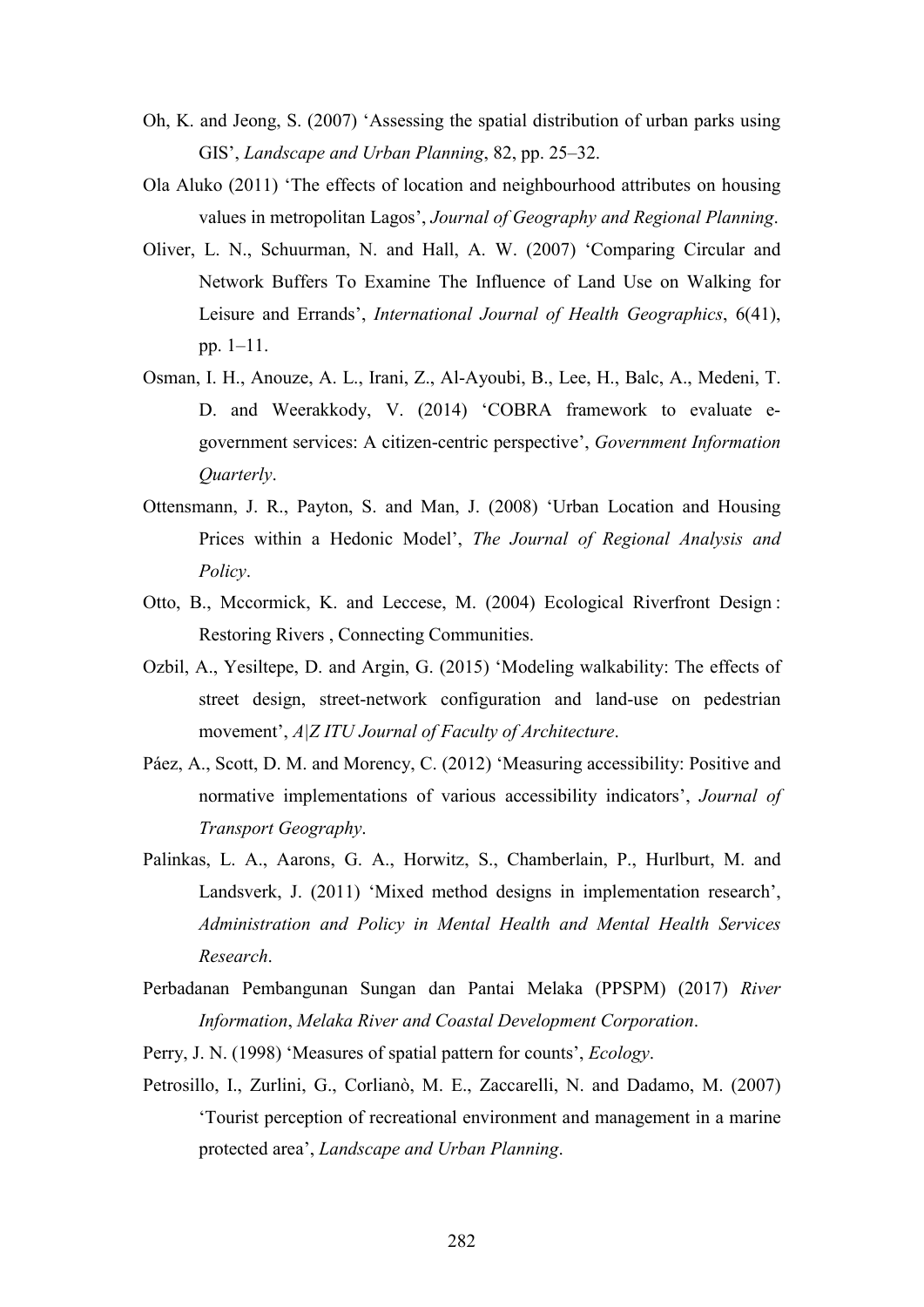- Du Pisani, J. A. and Sandham, L. A. (2006) 'Assessing the performance of SIA in the EIA context: A case study of South Africa', *Environmental Impact Assessment Review*, 26(8), pp. 707–724.
- Plan, K. L. M. master (2007) *King's Lynn Marina master plan*. King's Lynn England.
- Plan, S. H. R. R. M. (2010) *Smoky Hill River Renewal Master Plan*. Salina, Saline County.
- Planning, E. A. and D. (2013) Development Parameters : A Quick Reference for the Provision of Facilities Within Settlements of the Western Cape. Western Cape Government.
- Pope, J., Annandale, D. and Morrison-saunders, A. (2004) 'Conceptualising sustainability assessment', *Environmental Impact Assessment Review*, 24, pp. 595–616.
- Pope, J. and Otros (2013) 'Advancing the theory and practice of impact assessment: Setting the research agenda', *Environmental Impact Assessment Review*, 41(41), pp. 1–9.
- Popelka, S. and Voženílek, V. (2010) 'Landscape Visibility Analyses and Their Visualization', *ISPRS Achieves*, 4(13), pp. 1–8.
- Potter, S. (2004) 'Undertaking a Literature Review', *Doing Postgraduate Research*.
- Prince, L. (2018) 'Assessing Organizational Health Literacy at an academic health center: A quantitative research study.', *Dissertation Abstracts International Section A: Humanities and Social Sciences*.
- Quercia, D., Schifanella, R., Aiello, L. M. and McLean, K. (2015) 'Smelly Maps: The Digital Life of Urban Smellscapes', in *Ninth International AAAI Conference on Web and Social Media Smelly*, pp. 327–336.
- Quintos, C. (2013) 'Spatial Weight Matrices and Their Use As Baseline Values and Location-Adjustment Factors in Property Assessment Models', *Cityscape: A Journal of Policy Development and Research*, 15(3), pp. 295–306.
- Ramanathan, R. (2001) 'A note on the use of the analytic hierarchy process for environmental impact assessment', *Journal of Environmental Management*.
- Ramdas, M. and Mohamed, B. (2014) 'Impacts of Tourism on Environmental Attributes, Environmental Literacy and Willingness to Pay: A Conceptual and Theoretical Review', *Procedia - Social and Behavioral Sciences*.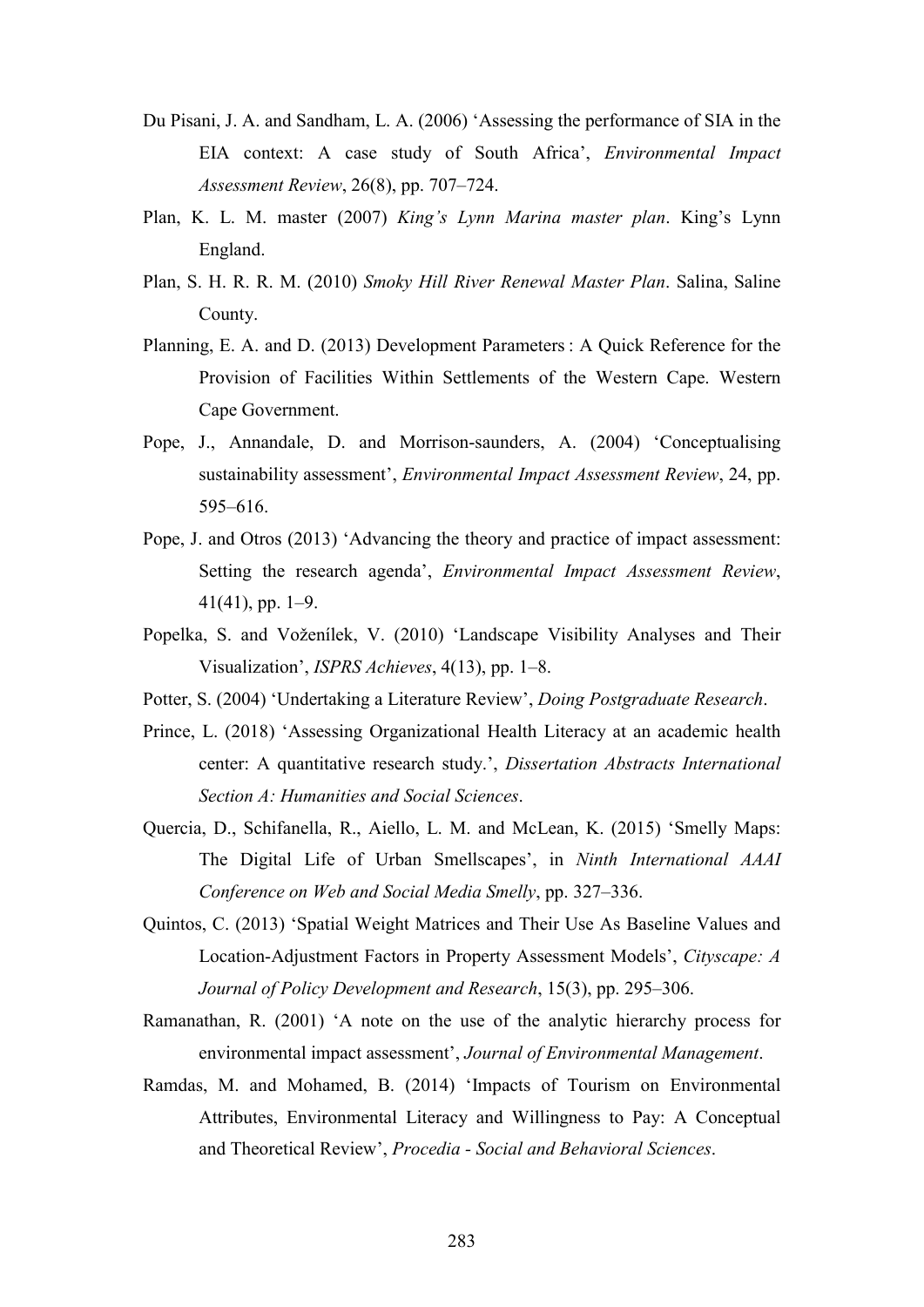- Rasal, S. (2012) Reconnecting the city with the riverfront to revitalize the socioeconomic conditions of springfield. Mumbai university.
- Ray, N., Lehmann, A. and Joly, P. (2002) 'Modeling spatial distribution of amphibian populations: A GIS approach based on habitat matrix permeability', *Biodiversity and Conservation*.
- Reitano, B. M. and Hendricks, D. W. (1980) 'Input-Output Modeling for Facility Level Water Planning', *Water supply & management*, 4(5–6), pp. 379–396.
- Ringle, C. M. and Sarstedt, M. (2016) 'Gain more insight from your PLS-SEM results the importance-performance map analysis', *Industrial Management and Data Systems*.
- Robbins, D. B., Armstrong, J. M., Kureth Jr, C. L., Pratt, D. V and Dobson, T. V (1980) 'Urban Riverfront Expansion', in *Southeastcon Region 3 Conference*, pp. 236–255.
- Rojas, C., Pino, J. and Jaque, E. (2013) 'Strategic Environmental Assessment in Latin America: A methodological proposal for urban planning in the Metropolitan Area of Concepción (Chile)', *Land Use Policy*.
- Roudgarmi, P., Monavari, M., Feghhi, J., Nouri, J. and Khorasani, N. (2008) 'Environmental impact prediction using remote sensing images', *Journal of Zhejiang University: Science A*.
- Saayman, M., Marve, P. V. D., Saayman, A. and Mouton, M. E. (2009) The Socioeconomic Impact of an Urban Park: The Case of Wilderness National Park.
- Sabri, A. and Wan Mohamad Asyraf, W. A. (2014) 'The importance-performance matrix analysis in partial least square structural equation modeling (PLS-SEM)', *International Journal of Mathematical Research*.
- Sahimi, N. S., Turan, F. M. and Johan, K. (2017) 'Development of Sustainability Assessment Framework in Hydropower sector', *IOP Conference Series: Materials Science and Engineering*, 226(1).
- Sala, S., Ciuffo, B. and Nijkamp, P. (2015) 'A systemic framework for sustainability assessment', *Ecological Economics*, 119, pp. 314–325.
- Salonen, M., Toivonen, T., Cohalan, J. M. and Coomes, O. T. (2012) 'Critical distances: Comparing measures of spatial accessibility in the riverine landscapes of Peruvian Amazonia', *Applied Geography*.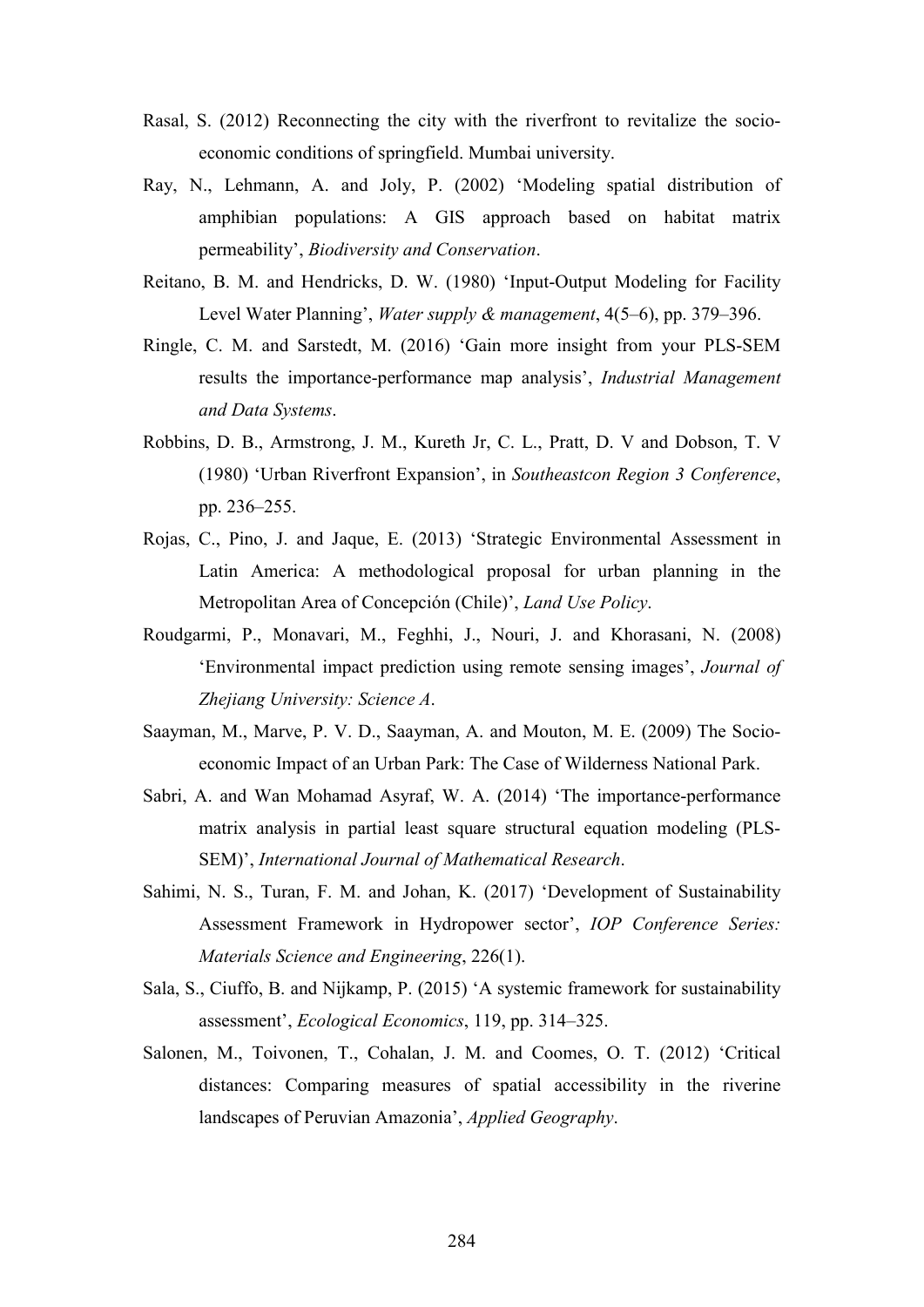- Samaha, S. A. and Kamakura, W. A. (2008) 'Assessing the market value of real estate property with a geographically weighted stochastic frontier model', *Real Estate Economics*.
- Sanchez, T. W. (1999) 'The connection between public transit and employment: The cases of portland and atlanta', *Journal of the American Planning Association*.
- Sanchez, T. W. (2002) 'The impact of public transport on US metropolitan wage inequality', *Urban Studies*.
- Sander, H. A. and Manson, S. M. (2007) 'Heights and locations of artificial structures in viewshed calculation: How close is close enough?', *Landscape and Urban Planning*.
- Santana-Jiménez, Y., Suárez-Vega, R. and Hernández, J. M. (2011) 'Spatial and environmental characteristics of rural tourism lodging units', *Anatolia*.
- Sarstedt, M., Ringle, C. M. and Hair, J. F. (2014) 'PLS-SEM: Looking Back and Moving Forward', *Long Range Planning*.
- Sasaki Associates (2015) *Three Rivers Park Economic Impact Analysis*. City of Pittsburgh.
- Sati, V. P. (2008) 'Environmental and Economic Implications of Multipurpose River Valley Projects : A Case for The Madikheda Dam (India)', *Journal of Environmental Research And Development*, 2(4), pp. 885–895.
- Satterthwaite, D. (1997) 'Sustainable Cities or Cities that Contribute to Sustainable Development?', *Urban Studies*, 34(10), pp. 1667–1691.
- Savage, V. R., Huang, S. and Chang, T. C. (2004) 'The Singapore River thematic zone : sustainable', *The Geographical Journal*, 170(3), pp. 212–225.
- Scheurer, J. and Curtis, C. (2007) Accessibility Measures : Overview and Practical Applications.
- Schlee, M. B. (2017) 'The role of buffer zones in Rio de Janeiro urban landscape protection', *Journal of Cultural Heritage Management and Sustainable Development*.
- Schloderer, M. P., Sarstedt, M. and Ringle, C. M. (2014) 'The relevance of reputation in the nonprofit sector: The moderating effect of sociodemographic characteristics', *International Journal of Nonprofit and Voluntary Sector Marketing*.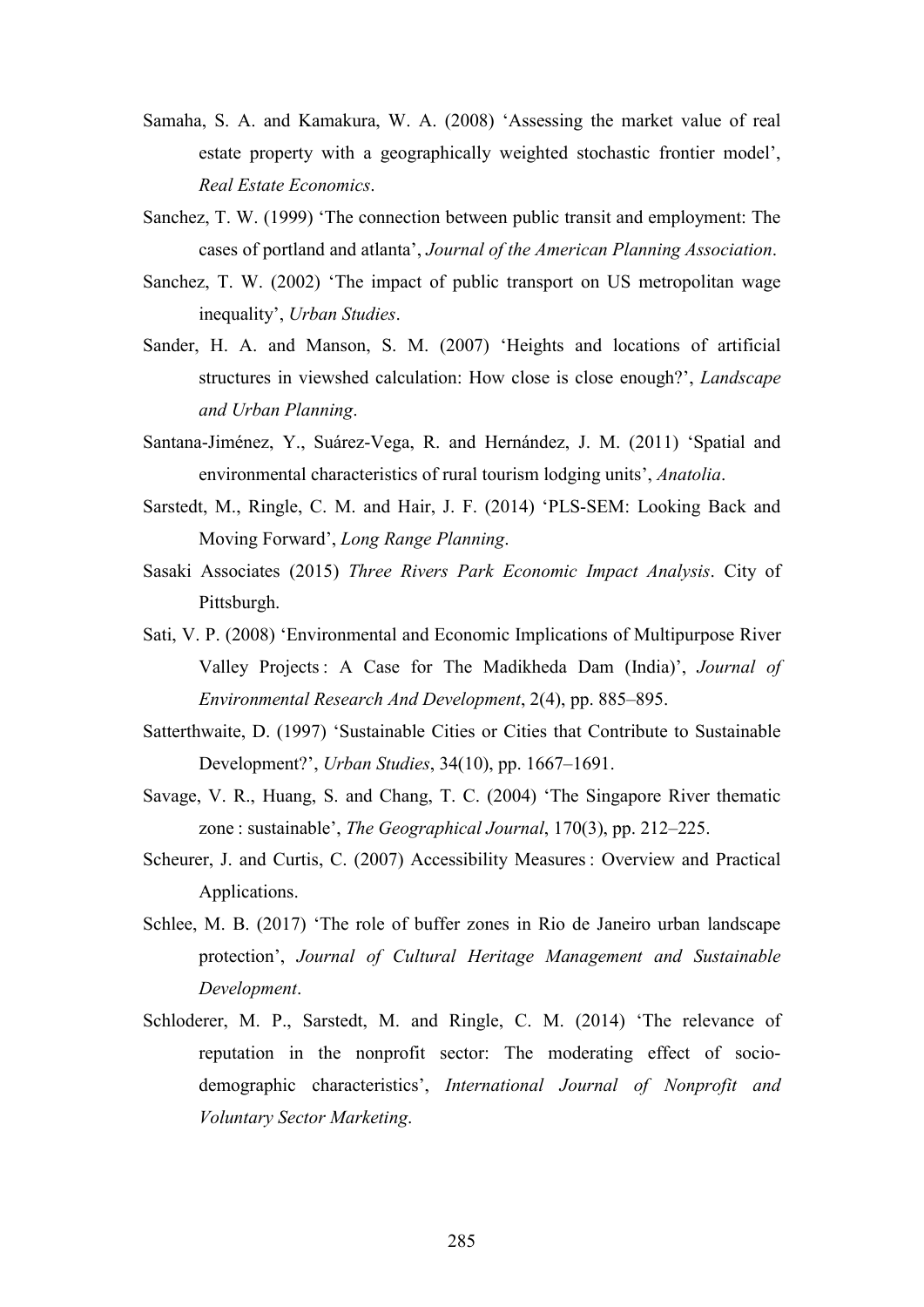- Scorzini, A. R. and Leopardi, M. (2017) 'River basin planning: from qualitative to quantitative flood risk assessment: the case of Abruzzo Region (central Italy)', *Natural Hazards*.
- Scott, L. M. and Janikas, M. V. (2010) 'Spatial Statistics in ArcGIS', in *Handbook of Applied Spatial Analysis*.
- Seneviratne, D. and Sun, Y. (2013) Infrastructure and Income Distribution in ASEAN-5 : What are the Links?, IMF Working Paper.
- Service, C. (2011) Street and Public Place Lighting Policy. Geelong.
- Shafaghat, A., Ghasemi, M. M., Keyvanfar, A., Lamit, H. and Ferwati, M. S. (2017) 'Sustainable riverscape preservation strategy framework using goal-oriented method: Case of historical heritage cities in Malaysia', *International Journal of Sustainable Built Environment*, 6(1), pp. 143–159.
- Shen, L.-Y., Ochoa, J. . ., Shah, M. N. and Zhang, X. (2011) 'The application of urban sustainability indicators e A comparison between various practices', *Habitat International*, 35, pp. 17–29.
- Siguaw, J. A. and Diamantopoulos, A. (1995) 'Measuring market orientation: Some evidence on narver and slater's three-component scale', *Journal of Strategic Marketing*.
- Silverman, D. (2011) 'What Is Qualitative Research?', *Qualitative Research*.
- Simionescu, V. and Silvius, G. (2016) 'Assessing Sustainability of Railway Modernization Projects; A Case Study from Romania', in *Procedia Computer Science*, pp. 458–465.
- Simon, M.K. and Goes, J. (2011) Developing a Theoretical Framework, Dissertation and Scholarly Research: Recipes for Success. Seattle, WA: Dissertation Success LLC.
- de Smith, M. J., Goodchild, M. F., Longley, P. a and Smith, M. J. De (2007) *Geospatial analysis*, *Matador*.
- Smith, T. E. (2009) 'Estimation bias in spatial models with strongly connected weight matrices', *Geographical Analysis*.
- Spörri, C., Borsuk, M., Peters, I. and Reichert, P. (2007) 'The economic impacts of river rehabilitation: A regional Input-Output analysis', *Ecological Economics*, 62(2), pp. 341–351.
- Stein, R. M. (2001) Hudson River Regional Economic Impact: Impact of Environmental Remediation.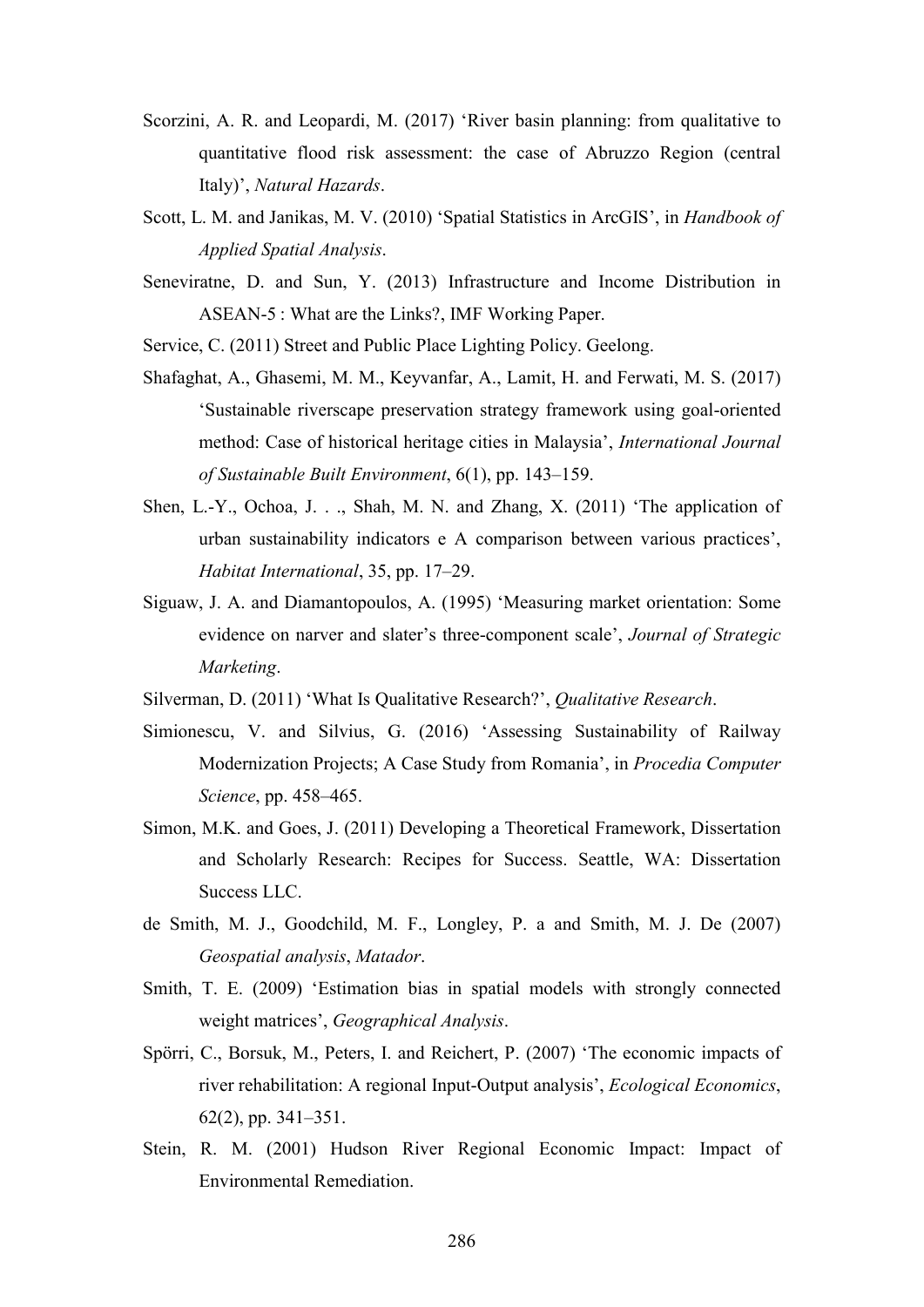Stillwell, J. and Clarke, G. (2003) 'Applied GIS and Spatial Analysis', *Livro*, p. 420.

- Streatfield, D. and Markless, S. (2009) 'What is impact assessment and why is it important?', *Performance Measurement and Metrics*, 10(2), pp. 134–141.
- Survey Monkey (2009) 'Tips to Enhance Survey Respondent Participation', *Response Rates & Surveying Techniques*.
- Talen, E. (2003) 'Neighborhoods as service providers : a methodology for evaluating pedestrian access', *Environmental and Planning B: Planning and Design*, 30, pp. 181–200.
- Talen, E. and Anselin, L. (1998) 'Assessing spatial equity: an evaluation of measures of accessibility to public playgrounds', *Environment and Planning A*, 30, pp. 595–613.
- Tamburrini, A.-L., Gilhuly, K. and Harris-Roxas, B. (2011) 'Enhancing benefits in health impact assessment through stakeholder consultation', *Impact Assessment and Project Appraisal*, 29(3), pp. 195–204.
- Tavakol, M. and Dennick, R. (2011) 'Making sense of Cronbach ' s alpha', *International Journal of Medical Education*.
- van Teijlingen, E. and Hundley, V. (2002) 'The importance of pilot studies', *Nursing Standard*.
- Tetlock, P. C. (2007) 'Giving content to investor sentiment: The role of media in the stock market', *Journal of Finance*.
- Thériault, M., Des Rosiers, F., Villeneuve, P. and Kestens, Y. (2003) 'Modelling interactions of location with specific value of housing attributes', *Property Management*.
- Thomas, G. (2014) 'Improving restoration practice by deriving appropriate techniques from analysing the spatial organization of river networks', *Limnologica*.
- Thomas, P. . (2010) 'Research Methodology and Design', *Research Methodology and Design*.
- Torre, A. and Rallet, A. (2005) 'Proximity and localization', *Regional Studies*.
- Torres, I., Greene, M. and Ortúzar, J. de D. (2013) 'Valuation of housing and neighbourhood attributes for city centre location: A case study in Santiago', *Habitat International*.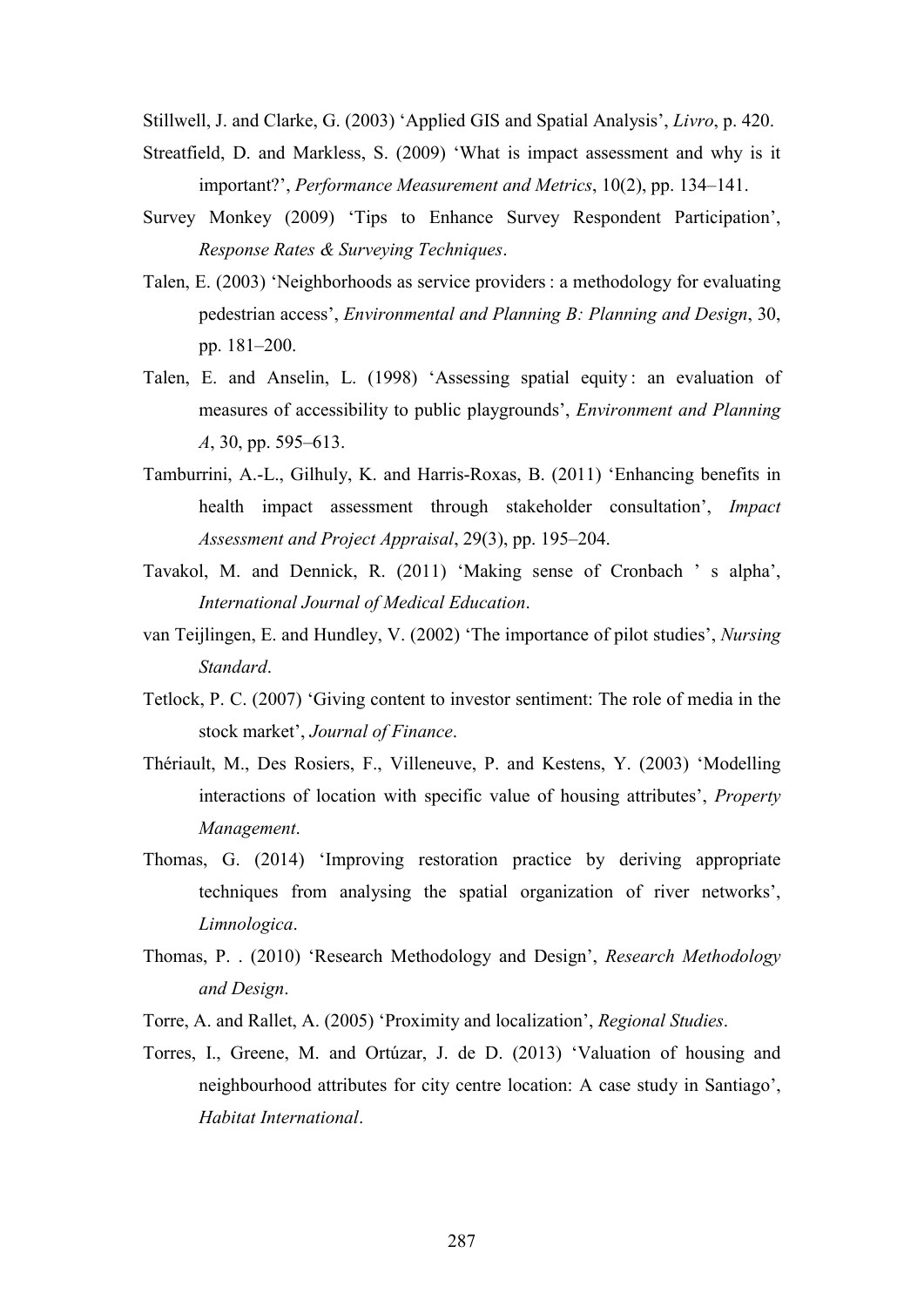- Transportation, D. of (2017) Physical Techniques to Reduce Noise Impacts, Department of Transportation, Federal Highway Administration, New Jersey Ave, Washington.
- Tukker, A., Cohen, M. J., Hubacek, K. and Mont, O. (2010) 'The Impacts of household consumption and options for change', *Journal of Industrial Ecology*.
- Tungka, A. E., Omran, A. A., Gebril, A. O., Wah, W. S. and Suprapti, A. B. (2012) 'Manado Waterfront Development Concept As Sustainable City of Tourism.', *Acta Technica Corvininesis - Bulletin of Engineering*, 5(2), pp. 31–36.
- Turok, I. (1992) 'Property-Led Urban Regeneration: Panacea or Placebo?', *Environment and Planning A*.
- Unal, M., Uslu, C. and Cilek, A. (2016) 'GIS-Based Accessibility Analysis for Neighbourhood Parks : The Case of Cukurova District Modelling Accessibility to Urban Greenspaces', *Journal of Digital Landscape Architecture*, 1, pp. 46–56.
- Unwin, D. J. (1996) 'GIS, spatial analysis and spatial statistics', *Progress in Human Geography*.
- Value, E. (2010) 'Why Parks and Recreation are Essential Public Services', *National Recreation and Park Association*.
- Völckner, F., Sattler, H., Hennig-Thurau, T. and Ringle, C. M. (2010) 'The role of parent brand quality for service brand extension success', *Journal of Service Research*.
- Wallner, R. (2013) 'GIS Measures of Residential Property Views', *Journal of Real Estate Literature*.
- Wang, Y., Benner, A. D. and Kim, S. Y. (2015) 'The cultural socialization scale: Assessing family and peer socialization toward heritage and mainstream cultures', *Psychological Assessment*.
- Weijia, S. (2011) Role of Waterfront in Shaping City Center Landscape : Perception of Tianjin Haihe Riverfront Landscape.
- Welsh, B. C. and Farrington, D. P. (2008) 'Effects of improved street lighting on crime: a systematic review', *Campbell Systematic Reviews*.
- Williams, B., Onsman, A. and Brown, T. (1996) 'Exploratory factor analysis: A fivestep guide for novices', *Journal of Emergency Primary Health Care*.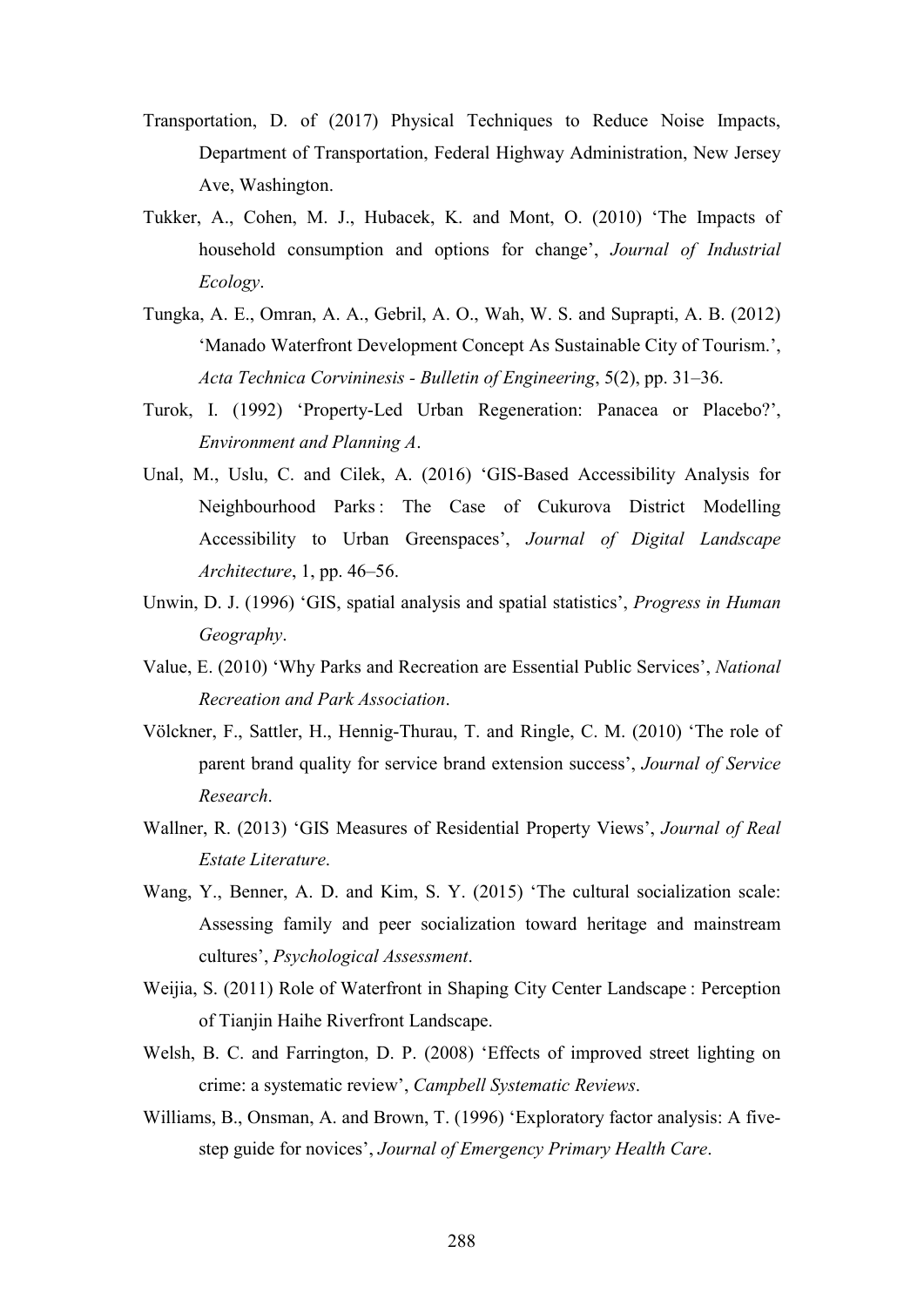Wilson, J. P. (2017) 'GIScience research at the 2017 Esri International User Conference', *Transactions in GIS*.

Wise, S. (2002) GIS Basics, The Photogrammetric Record.

- Wood, R., Handley, J. and Kidd, S. (1999) 'Sustainable Development and Institutional Design : The Example of the Mersey Basin Campaign', *Journal of Environmental Planning and Management ISSN:*, 42(3), pp. 341–354.
- Woodhouse, S., Lovett, A., Dolman, P. and Fuller, R. (2000) 'Using a GIS to select priority areas for conservation', *Computers, Environment and Urban Systems*.
- Xiao, Y., Wang, Z., Li, Z. and Tang, Z. (2017) 'Landscape and Urban Planning An assessment of urban park access in Shanghai – Implications for the social equity in urban China', *Landscape and Urban Planning j*, 157, pp. 383–393.
- Xie, F. and Levinson, D. (2007) 'Measuring the structure of road networks', *Geographical Analysis*.
- Xu, D., Zhang, J. and Li, L. (2002) 'Analysis on the present situation of green space and construction of ecological corridor for Majiagou River in Harbin', *Journal of Northeast Forestry University*, 30(2), pp. 90–93.
- Yamane, T. (1967) 'Statistics, And Introductory Analysis, 2nd Ed., New York: Harper and Row.', *Scottish Journal of Arts, Social Sciences and Scientific Studies*.
- Yang, H. J., Song, J. and Choi, M. J. (2016) 'Measuring the Externality Effects of Commercial Land Use on Residential Land Value : A Case Study of Seoul', *Sustainability*, 8(432), pp. 1–15.
- Yasmin, F., Ph, D. and Larsen, J. (2010) 'Examining Travel Distances by Walking and Cycling in Montréal , Canada', *Transportation Research*.
- Yassin, A. B., Bond, S. and Mcdonagh, J. (2012) 'Principles For Sustainable Riverfront Development For Malaysia Keywords : Waterfront , Development guidelines Waterfront Riverfront Riverfront', *Journal of Techno-Social*, 4(1).
- Yassin, A. B. M. and Bond, S. (2011) 'Waterfront development in Malaysia: do we have sustainable governance?', *Pacific Rim Property*.
- Yassin, A., Bond, S. and Mcdonagh, J. (2012) 'Principles For Sustainable Riverfront Development For Malaysia Waterfront and Waterfront Development', *Journal of Techno-Social*, 4(1), pp. 21–36.
- Yassin, A. and Eves, C. (2010) 'An evolution of waterfront development in Malaysia', *Proceedings of the*.